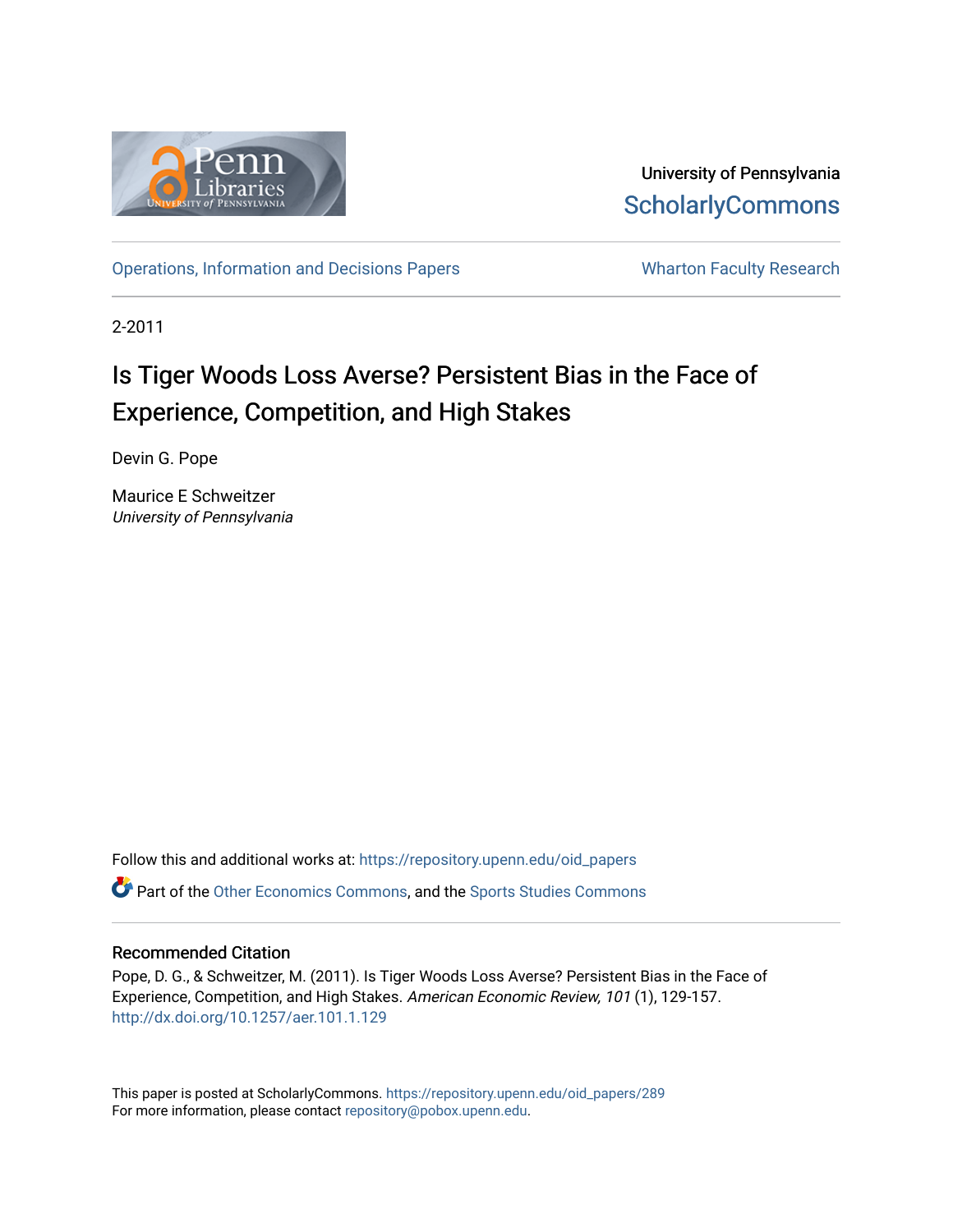# Is Tiger Woods Loss Averse? Persistent Bias in the Face of Experience, Competition, and High Stakes

# Abstract

Although experimental studies have documented systematic decision errors, many leading scholars believe that experience, competition, and large stakes will reliably extinguish biases. We test for the presence of a fundamental bias, loss aversion, in a high-stakes context: professional golfers' performance on the PGA Tour. Golf provides a natural setting to test for loss aversion because golfers are rewarded for the total number of strokes they take during a tournament, yet each individual hole has a salient reference point, par. We analyze over 2.5 million putts using precise laser measurements and find evidence that even the best golfers—including Tiger Woods—show evidence of loss aversion.

## **Disciplines**

Other Economics | Sports Studies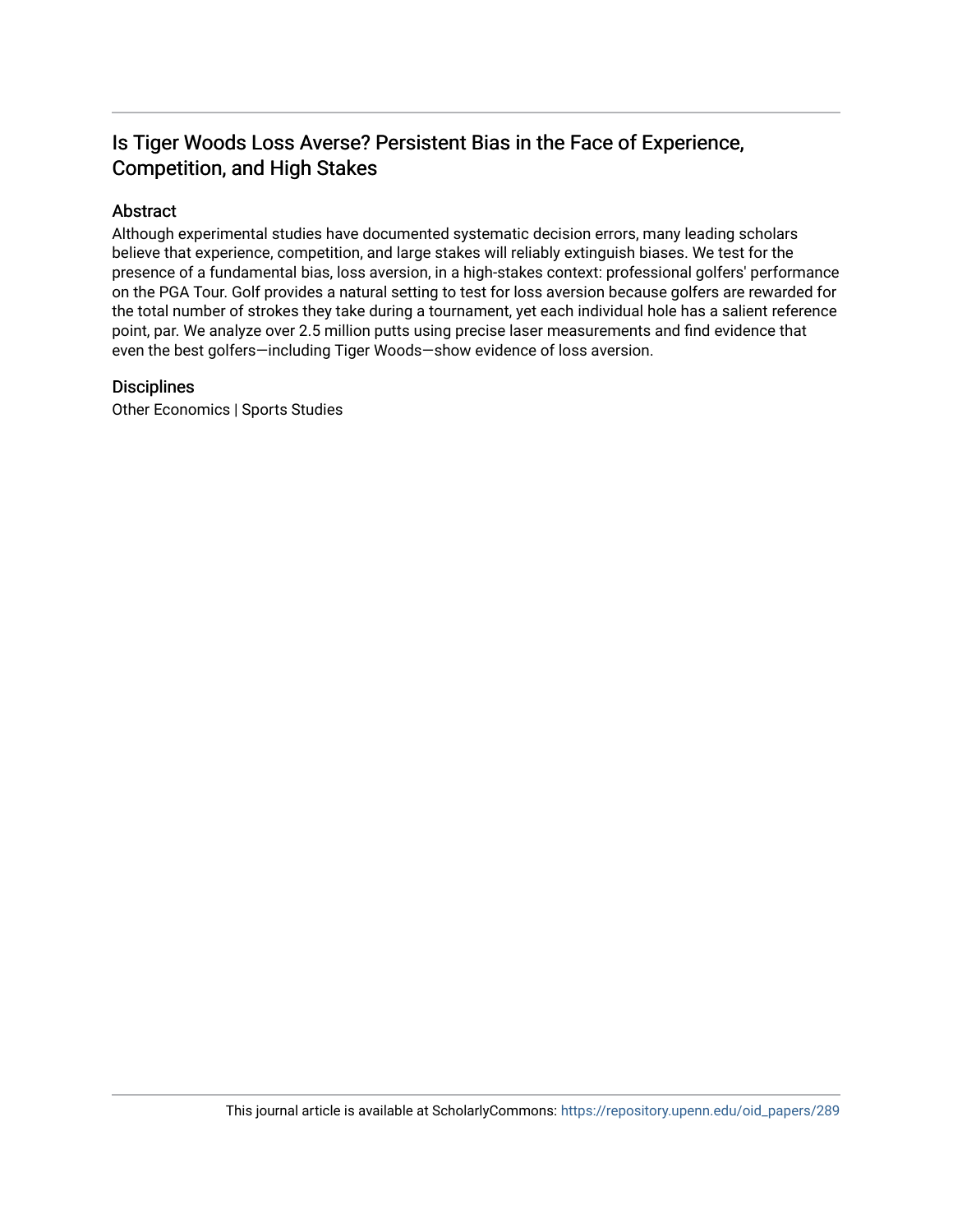# Is Tiger Woods Loss Averse? Persistent Bias in the Face of Experience, Competition, and High Stakes

*By* Devin G. Pope and Maurice E. Schweitzer\*

*Although experimental studies have documented systematic decision errors, many leading scholars believe that experience, competition, and large stakes will reliably extinguish biases. We test for the presence of a fundamental bias, loss aversion, in a high-stakes context: professional golfers' performance on the PGA Tour. Golf provides a natural setting to test for loss aversion because golfers are rewarded for the total number of strokes they take during a tournament, yet each individual hole has a salient reference point, par. We analyze over 2.5 million putts using precise laser measurements and find evidence that even the best golfers—including Tiger Woods—show evidence of loss aversion.* (*JEL* D03, D81, L83)

A substantial literature has identified systematic ways in which individuals violate standard economic assumptions (see Colin F. Camerer, George Loewenstein, and Matthew Rabin 2004). This literature includes both laboratory and field studies (for reviews, see Camerer 2000; Camerer, Loewenstein, and Rabin 2003; Stefano DellaVigna 2009).

In spite of the extant literature documenting behavioral biases, many scholars including some who have documented behavioral biases—remain skeptical of the claim that biases persist in markets (e.g., John A. List 2003, Steven D. Levitt and List 2008, Sergiu Hart 2005). 1 Critics of the decision bias literature believe that biases are likely to be extinguished by competition, large stakes, and experience.

Levitt and List (2008) summarize their concern with the bias literature: "Perhaps the greatest challenge facing behavioral economics is demonstrating its applicability in the real world. In nearly every instance, the strongest empirical evidence in favor of behavioral anomalies emerges from the lab. Yet, there are many reasons to suspect that these laboratory findings might fail to generalize to real markets."

 $<sup>1</sup>$  Despite the fact that List has argued that behavioral biases can be mitigated by economic markets, he has been</sup> very open to behavioral work in general (e.g., List 2002; Michael Haigh and List 2005).

<sup>\*</sup>Pope: University of Chicago, 5807 Woodlawn Ave., Chicago, IL 60637 (e-mail: devin.pope@chicagobooth. edu); Schweitzer: The Wharton School, University of Pennsylvania, 3730 Walnut Street #566, Philadelphia, PA 19104 (e-mail: Schweitzer@wharton.upenn.edu). We thank Bob Batt for excellent research support and Ken Lovell and Mike Vitti at the PGA TOUR for help with ShotLink data access. We also thank David Abrams, Nick Barberis, Gerard Cachon, Colin Camerer, Stefano DellaVigna, Kirk Doran, Peter Fishman, Adam Galinsky, John Hershey, Daniel Kahneman, Bruce Kothmann, Kory Kroft, Howard Kunreuther, Rob Letzler, Steve Levitt, Cade Massey, Arden Pope, Jaren Pope, Uri Simonsohn, Justin Sydnor, Richard Thaler, Jeremy Tobacman, Maisy Wong, Justin Wolfers, and seminar participants at Carnegie Mellon, the Federal Trade Commission, and The Wharton School for helpful comments and suggestions. We are also grateful to the Wharton Sports Business Initiative for generous funding. All errors are our own.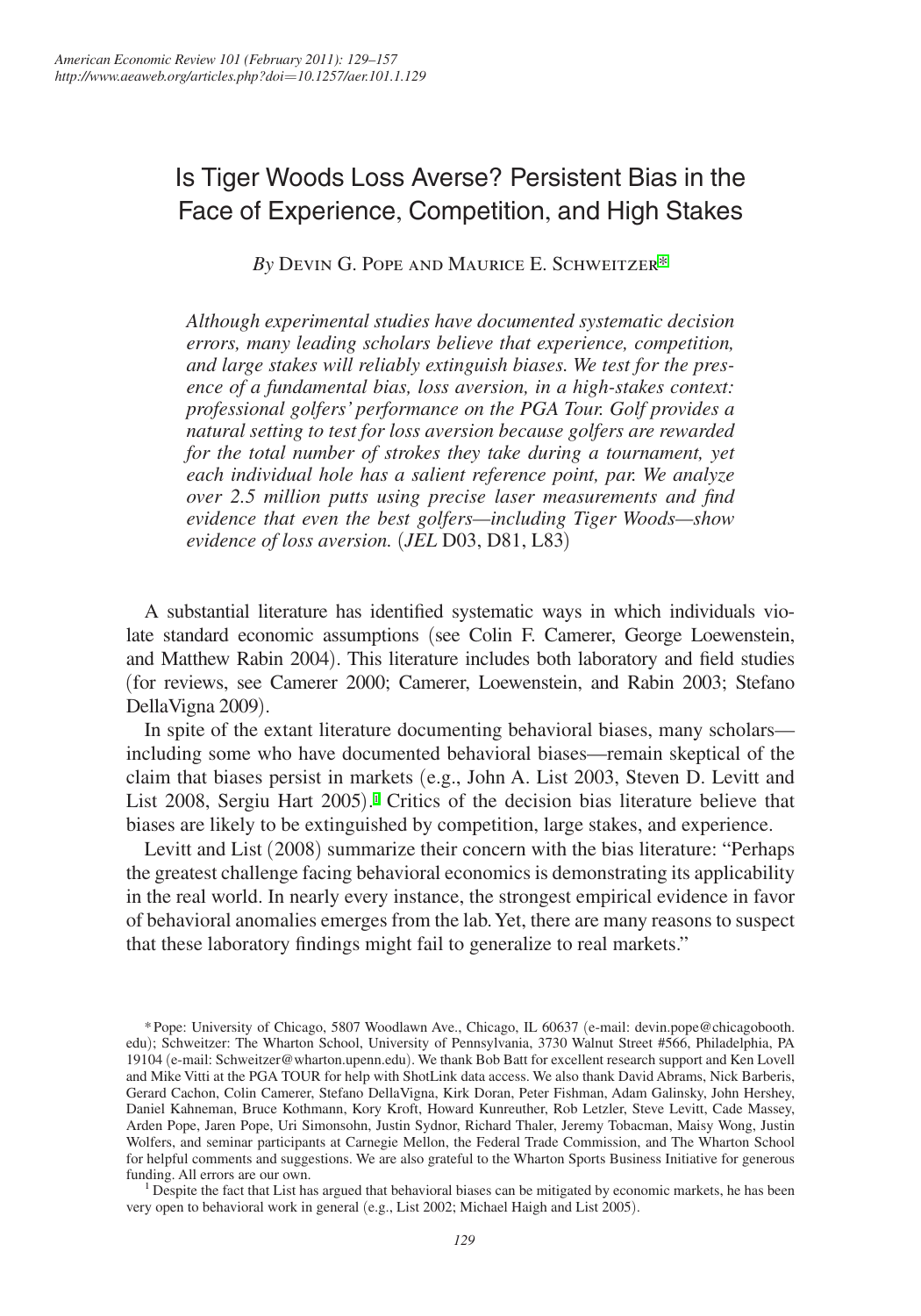In this paper, we examine field evidence of loss aversion, a fundamental bias and a key component of Prospect Theory (Daniel Kahneman and Amos Tversky 1979). We consider a market with high stakes and experienced agents: The PGA Tour. The PGA Tour brings professional golfers together to play in a series of Tournaments each year. In each Tournament, golfers attempt to minimize the total number of shots they take across 72 holes. We focus our attention on putts, the final shots players take to complete a hole. We compare putts golfers attempted for par (the typical number of shots professional golfers take to complete a hole) to putts golfers attempted for scores different from par, such as birdie (one shot less than par). Our sample includes more than 2.5 million putts with laser measurements of initial and final ball placement  $(x, y, z)$  coordinates). This is an ideal setting to test for loss aversion. Though golfers should care only about their overall Tournament score, golfers may be influenced by the salient, but normatively irrelevant, reference point of par when they attempt putts.

In contrast to the normative account, we find that golfers are significantly influenced by the reference point of par. When golfers are "under par" (e.g., shoot a "birdie" putt that would earn them a score one stroke under par or shoot an "eagle" putt that would earn them a score two strokes under par) they are significantly less accurate than when they attempt otherwise similar putts for par or are "over par" (e.g., shoot a "bogey" putt that would earn them a score one stroke over par or shoot a "double bogey" putt that would earn them a score two strokes over par). Though we analyze each of these types of putts, most of the putts in our data involve birdie and par putts, and we summarize our results with respect to these putts. For example, on average, golfers make their birdie putts approximately 2 percentage points less often than they make comparable par putts. This finding is consistent with loss aversion; players invest more focus when putting for par to avoid encoding a loss.

Beyond controlling for distance, consider and rule out several competing explanations for this finding. First, prior to hitting a par putt, players may have learned something about the green (by having already attempted a birdie putt). Second, birdie putts may start from a more precarious position on the green than par putts due to a longer approach shot. Third, player or Tournament-specific differences may bias our results. Using detailed data, we are able to rule out competing explanations with control methods and matching estimators. For example, we can match par and birdie putts attempted within one inch of each other on the exact same hole in the same Tournament. We are also able to rule out other psychological explanations. For example, we consider whether or not players become more nervous or overconfident when they shoot birdie putts relative to par putts.

Our finding, that golfers are less accurate when attempting birdie putts than par putts, is moderated by Tournament round. The accuracy gap between par and birdie putts is largest in the first round of the Tournament (first 18 holes) and is less than half as large in the fourth round of the Tournament (last 18 holes). This finding demonstrates that the accuracy gap between par and birdie putts is neither automatic nor immutable. Consistent with our loss aversion account, early in the Tournament, the reference point of par is likely to be very salient; later in the Tournament, alternative reference points, such as the scores of competitors, are likely to become salient.

We also find evidence to support an additional prediction of Prospect Theory: a risk shift. Prospect Theory predicts that economic agents will be more risk averse in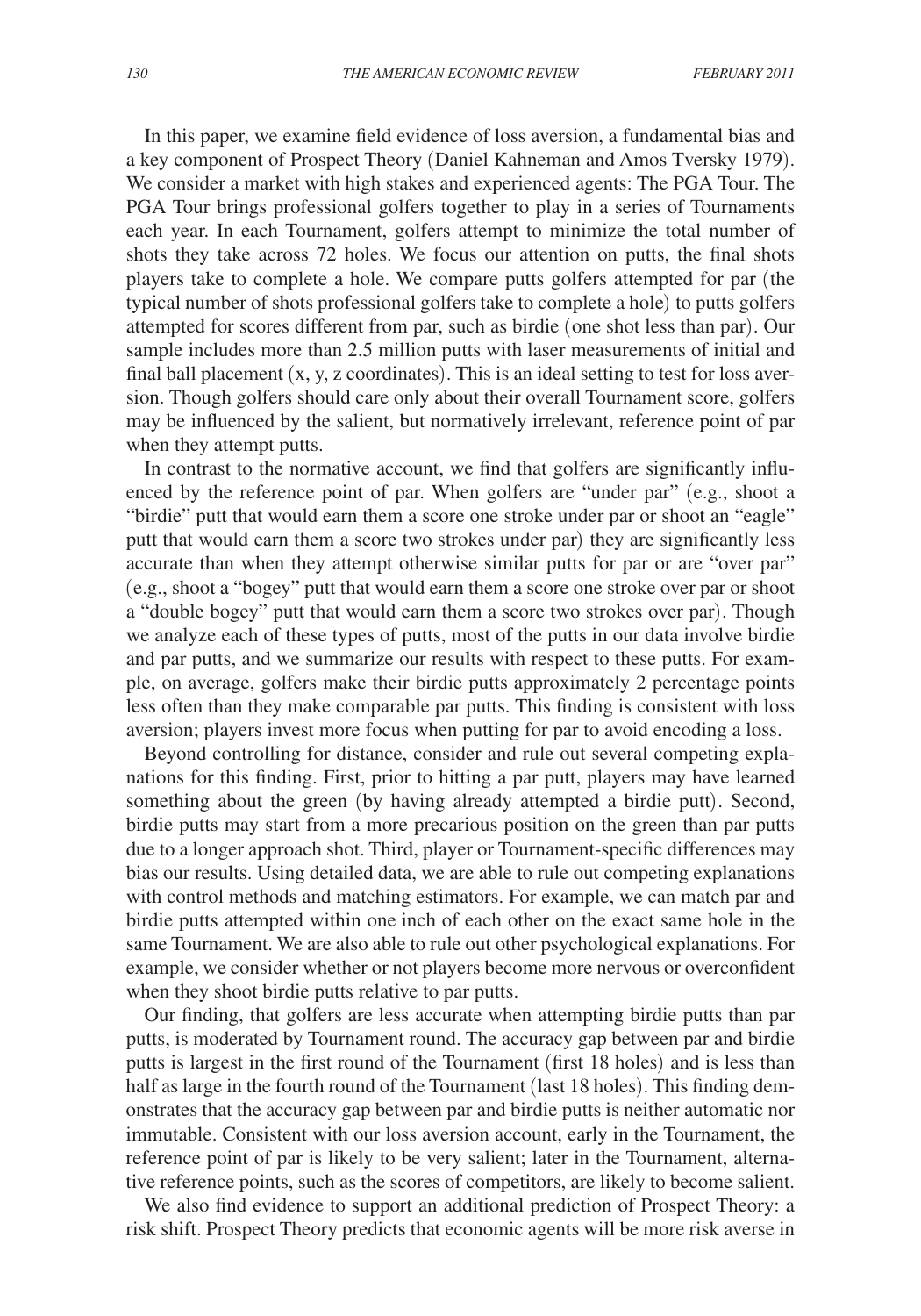the gain domain than they are in the loss domain. If professional golfers use par as a reference point, they should be more cautious when putting for birdie (in the gain domain for a specific hole) than when putting for par. Specifically, conditional on missing a putt, we find that golfers hit birdie putts less hard than they hit par putts and are more likely to leave birdie putts short of the hole than par putts. In graphical analysis, we demonstrate that players sacrifice success when putting for birdie to avoid difficult follow-up putts. This pattern of results is consistent with Prospect Theory and decreases expected profits.

Recent theoretical work has conceptualized expectations as reference points (Botond Kőszegi and Rabin 2006). Little prior work, however, has directly tested this theory (see Vincent P. Crawford and Juanjuan Meng 2008 and Kirk Doran 2008 for exceptions). In our data, we test for endogenous reference points by considering performance on holes in which players should expect to score either higher or lower than par. Our findings provide evidence consistent with Kőszegi and Rabin's (2006) prediction and suggest that expectations influence reference point adoption.

In short, our findings demonstrate that loss aversion persists in a market setting with intense competition, large stakes, and very experienced agents. Even the best golfers—including Tiger Woods—exhibit loss aversion.

We organize the paper in the following way: In Section I, we provide background information about loss aversion and professional golf. In Section II, we develop a conceptual framework to understand how loss aversion influences golf performance. In Section III, we describe the data and present our empirical strategy. We report our results and rule out competing explanations in Section IV, and we conclude with a discussion of our findings and their broader implications in Section V.

#### **I. Background on Loss Aversion and Golf**

#### A. *Prospect Theory and Loss Aversion*

Rather than make consistent decisions over final wealth states, Kahneman and Tversky (1979) postulate that economic agents evaluate decisions in isolation with respect to a salient reference point. In Prospect Theory, Kahneman and Tversky (1979) propose a reference-dependent theory of choice in which economic agents value gains differently than they value losses in two key ways. First, economic agents value losses more than they value commensurate gains (loss aversion); the "value function" is kinked at the reference point with a steeper gradient for losses than for gains. Second, economic agents are risk seeking in losses and risk averse in gains (risk shift); the utility function is convex in the loss domain and concave in the gain domain.

This model of reference dependent preferences has profound implications. If individuals segregate related decisions, they may choose different outcomes. For example, loss aversion and the risk shift may cause an individual to reject a series of small gambles with positive expected return but accept the aggregated gamble. Shlomo Benartzi and Richard H. Thaler (1995) studied this problem in the domain of retirement saving. Benartzi and Thaler (1995) found that people who evaluated their portfolios frequently (and made a series of related decisions) made different hypothetical choices than did people who evaluated their portfolios infrequently.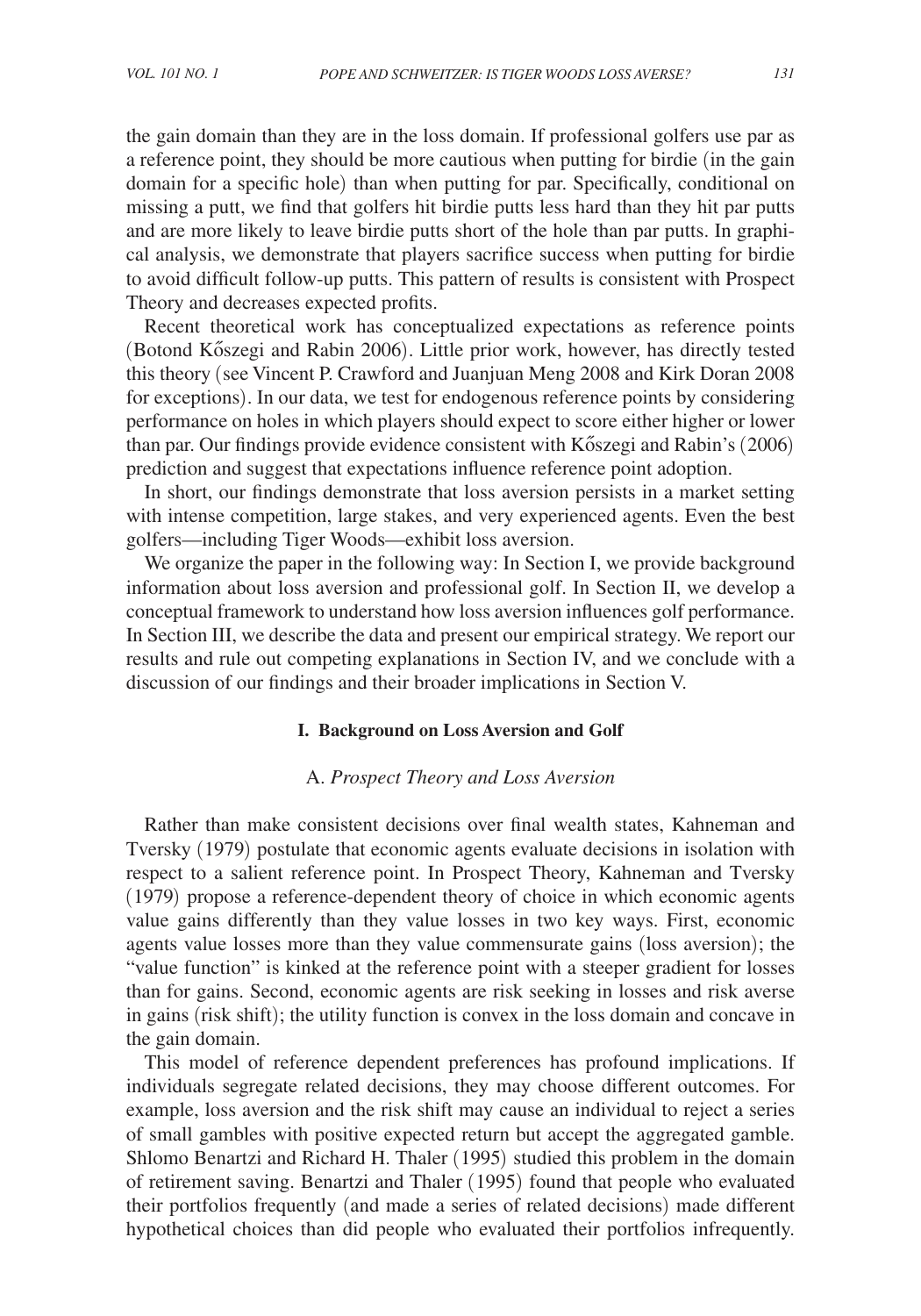Daniel Read, Loewenstein, and Rabin (1999) studied the issue of segregating decisions explicitly and coined the term "narrow bracketing" to describe how individuals segregate or bracket related decisions.

Loss aversion has been documented in many laboratory settings (e.g., Thaler et al. 1997; Uri Gneezy and Jan Potters 1997) and in several field settings (see David Genesove and Christopher Mayer 2001; Camerer et al. 1997; Ernst Fehr and Lorenz Goette 2007; Terrence Odean 1998, and Alex Mas 2006). Some scholars, however, have found evidence to suggest that experience and large stakes may eliminate decision errors (List 2003, 2004).

Our paper makes an important contribution to the literature by documenting loss aversion in a competitive field setting, with large stakes, and very experienced agents. Our paper is also atypical in that we have an unusually large amount of statistical power and a well-defined reference point. In addition, we are able to directly test for evidence of small-scale risk aversion and whether or not reference points change based upon expectations (Kőszegi and Rabin 2006).

#### B. *Professional Golf*

We analyze decisions made by professional golfers playing in the PGA Tour.<sup>2</sup> The PGA Tour is a collection of Tournaments (40–50 each year) in which professional golfers (approximately 150 per Tournament) compete. In each Tournament, golfers play 18 holes of golf on each of four consecutive days (four "rounds"). After the second round, golfers with a score that places them in the bottom third are eliminated from the Tournament. All of the remaining players compete in the final two rounds and share the total purse for the Tournament (in 2008 the average purse for each Tournament was approximately \$5 million). The distribution of payments is highly convex; for example, the winner typically earns 18 percent of the purse.

In golf, players begin by placing a ball on a wooden tee and hitting (or "driving") the ball towards a hole. The players typically end each hole by putting, attempting a short shot on the well-manicured patch of grass (the "green") near the hole. Each player's score is the sum total of his strokes, or hits, across all 72 holes in the Tournament.3 The player with the lowest score wins the Tournament.

For historical reasons, each hole is assigned a value or "par." On PGA Tour courses, each hole has a par value equal to 3, 4, or 5. The par value represents the number of strokes that professional golfers often require to finish a hole, and both common golfer parlance and score cards represent performance on each hole with respect to par. Golfers who complete a hole one or two strokes under par have shot a "birdie" or "eagle," respectively. Golfers who complete a hole equal to par have shot par. Golfers who complete a hole one or two strokes over par have shot a "bogey" or "double bogey," respectively. On scorecards, golfers draw a circle for holes they shot under par and a square for holes they shot over par. Scores relative to par are

<sup>&</sup>lt;sup>2</sup> Golf has been used as the context of several papers in economics including Ronald G. Ehrenberg and Michael L. Bognanno (1990), Christopher Cotton and Joseph Price (2006), Jennifer Brown (2007), and Jonathan Guryan, Kory Kroft, and Matthew J. Notowidigdo (2009).

 $\frac{3}{3}$  This scoring method is called "stroke play" or "medal play" which is by far the most popular method of scoring in professional golf. However, other scoring systems such as "match play" do exist. Our data consists only of Tournaments that were scored using stroke play.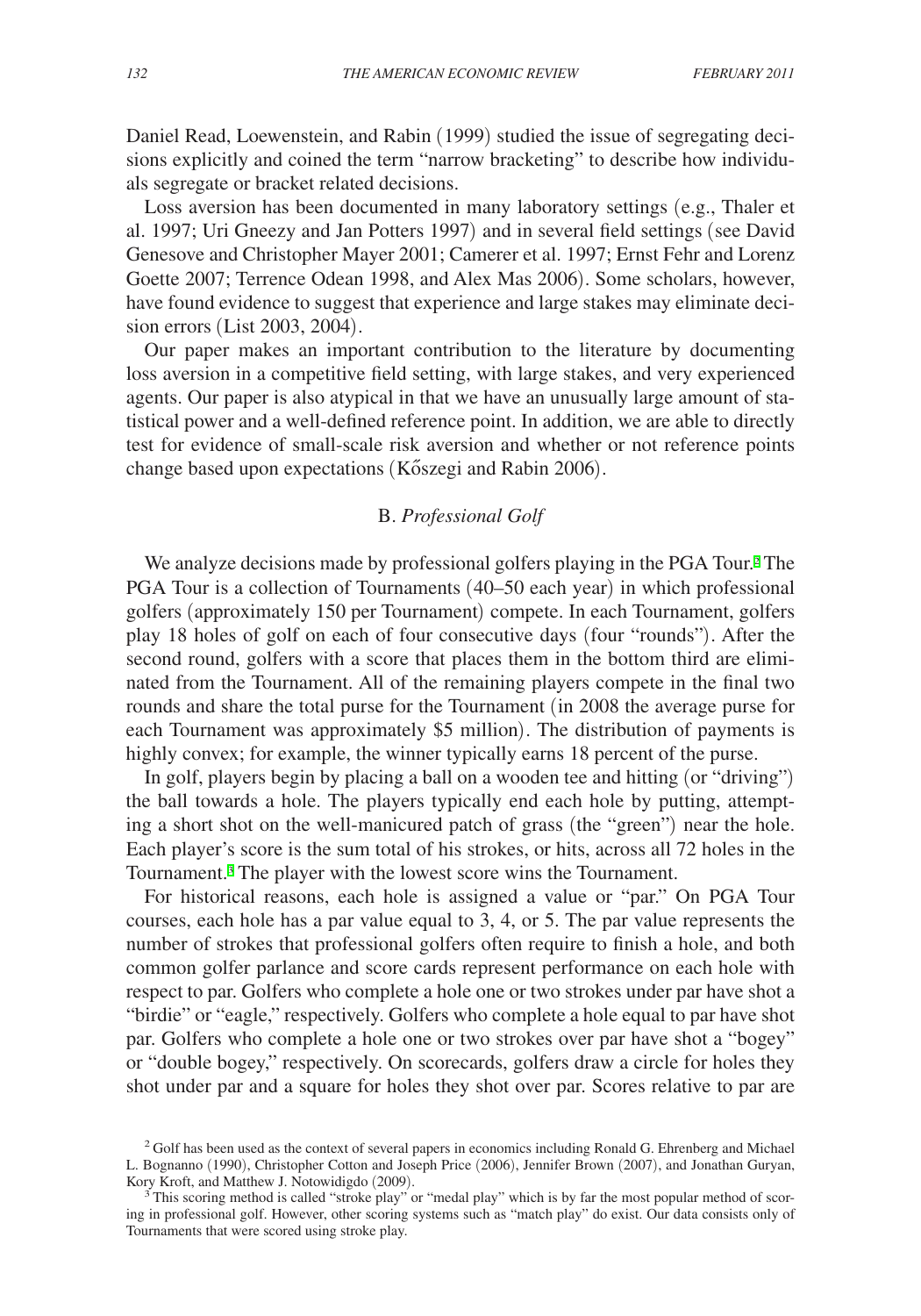also quite salient because broadcasters and reporters will often refer to a golfer's score on different holes relative to par. Although it is only performance across the 72 holes that matters, we postulate that par for individual holes will serve as a salient reference point and influence performance.

#### **II. Conceptual Framework**

We develop a simple conceptual framework to describe the influence that loss aversion may have on putting. When golfers attempt a putt, they can either make the putt and earn a score of  $\Delta x$ , or miss the putt. For simplicity, we start by assuming that if a golfer misses his first putt, he makes his following putt and earns a score of  $\Delta x - 1$ . In this framework,  $\Delta x$  represents the number of strokes (either positive or negative) from par.

We consider the probability of making a putt to be a function of effort, which is endogenously set by the golfer, and other observable putt characteristics. Specifically,

(1) 
$$
\Pr(makeput) = f(\mathbf{e}, \mathbf{z}) + \varepsilon,
$$

where **e** represents the amount of effort exerted, **z** represents a vector of other putt characteristics (e.g., putt distance), and  $\varepsilon$  is random noise. We assume that  $f'$  *w.r.t.*  $e \ge 0$  and  $f''$  *w.r.t.*  $e \le 0$  indicating that additional effort weakly increases the probability of making a putt and that  $f(*)$  is weakly concave in effort.

In our formulation, we consider the possibility that golfers do not consistently deliver their maximum effort for each putt. Golfers may devote different amounts of effort to their putts throughout the Tournament. This conceptualization is consistent with previous work, which has found that rather than playing consistently across every hole, golfers' performance varies according to the incentives they face (Brown 2007; Ehrenberg and Bognanno 1990). 4

For each putt, golfers derive the following utility:

$$
(2) \quad U = (f(e,z) + \varepsilon) V(\Delta x) + (1 - f(e,z) - \varepsilon) V(\Delta x - 1) - cost(e).
$$

Each golfer's utility is equal to the values placed on making and missing the putt weighted by their probabilities and subtracting the cost of effort, which we assume<br>to be strictly increasing  $(cos t'(e) > 0)$  and convex  $(cos t''(e) < 0)$ .<br>Incorporating loss aversion (Kahneman and Tversky 1979), we represent the<br> to be strictly increasing  $(cost'(e) > 0)$  and convex  $(cost''(e) < 0)$ .

Incorporating loss aversion (Kahneman and Tversky 1979), we represent the value function  $V(·)$  as

(3) 
$$
V(\Delta x) = \begin{cases} \Delta x & \text{if } \Delta x \ge 0 \\ \lambda \Delta x & \text{if } \Delta x < 0, \end{cases}
$$

where  $\lambda \geq 1$  is the degree of loss aversion. This value function is a simple version (without diminishing sensitivity in gains or losses) of the value function described

<sup>4</sup> This is also consistent with evidence from other sports that suggests that players/teams adjust their effort levels when psychologically discouraged (e.g., Chaim Fershtman and Gneezy 2007) or psychologically motivated (e.g., Jonah Berger and Pope 2009).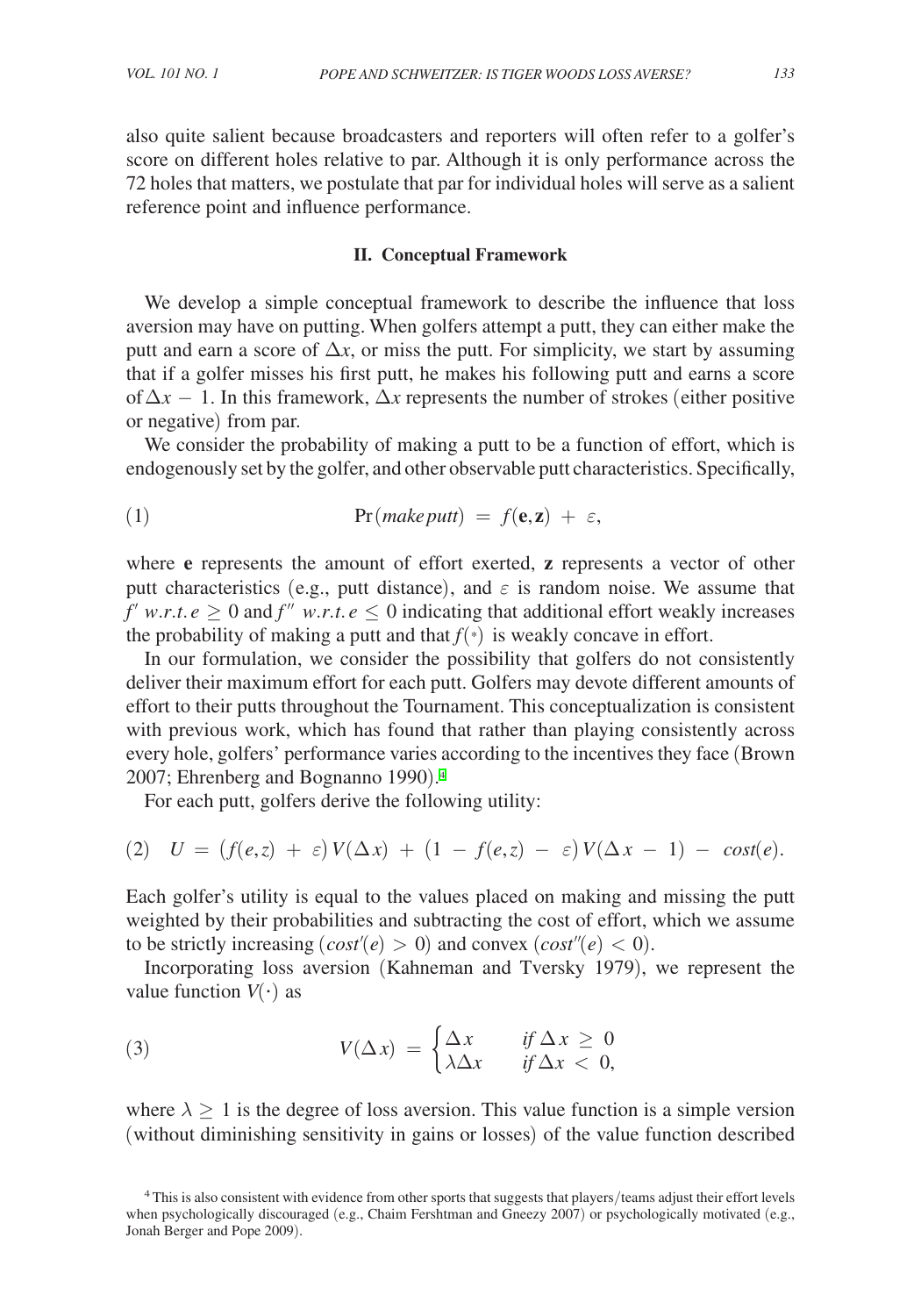

Figure 1. Prospect Theory in the Domain of Golf with Par as the Reference Point

in Prospect Theory and embeds the standard model ( $\lambda = 1$ ). Figure 1 illustrates this value function within the domain of golf. As depicted in the figure, the difference in value between scoring a birdie and a par on a hole is smaller than the difference in value between scoring a par and a bogey. It is also worth noting that we define this value function with respect to each *single* hole. With this formulation, we implicitly assume that players are narrow bracketing within each hole.

Maximizing the utility function in equation (2) yields the following first-order condition:

\n
$$
\text{condition:}\n \begin{aligned}\n \cos t'(e) &= \frac{\partial f(e, z)}{\partial e} \left[ V(\Delta x) - V(\Delta x - 1) \right].\n \end{aligned}
$$
\n

Combining equations (3) and (4) results in the following:

(5) 
$$
\begin{cases} \frac{\cos t'(e)}{\frac{\partial f(e,z)}{\partial e}} = 1 & \text{if } \Delta x \geq 1\\ \frac{\cos t'(e)}{\frac{\partial f(e,z)}{\partial e}} = \lambda & \text{if } \Delta x < 1. \end{cases}
$$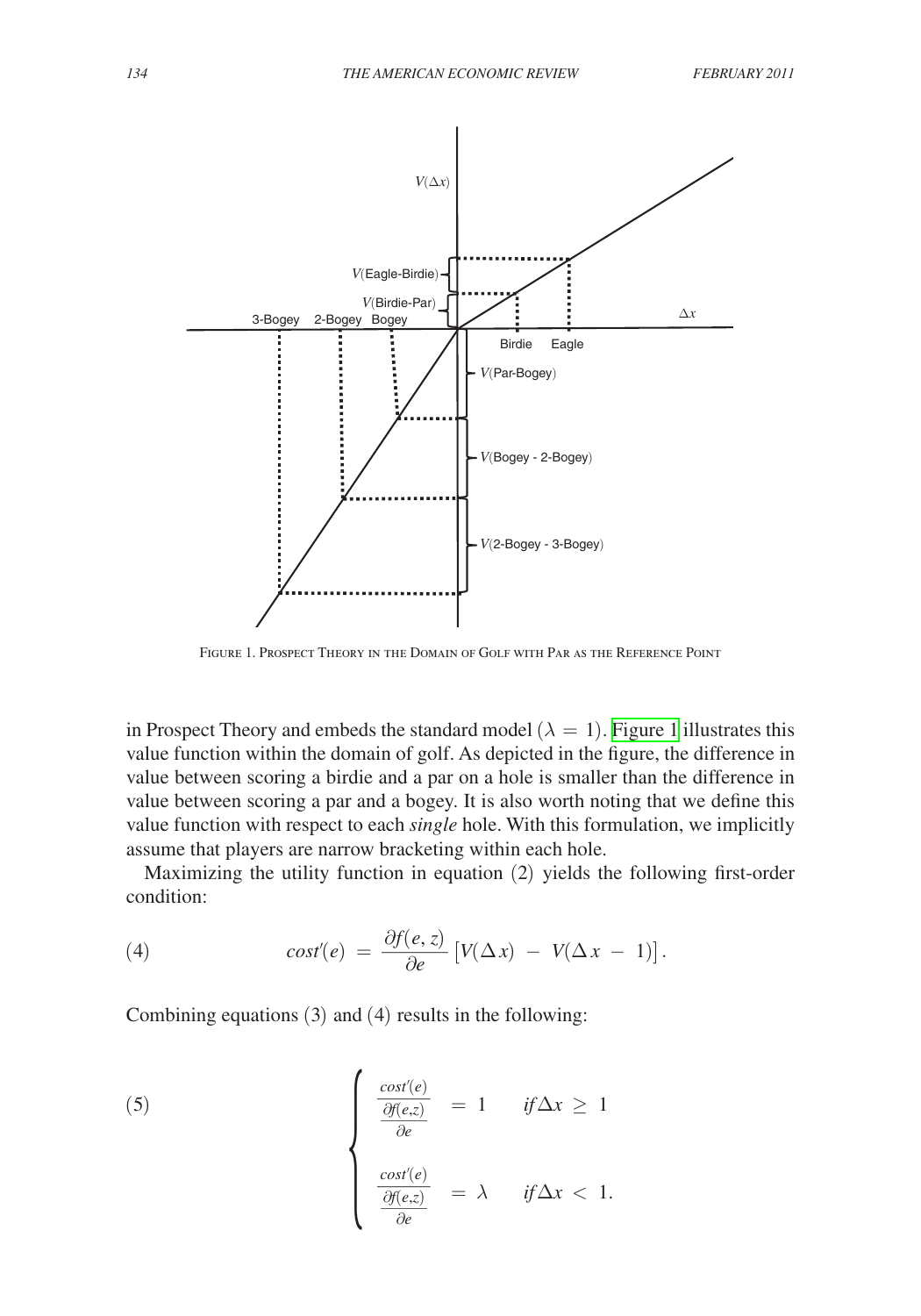These first-order conditions indicate that a golfer chooses an optimal level of effort, *e*\*, by setting the marginal cost of effort equal to the marginal benefit of effort when putting for birdie or eagle ( $\Delta x \ge 1$ ). However, when putting for par, bogey, or double bogey, the golfer chooses a higher optimal effort level, which equates the ratio of the marginal cost and benefit of effort to  $\lambda$ .

The first-order conditions imply that players choose higher effort levels in the loss domain (e.g., putting for par, bogey, or double bogey) than they do in the gain domain (e.g., putting for birdie or eagle), and we combine this implication with equation (1) to develop the following testable prediction.

### PREDICTION 1: *Controlling for putt characteristics*, **z**, *putts attempted for par*, *bogey*, *and double bogey will be more accurate than putts attempted for birdie and eagle.*

In equation (3), we represent a simple, linear value function (Kahneman and Tversky 1979) that contains a loss aversion parameter. Equation (6) extends equation (3) to represent a value function with both a loss aversion parameter and sepa-Figure 5.1 Equation 1.1 Equation 1.1 Equation 1.1 Equation 1.1 Equation 1.1 Equation 1.1 Equation 1.1 Equation 1.1 Equation 1.1 Equation 1.1 Equation 1.1 Equation 1.1 Equation 1.1 Equation 1.1 Equation 1.1 Equation 1.1 Eq

From (3) to represent a value function with both a loss aversion parameter is 
$$
y
$$
 to reference parameters for the gain and loss domains:

\n(6)

\n
$$
V(\Delta x) = \begin{cases} \Delta x^{\alpha} & \text{if } \Delta x \geq 0 \\ -\lambda(-\Delta x)^{\beta} & \text{if } \Delta x < 0. \end{cases}
$$

In this value function,  $\alpha$  and  $\beta$  < 1 are parameters that allow for "diminishing sensitivity." Incremental gains in  $\Delta x$  above the reference point result in progressively smaller utility improvements. Conversely, incremental reductions in  $\Delta x$  below the reference point result in progressively smaller declines in utility. The curvature of these lines induces players to exert less effort for a putt that is much below or much above par. With diminishing sensitivity (as represented in equation (6)), new firstorder conditions support the following hypotheses.

PREDICTION 2: *Controlling for putt characteristics*, **z**, *the probability of making a birdie putt is greater than the probability of making an eagle putt. In addition*, *controlling for putt characteristics*, **z**, *the probability of making a par putt is greater than the probability of making a bogey putt*, *and the probability of making a bogey putt is greater than the probability of making a double bogey putt.*

In our conceptual framework, we assumed that if golfers miss their first putt, they will make their following putt. This is empirically common but certainly not automatic. A golfer may miss both the initial and the second putts. We include this possibility to develop a prediction reflecting risk preferences. Compared to risk-seeking putts, risk-averse putts are less likely to drop in the hole but are more likely to set up easy-to-make follow-on putts.

As a result of both the loss aversion and diminishing sensitivity components of Prospect Theory (Kahneman and Tversky 1979), golfers in the domain of gains (golfers attempting eagle or bogey putts) will be more likely to choose risk averse putts than golfers in the domain of losses (golfers attempting par, bogey, or double bogey putts). This leads to our final prediction: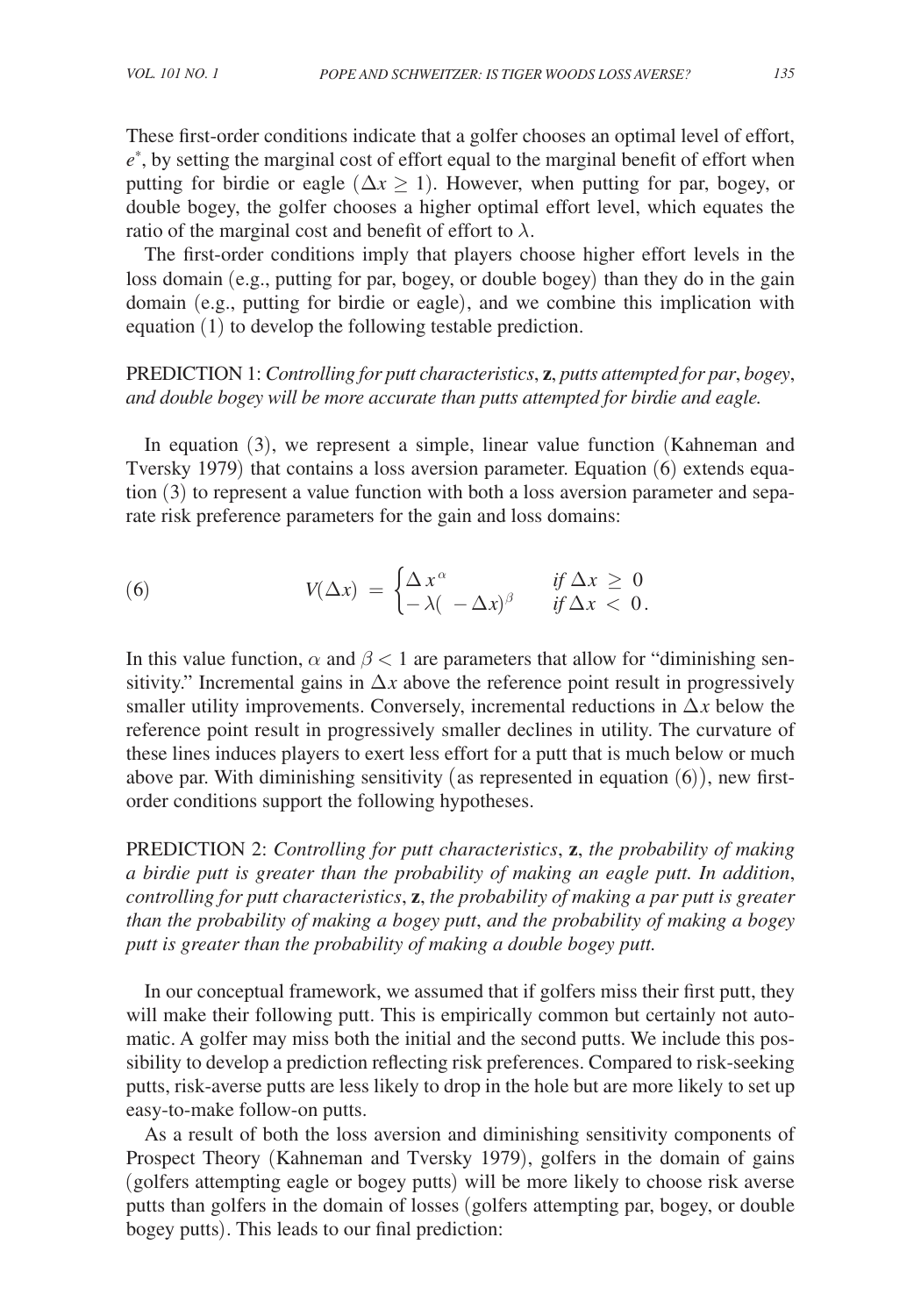PREDICTION 3: *Controlling for putt characteristics*, **z**, *players will be more risk averse when putting for birdie and eagle than when putting for par*, *bogey*, *or double bogey.*

In the results section, we discuss how we measure risk aversion in the context of golf in order to test Prediction 3.

#### **III. Data and Empirical Strategy**

To test our predictions, we need to control for putt characteristics, **z**. This requires access to a rich dataset, which we obtained from the PGA Tour. Since 2002, the PGA Tour has employed approximately 250 workers to gather information each week. Of particular relevance to our investigation, the PGA Tour mounts lasers around each hole of a course to measure every shot each player attempts. These laser measurements record with great precision (within less than one inch) the x, y, and z coordinates of the resting position of each ball after every shot. The PGA Tour collected these data to provide information for print journalism, broadcasting, instant online updates, and basic statistics. These data, however, also enable us to test our predictions.

In our analyses, we include data from 239 Tournaments completed between 2004 and 2009. We focus on putts, and we restrict our dataset to putts attempted for eagle, birdie, par, bogey, or double bogey.<sup>5</sup> Due to computational constraints, we restrict the data to players for whom we have at least 1,000 putts, leaving us with 2,525,161 putts attempted by 421 professional golfers.<sup>6</sup> In [Table 1,](#page-10-0) we report summary statistics. Most of the putts in our data were for either par (47.0 percent) or birdie (39.8 percent). As a result, a large portion of our identification will contrast par and birdie putts.

To test predictions 1 and 2, we compare the probability of making putts with different values relative to par (e.g., bogey, par, birdie, or eagle) that are otherwise similar. Our main specifications take the following form:

(7) Make Put
$$
t_{ijk} = \alpha_j + \delta_k + \beta
$$
 (Value Relative to Par<sub>ijk</sub>) +  $\gamma Z_{ijk} + \varepsilon_{ijk}$ .

The indicator *MakePuttijk* for each putt *i*, player *j*, and specific hole (in a given round and Tournament) *k* is represented as a linear function with player and hole fixed effects, a vector of dummy variables indicating the value relative to par (e.g., birdie), a vector of control variables (e.g., distance to the hole), and a random error term.

Our controls in equation (7) enable us to compare otherwise similar putts. For example, we compare birdie and par putts attempted from the same distance to the hole. It is important, however, to note why variation in shot values exists after controlling for distance and other factors. For example, par and birdie putts may

 $52,549$  observations (<0.01 percent of data) were deleted due to odd data values (e.g., putts attempted more than 1.000 inches from the hole).

 $6$  Many players played in only one or two Tournaments during our sample period. Since we are running regressions with player fixed effects (as well as hole fixed effects), each player adds to the computational difficulty. Using the entire sample results in regressions that will not run due to space constraints or take weeks to finish. By eliminating players who have few observations, we dramatically reduce the computational demands while eliminating only a small fraction of the total observations.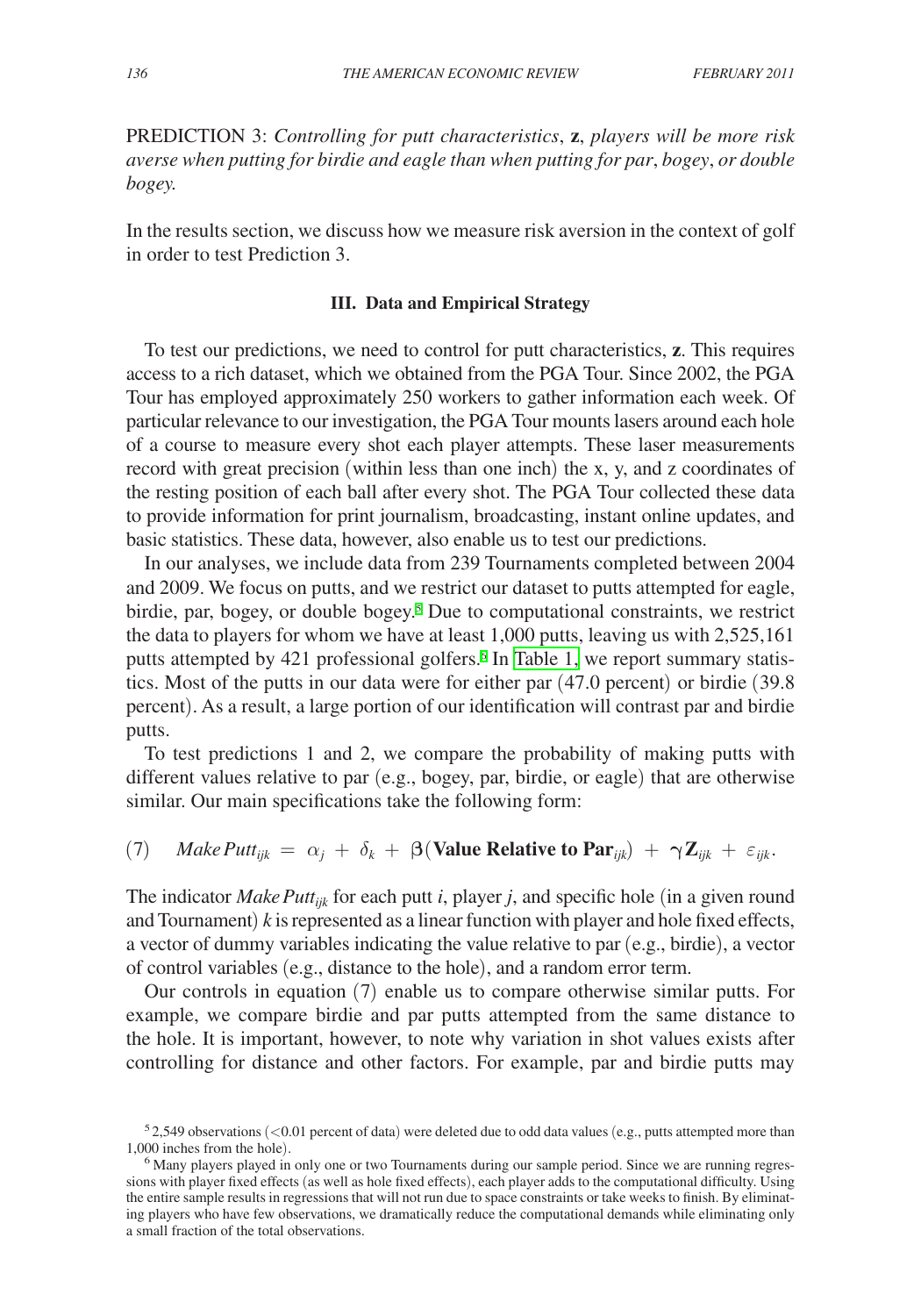<span id="page-10-0"></span>

|                                       | Made putts | Missed putts | Full sample |
|---------------------------------------|------------|--------------|-------------|
| Average distance to the hole (inches) | 50.8       | 269.4        | 136.3       |
| Fraction of putts for par             | 63.9       | 20.6         | 47.0        |
| Fraction of putts for birdie          | 18.5       | 73.1         | 39.8        |
| Fraction of putts for eagle           | 0.3        | 3.0          | 1.3         |
| Fraction of putts for bogey           | 15.1       | 2.4          | 10.2        |
| Fraction of putts for double bogey    | 2.1        | 1.0          | 1.7         |
| <b>Observations</b>                   | 1,538,198  | 986,963      | 2,525,161   |

Table 1—Summary Statistics

*Note:* This table provides summary statistics for putts taken in the PGA Tour between 2004 and 2009.

be attempted from the same distance on a particular hole. The differences in shot value reflect the accuracy and distance with which prior shots were hit on that hole (e.g., a well-hit versus a badly hit tee shot). After controlling for player and hole fixed effects, we argue that these prior-to-the-putt differences are based on idiosyncratic factors that are unrelated to the putt itself.7

#### **IV. Results**

#### A. *Main Effects*

Predictably, distance is a key determinant of putt success. As we plot in [Figure](#page-11-0) [2,](#page-11-0) the probability of making par and birdie putts declines with distance to the hole. More interestingly, we document a consistent difference between par and birdie putt success. For a given distance, golfers are approximately 2–4 percentage points more likely to make par putts than they are to make birdie putts.

Consistent with [Figure 2](#page-11-0) and supporting Prediction 1, we report results from logit regression analyses in [Table 2](#page-11-0) that demonstrate that birdie and eagle putts are less accurate than par, bogey, and double bogey putts. Controlling for distance ([Table 2,](#page-11-0) column 1), putts attempted for birdie or eagle are 2.0 percentage points less likely to be made than putts attempted for par, bogey, or double bogey. This value is statistically significant and has a high degree of precision  $(t = 43.2)$ .

In this regression and across all of our regressions, we include a seventh-order polynomial for distance to the hole. Goodness-of-fit tests suggest that a seventhorder polynomial is necessary and sufficient to control for this important variable.

In column 2 of [Table 2,](#page-11-0) we report results from a logit regression that includes indicator variables for each putt type (e.g., putt for birdie, eagle, bogey, and double bogey). Par serves as the omitted category. Results from this regression suggest that eagle putts are the least likely to be made, followed by birdie putts. These findings are consistent with our second prediction and suggest diminishing sensitivity.

 $<sup>7</sup>$  In our analyses, we consider the possibility that the quality of earlier shots may influence putt attempts. For</sup> example, a golfer may be "having a good day" and thus a good tee shot may be followed by a good putt. Importantly, it is worth noting that this type of positive autocorrelation between shots runs counter to the predictions we make. We consider this and other alternative accounts later in our analyses.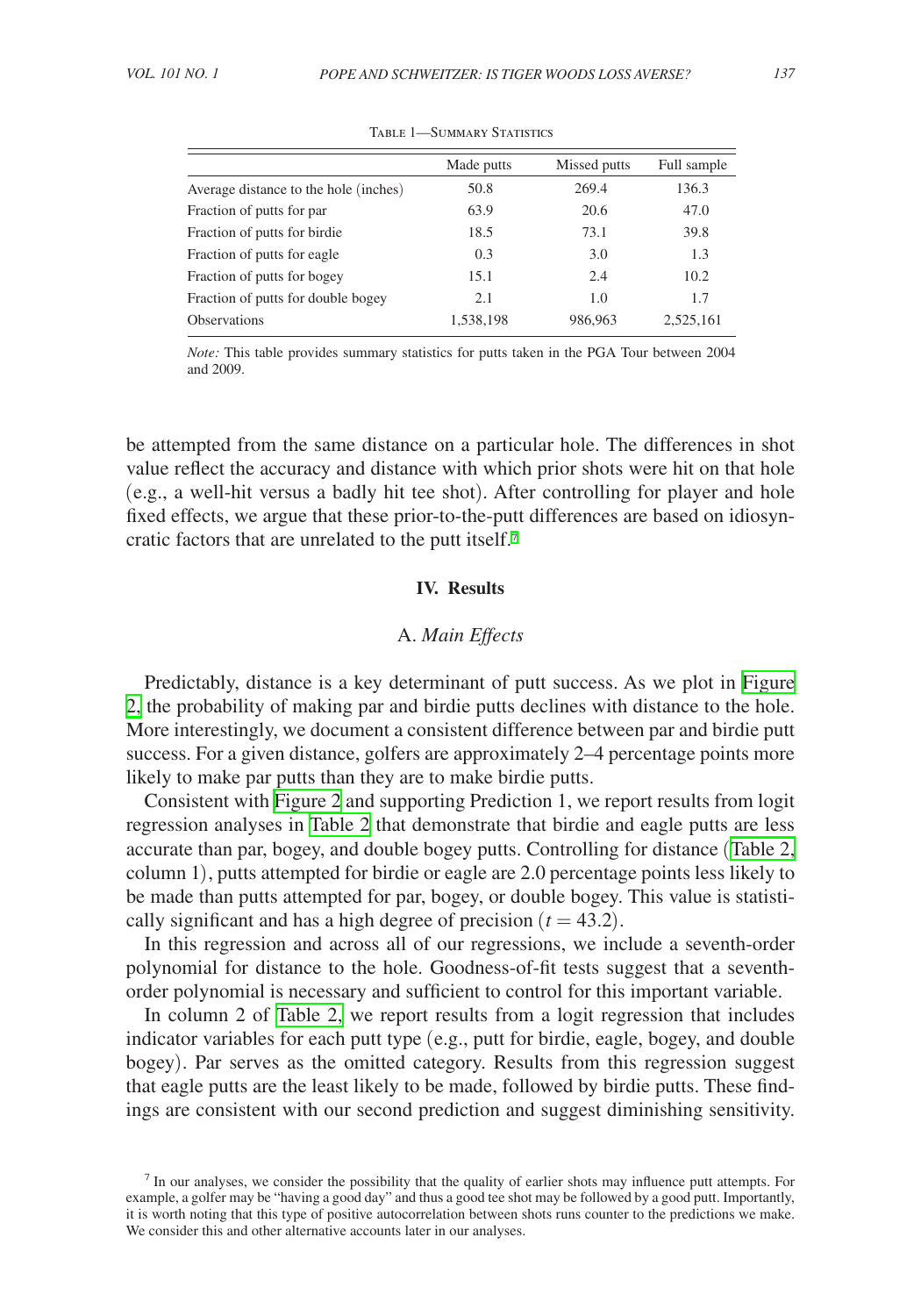<span id="page-11-0"></span>

Figure 2

*Notes:* This figure depicts the fraction of successful par and birdie putts by distance to the hole (in inches). The sample includes 2,525,161 putts attempted in the PGA Tour between 2004 and 2008.

|                                                                            | Dependent variable equals 1 if putt was made<br>Logit estimation |                         |
|----------------------------------------------------------------------------|------------------------------------------------------------------|-------------------------|
|                                                                            | (1)                                                              | (2)                     |
| Putt for birdie or eagle                                                   | $-0.020***$<br>(0.001)                                           |                         |
| Putt for eagle                                                             |                                                                  | $-0.024***$<br>(0.002)  |
| <b>Putt for birdie</b>                                                     |                                                                  | $-0.019***$<br>(0.001)  |
| Putt for bogey                                                             |                                                                  | $0.009***$<br>(0.001)   |
| Putt for double bogey                                                      |                                                                  | $-0.006***$<br>(0.002)  |
| Putt distance: 7th-order polynomial<br>Pseudo $R^2$<br><b>Observations</b> | X<br>0.550<br>2,525,161                                          | X<br>0.550<br>2,525,161 |

Table 2—The Effect of Different Shot Values on Putt Success

*Notes:* This table reports marginal effects and robust standard errors for the differential success rate of putts of different shot values (par, birdie, etc.) from a logit regression. Column 1 compares putts taken for birdie and eagle relative to the omitted category—putts taken for par, bogey, and double bogey. Column 2 compares each shot value separately relative to the omitted catergory, par.

*\*\*\**Significant at the 1 percent level.

*\*\**Significant at the 5 percent level.

Bogey putts are more likely to be made than par putts, and double bogey putts are slightly less likely to be made than par putts. The coefficient for double bogey putts is consistent with diminishing sensitivity, but the coefficient for bogey putts is not. We revisit this result in the robustness section.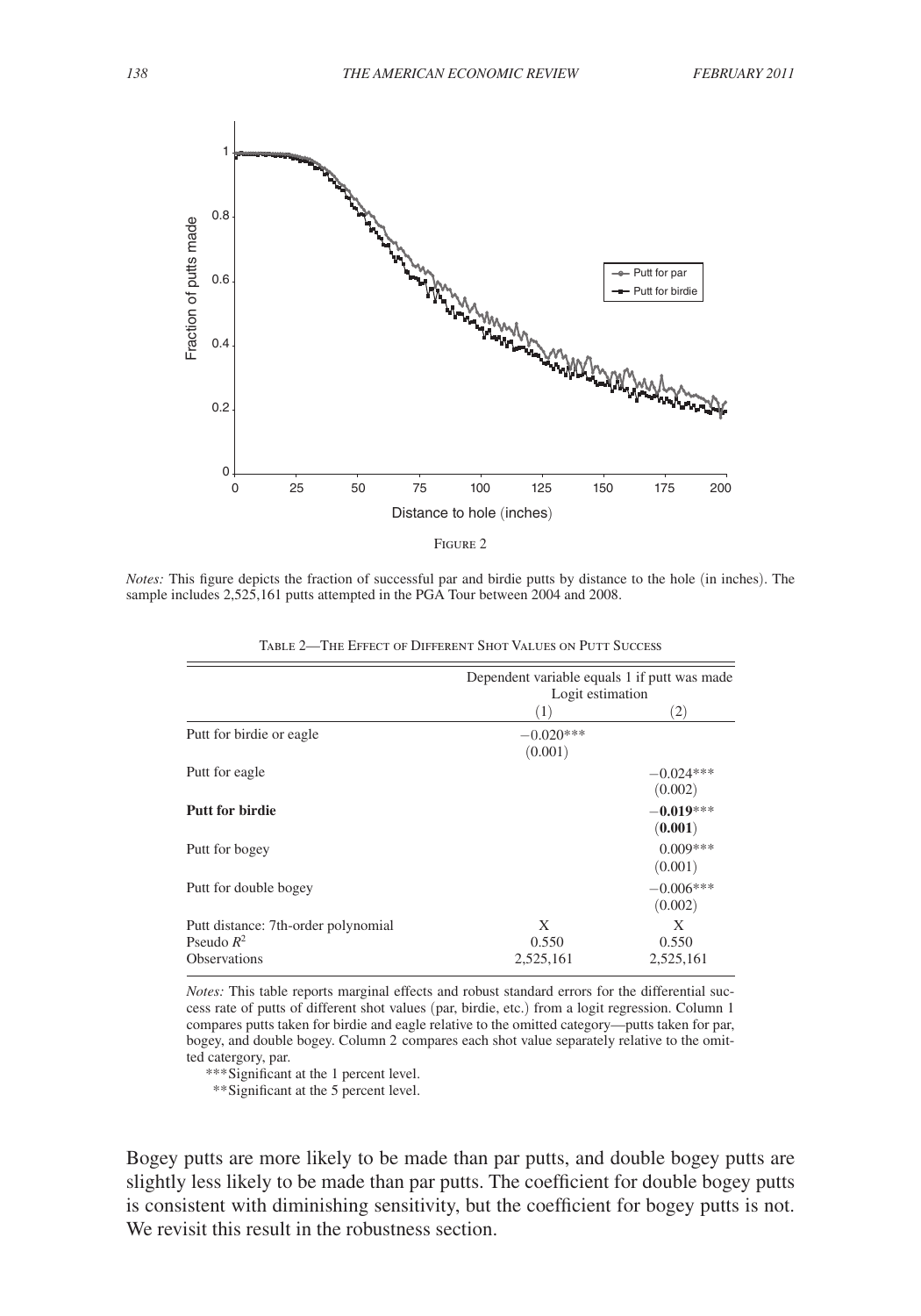<span id="page-12-0"></span>

|                                                             | Dependent variable equals 1 if putt was made<br>(OLS estimation) |                        |                        |                        |                               |                        |                        |                        |
|-------------------------------------------------------------|------------------------------------------------------------------|------------------------|------------------------|------------------------|-------------------------------|------------------------|------------------------|------------------------|
|                                                             | (1)                                                              | (2)                    | (3)                    | (4)                    | (5)                           | (6)                    | (7)                    | (8)                    |
| Putt for eagle                                              | $-0.040***$<br>(0.002)                                           | $-0.039***$<br>(0.002) | $-0.030***$<br>(0.002) | $-0.042***$<br>(0.002) | $-0.039***$<br>(0.002)        | $-0.036***$<br>(0.002) | $-0.036***$<br>(0.003) | $-0.064***$<br>(0.003) |
| <b>Putt for birdie</b>                                      | $-0.036***$<br>(0.001)                                           | $-0.036***$<br>(0.001) | $-0.026***$<br>(0.001) | $-0.029***$<br>(0.001) | $-0.028***$<br>(0.001)        | $-0.028***$<br>(0.001) | $-0.028***$<br>(0.001) | $-0.030***$<br>(0.001) |
| Putt for bogey                                              | $0.004***$<br>(0.001)                                            | $0.005***$<br>(0.001)  | 0.001<br>(0.001)       | $0.003***$<br>(0.001)  | $0.002***$<br>(0.001)         | $0.002***$<br>(0.001)  | $0.002***$<br>(0.001)  | $0.006***$<br>(0.001)  |
| Putt for double<br>bogey                                    | $-0.007***$<br>(0.002)                                           | $-0.006***$<br>(0.001) | $-0.005**$<br>(0.002)  | $-0.003$<br>(0.002)    | $-0.003$<br>(0.002)           | $-0.003$<br>(0.002)    | $-0.002$<br>(0.002)    | 0.001<br>(0.002)       |
| Putt distance:<br>seventh-order<br>polynomial               | X                                                                | X                      | X                      | X                      | X                             | X                      | X                      | X                      |
| Player fixed effects<br>Previous-putts-on-<br>green effects |                                                                  | X                      | X<br>X                 | X<br>X                 | X<br>X                        | X<br>$\mathbf x$       | X<br>X                 | X<br>X                 |
| Tournament-round-<br>hole effects                           |                                                                  |                        |                        | X                      |                               |                        |                        |                        |
| 4 hole-location<br>effects                                  |                                                                  |                        |                        |                        | X                             |                        |                        |                        |
| 8 hole-location<br>effects                                  |                                                                  |                        |                        |                        |                               | X                      |                        |                        |
| 16 hole-location<br>effects                                 |                                                                  |                        |                        |                        |                               |                        | X                      |                        |
| Score-on-hole-if-<br>make-putt effects                      |                                                                  |                        |                        |                        |                               |                        |                        | X                      |
| $R^2$                                                       | 0.598                                                            | 0.598                  | 0.599                  | 0.603                  | 0.612                         | 0.626                  | 0.646                  | 0.670                  |
| <b>Observations</b>                                         | 2,525,161                                                        | 2,525,161              | 2,525,161              |                        | 2,525,161 2,525,161 2,525,161 |                        | 2,525,161              | 2,525,161              |

Table 3—The Effect of Different Shot Values on Putt Success–Robustness Checks

*Notes:* This table reports estimates and robust standard errors for the differential success rate of putts of different shot values (par, birdie, etc.) using OLS. Increasingly precise controls are included in each column including: player fixed effects, dummy variables for the number of putts previously attempted on the green by the golfer and the other golfer in a player's group, fixed effects for each hole in a given round and tournament, fixed effects for 4, 8, and 16 location areas for each hole, and fixed effects for the score if the putt is successful for every hole in a given round and tournament.

*\*\*\**Significant at the 1 percent level.

*\*\**Significant at the 5 percent level.

#### B. *Alternative Classical Explanations*

Though our findings are consistent with loss aversion, we consider a number of alternative explanations. In our next set of analyses, we use a Linear Probability Model rather than the more computational intensive Logit Model, because we include a large number of fixed effects. In our most detailed specification, we include more than 300,000 fixed effects.

To provide a point of comparison, in column 1 in Table 3 we report a simple specification including different putt types and the seventh-order distance polynomial. Reflecting differences between OLS and logit, the estimates in this regression are slightly larger than those in [Table 2.](#page-11-0) Still, the basic findings remain.

*Differences in Player Ability*.—We first consider player fixed effects. Some players may be good drivers (hitting long shots from the tee to the green) but bad putters, and others may be bad drivers but good putters. If this were true, player differences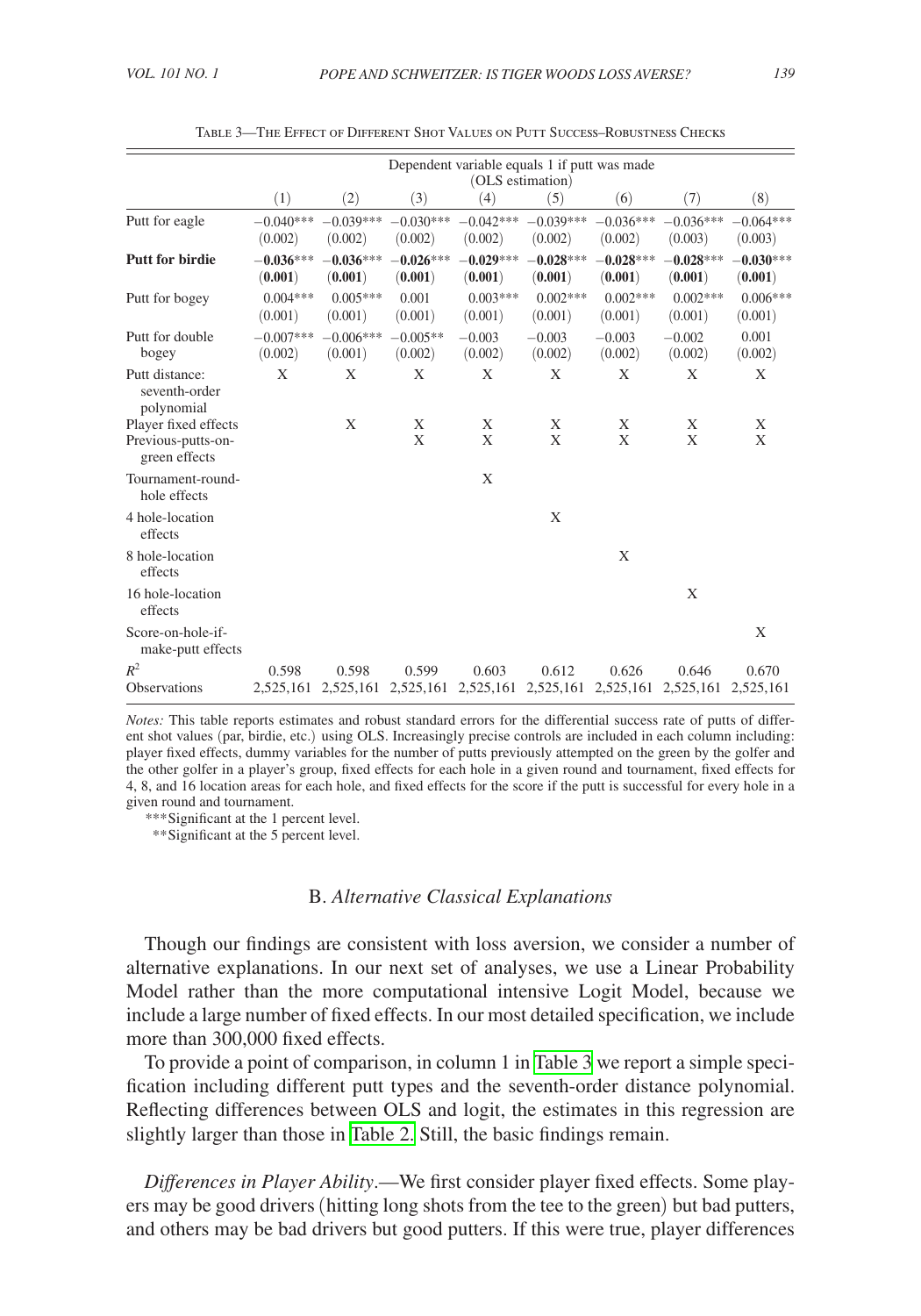could account for our finding that birdie putts are less accurate than par putts. To address this question, we include player fixed effects, and we report results from this regression in column 2 of [Table 3.](#page-12-0) We find no significant change in our findings. Still, we include player fixed effects in all future specifications.

*Learning*.—Alternatively, players may learn about the condition of the green from earlier putts. After putting once, golfers may learn important information about the slope or conditions on the green. Compared to birdie putts, par putts are more likely to be the second putt attempted by a golfer on the green. As a result, par putts may be more accurate than birdie putts, because golfers have learned important information. In fact, it is possible that players may learn important information from watching their partners putt on the green.

To control for learning effects, we include separate dummy variables for the number of putts already attempted on the green by the player and the player's partner.8 The results from this specification suggest that learning is important. As we report in column 3 of [Table 3,](#page-12-0) golfers are significantly more likely to make the second and third putts on the green than they are to make otherwise similar first putts on the green.<sup>9</sup>

By including controls for prior putts on the green, the point estimates for birdie and eagle putts are reduced by 20 to 30 percent. However, the remaining differences attributed to birdie or eagle putts relative to par putts remains highly significant. In all future specifications, we include these controls.

Throughout our analysis, we assume that players do not learn about the green prior to actually putting on the green (at which point we include controls). However, it is possible that players learn by watching their approach shots land and roll on the green. Given that par putts are more likely to have a shorter approach shot than birdie putts, learning from closer approach shots could bias our results. Unfortunately, we are unable to control for the entire dynamic process that leads to a putt because this process itself is what generates our variation. For example, on par 3 holes there is very little variation in par versus birdie putt attempts that had similar approach shots. However, we can observe variation on par 5 holes and some par 4 holes. We restrict our sample to par and birdie putt attempts with very long approach shots (more than 50 or more than 100 yards) where learning about the green is unlikely. In separate regressions, we also include a high-degree polynomial of the distance of the approach shot. Although the point estimates are smaller (0.6–0.8 percent for the birdie coefficient and 0.8–1.0 percent for the eagle coefficient), we continue to find highly significant differences between par, birdie, and eagle success when we include these controls.<sup>10</sup> These smaller point estimates could reflect learning from approach shots, increased noise due to the lack of variation in the data, or

<sup>&</sup>lt;sup>8</sup> Alternatively, one could restrict the sample of putts to those which are first putts attempted on the green. Performing this analysis yields a coefficient on the birdie dummy nearly identical to the coefficient when simply including dummy variables for the number of own and other shots already taken on the green. 9

<sup>&</sup>lt;sup>9</sup> We attribute this effect to learning. However, an alternative psychological phenomenon may be driving this reduction. Golfers may have an aversion to taking three putts to finish a hole. If this were true, golfers may try very hard after missing a putt to avoid a "three putt." Alternatively, golfers may update their reference point once they arrive on the green. This may cause golfers to work harder on a second putt since missing the second putt may be coded as a loss. We are unable to disentangle these accounts from learning about the green.<br><sup>10</sup> We also continue to find moderation effects by round and that golfers lay the ball up short on birdie putts.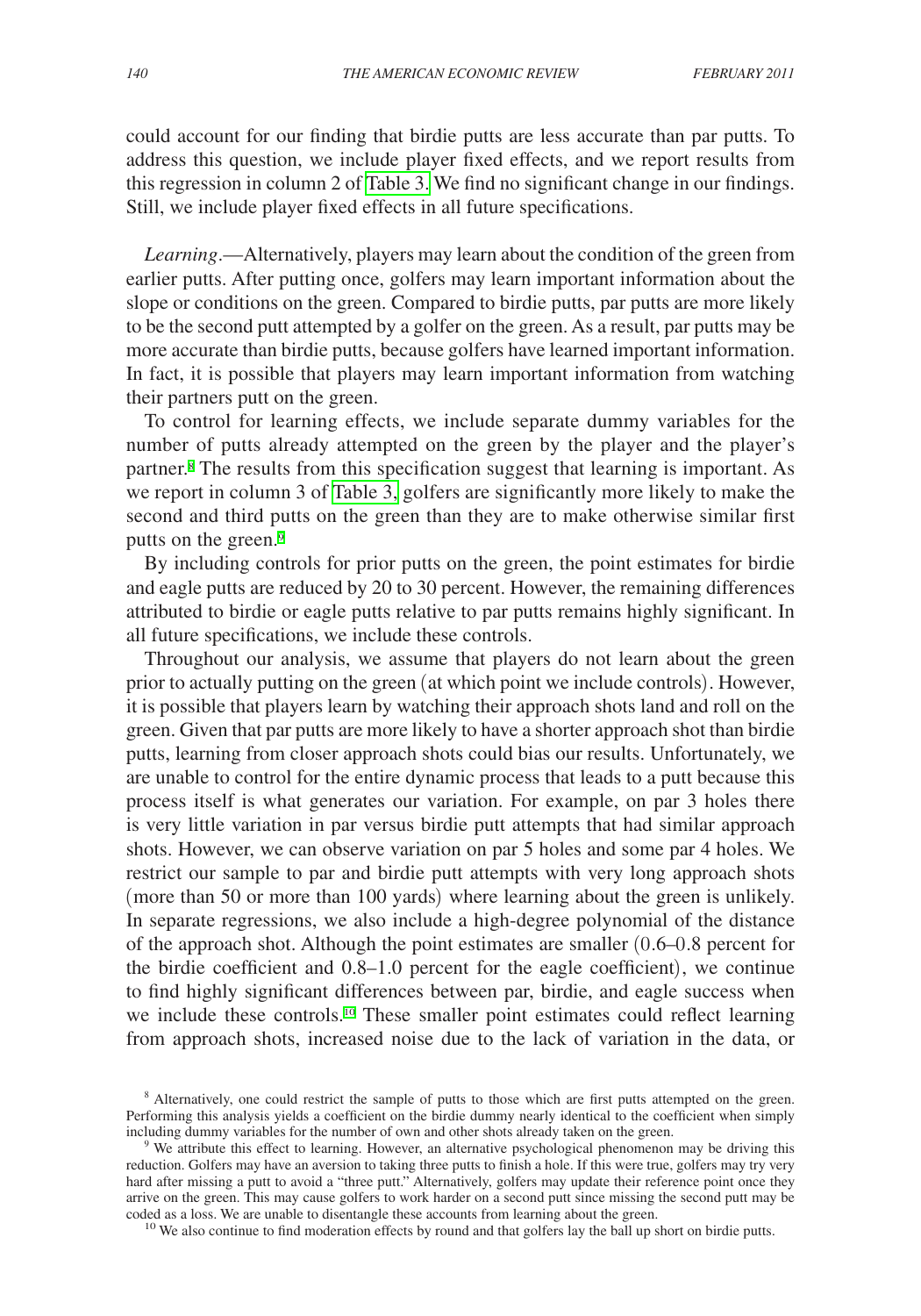differences in expectations consistent with Kőszegi and Rabin (2006). Kőszegi and Rabin's account suggests that when players expect to perform better, the par-birdie differential should be smaller. In Section IVF, we consider and test this possibility.

As we discuss at the end of the paper, this finding is consistent with the Kőszegi-Rabin prediction that the par-birdie differential should be smaller in situations where players expect to perform better (par 5 holes).

*Differences across Holes*.—We next consider fixed effects for specific holes. It is possible, for example, that holes with easy fairways have difficult greens and that holes with difficult fairways have easy greens. If this were true, birdie putts may be more common than par putts on holes with difficult greens.

To account for this possibility, we include fixed effects for each of the 17,096 different holes (for a given round and Tournament). 11 We report results from this regression in column 4 of [Table 3.](#page-12-0) By including these fixed effects, our results actually become stronger suggesting that holes with easy fairways may also have easy greens.

*Position on the Green*.—Although we account for distance, it is possible that birdie putts start from a more precarious position on the green than equally distanced par putts. For example, approach shots to the green may be shorter for par putts than they are for birdie putts, and as a result, players putting for par may be able to avoid difficult spots on the green (e.g., sections of the green with awkward slopes).

The level of detail in our dataset enables us to address this concern. We use the x, y, z coordinates to control for putts taken from different positions on the green. To do this, we first divide the area around each hole in each round in each Tournament into four quadrants or "pie pieces." We characterize each putt attempt by quadrant, and we report regression results with dummy variable controls for each quadranthole-round-Tournament in column 5 of [Table 3.](#page-12-0) These fixed effects control for location-specific differences.

We conduct even more precise analyses with finer divisions of the space around the hole. In column 6 of [Table 3,](#page-12-0) we report regression results that include controls for eight "pie pieces" (from dividing the green around each hole into eight sections).

In column 7 of [Table 3,](#page-12-0) we report regression results that include controls for 16 sections that not only cut the green into eight pie pieces but also include a concentric circle of radius 137 inches (the mean putt distance in the data).

From these analyses, we find that certain areas of each green are harder to putt from than other areas. By including location-specific effects, we gain predictive power; the  $R^2$  in the regressions rises from 0.603 (with no location-specific effects) to 0.646 (16 location-specific effects per hole). 12

More importantly, we find only small declines in point estimates as we control for location-specific effects. Location-specific differences influence overall accuracy, but they cannot account for the differences we observe across putt types.

<sup>&</sup>lt;sup>11</sup> Locations of the hole on each green are typically changed in every round during a Tournament. For this reason, fixed effects for every hole in each round in a Tournament must be included rather than just a fixed effect of each hole in a four-round Tournament.<br><sup>12</sup> Adjusted *R*<sup>2</sup> values increase by a more modest amount (0.599 to 0.608).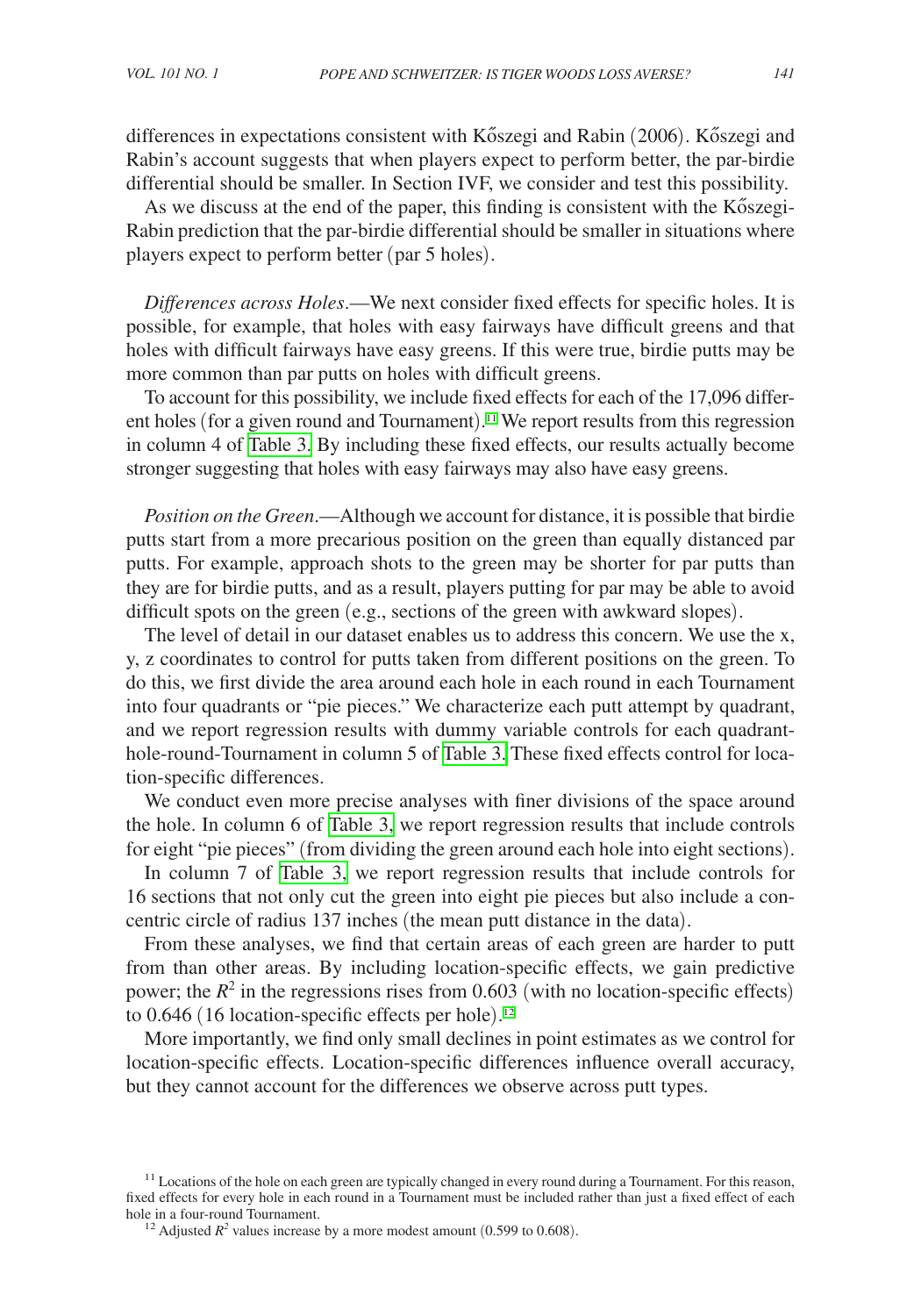*Position in the Tournament*.—We next control for each golfer's standing in the Tournament. When golfers attempt birdie or par putts, they may exert different amounts of effort depending upon their standing in the Tournament. For example, it is possible that golfers may be more likely to attempt birdie putts when they are far behind and are exerting less effort.

To account for the possibility that player scores influence our finding, we control for each golfer's score in the Tournament when attempting each putt. We include dummy variables that represent a combination of the hole that a golfer is on and his overall Tournament score if he makes the putt.<sup>13</sup> For example, imagine that one golfer attempts a par putt on the second hole of the first round of a Tournament and a second golfer attempts a birdie putt on the same second hole. Imagine further that the first golfer attempting the par putt has a score of  $-1$  from the first hole (indicating that he shot a birdie on the first hole), and the second golfer attempting the birdie putt has a score of 0 going from the first hole (indicating that he shot par on the first hole). These two golfers would both have a fixed effect indicating that if they made their current putts, they would both earn a score of −1 (after two holes). This example illustrates how these fixed effects partition each putt into a bucket of putts that, if made, will place the golfers in the same scoring position in the Tournament.

We report results from this analysis in column 8 in [Table 3.](#page-12-0) We find that our main result is not affected by these additional controls. Even accounting for golfers' score, golfers make birdie putts 3.0 percentage points less often than otherwise similar par putts.

*Matching Model*.—In addition to conducting parametric analyses with control variables, we conduct nonparametric analyses to test alternative explanations that might account for our findings. Though we lose some statistical power with this approach, we are able to compare par and birdie putts in novel ways.

First, we consider a matching model to compare par and birdie putts taken from the same spot on a particular hole, in a particular round, in a particular Tournament. We begin by creating a list of every par putt in our dataset. We then use a matching algorithm to identify the birdie putt on the same hole-round-Tournament with the shortest linear distance from each par putt. For some holes, there are no birdie putts attempted from a position near a par putt. However, on many holes a birdie and a par putt were attempted from nearly the exact same x, y, and z coordinate.

We report results from our matched par-birdie analyses in [Table 4.](#page-16-0) In column 1, we report results from the 2,828 pairs of par and birdie putts that were attempted within one inch of each other. Consistent with our thesis and our parametric results, from the same position on the green golfers made their par putts significantly more often than they made their birdie putts (88.0 percent of the time versus 83.5 percent of the time,  $p < 0.001$ ).

In columns 2–8 we report results from pairs of par and birdie putts that were attempted within two, three, four, five, eight, 12, and 24 inches of each other. With

<sup>&</sup>lt;sup>13</sup> One might imagine other ways to control for a golfer's position in the Tournament (e.g., strokes behind the current leader). The problem, however, with many of these alternatives is that golfers play at different times of the day, and thus a golfer may have the best score at a particular moment in time, but it is simply because other golfers have not yet started the course.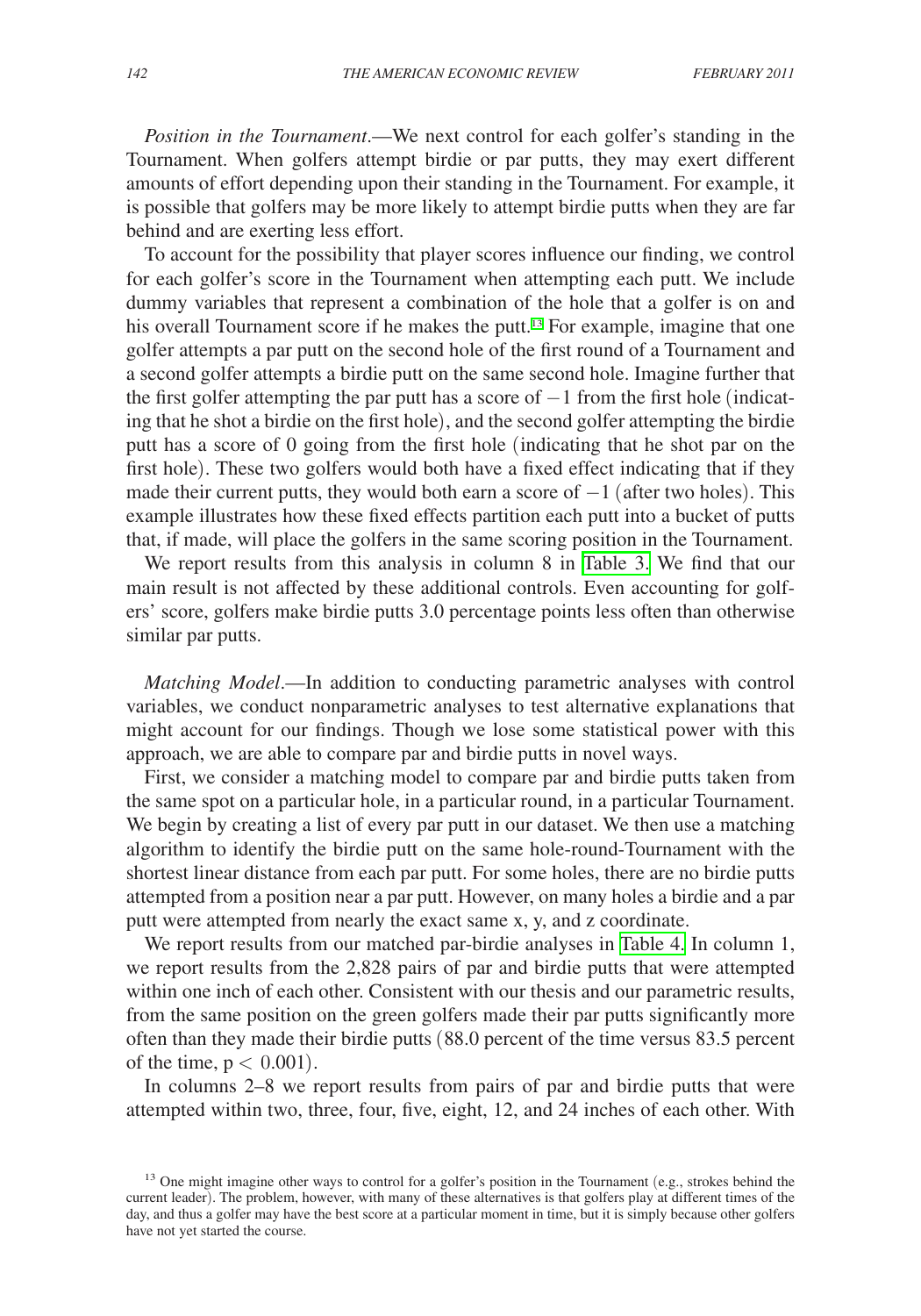<span id="page-16-0"></span>

|                                             |                        | Maximum distance between matched par and birdie putts |                                  |                          |                    |                  |                                                |                  |  |  |  |
|---------------------------------------------|------------------------|-------------------------------------------------------|----------------------------------|--------------------------|--------------------|------------------|------------------------------------------------|------------------|--|--|--|
|                                             | $<$ 1 inch<br>$^{(1)}$ | $<$ 2 inches<br>(2)                                   | $<$ 3 inches<br>$\left(3\right)$ | $<$ 4 inches<br>$^{(4)}$ | $<$ 5 inches<br>5) | (6)              | $< 8$ inches $< 12$ inches $< 24$ inches<br>7) | $^{(8)}$         |  |  |  |
| Fraction of matched<br>birdie putts made    | 0.835<br>(0.010)       | 0.878<br>(0.005)                                      | 0.895<br>(0.003)                 | 0.897<br>(0.002)         | 0.895<br>(0.002)   | 0.881<br>(0.001) | 0.861<br>(0.001)                               | 0.812<br>(0.001) |  |  |  |
| Fraction of matched<br>par putts made       | 0.880<br>(0.009)       | 0.905<br>(0.004)                                      | 0.914<br>(0.003)                 | 0.912<br>(0.002)         | 0.910<br>(0.002)   | 0.900<br>(0.001) | 0.882<br>(0.001)                               | 0.843<br>(0.001) |  |  |  |
| Average distance of<br>matched birdie putts | 49.50                  | 39.67                                                 | 36.81                            | 36.76                    | 36.98              | 39.63            | 43.69                                          | 53.63            |  |  |  |
| Average distance of<br>matched par putts    | 49.50                  | 39.67                                                 | 36.77                            | 36.70                    | 36.87              | 39.35            | 43.11                                          | 51.81            |  |  |  |
| Number of pairs                             | 2.828                  | 9.547                                                 | 20.019                           | 33.239                   | 48.136             | 97.281           | 162.418                                        | 329,793          |  |  |  |

Table 4—Estimates from Matching Par and Birdie Putts

*Notes:* For every par putt in the data, a birdie putt taken on the same hole, in the same round, in the same tournament is matched to the par putt if the distance between the par and birdie putt is less than the indicated amount in the table. We report distances from less than 1 inch to less than 24 inches in columns 1–8. We report the fractions of matched par and birdie putts that were made along with standard errors. We also report the average distance of the matched par and birdie putts for each distance cutoff.

larger distances, we increase the number of matched pairs, but of course, these matches are less precise. Across these analyses, we find that golfers made their par putts between 1.5 percent and 3.1 percent more often than they made their birdie putts.

The effect sizes of these results are smaller than some of the effect sizes we reported in the parametric analyses (e.g., 3.6 percent in column 1 of [Table 3](#page-12-0)). However, this difference stems from the nature of the putts in our matched sample. Most of the putts in our matched sample are putts very close to the hole (the average putt length for putts in columns 1–8 in Table 4 is only 35–50 inches). Golfers almost always make very short putts, and the difference between the probability of making par and birdie putts for very short putts is small. Thus, while the effect sizes may seem slightly smaller, if we account for the proximity of the putts they actually are not. We illustrate this in the Web Appendix by running analyses similar to [Table](#page-12-0) 3 using the matched data sample. Overall, the results from the matching estimation suggest that our findings are robust to nonparametric controls of distance and green location.

#### C. *Alternative Psychological Explanations*

Psychological factors can influence putt accuracy (Sian Beilock et al. 2001; Beilock et al. 2004), and in this section we consider two psychological phenomena that might account for our findings: overconfidence and nervousness.

*Overconfidence*.—Overconfidence can harm performance in a number of domains. For example, overconfidence harms judgment accuracy (Sarah Lichtenstein, Baruch Fischhoff, and Lawrence Phillips 1982; Asher Koriat, Lichtenstein, and Fischhoff 1980), forecast accuracy (Robert Vallone et al. 1990) and investment decisions (Brad M. Barber and Odean 2001). We consider overconfidence as a possible explanation for our findings.

After hitting a well-placed shot, golfers may become overconfident or cocky in a way that harms their performance on their next shot. By construction, birdie putts are more likely to follow well-hit drives than par putts. Therefore, overconfidence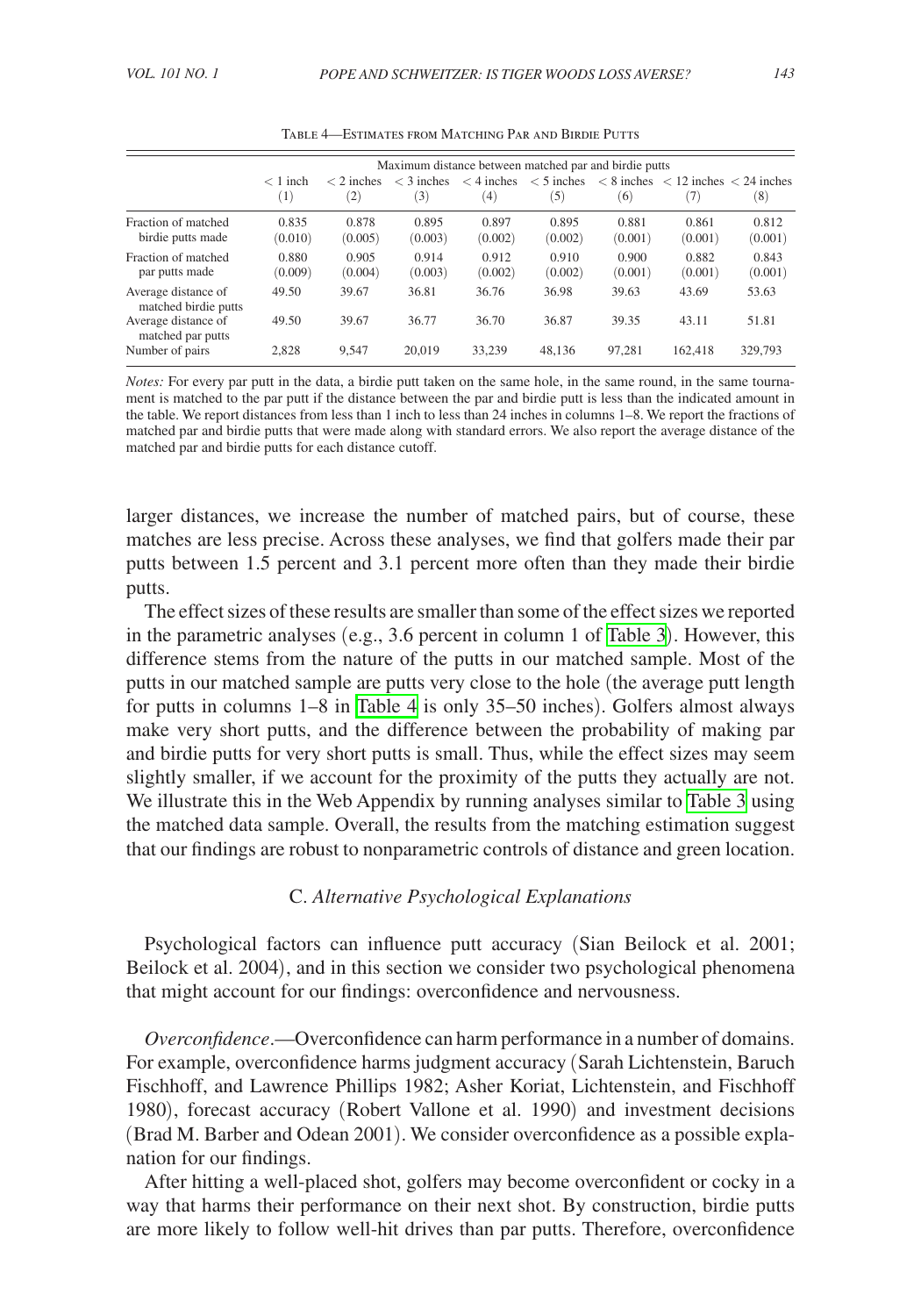might account for our finding that golfers exhibit negative autocorrelation (after hitting a good shot, their next shot is likely to be bad).

We test this account by searching for negative autocorrelation in performance. Using methods similar to those used by Cotton and Price (2006), we compare performance across holes. Consistent with Cotton and Price's (2006) results, rather than finding negative autocorrelation, we find positive autocorrelation; when golfers score one stroke less on a hole relative to average performance on a hole, they are likely to score  $0.004$  ( $p < 0.01$ ) fewer strokes than average performance on the next hole.14 That is, absent a story of loss aversion, our best evidence suggests positive autocorrelation across shots; overconfidence or cockiness cannot account for our findings.

In addition, overconfidence is inconsistent with the set of ancillary results we report later in the paper. For example, prior research demonstrates that overconfidence promotes aggressive behavior (Camerer and Dan Lovallo 1999). We find that golfers actually hit birdie putts *less* hard than they hit similar par putts.

*Nervousness*.—The second psychological account we consider is nervousness. Golfers on the PGA Tour hit putts that have large financial consequences, and prior work has found that people often feel nervous or anxious when they face high stakes (Julie McCarthy and Richard Goffin 2004; Beilock 2008; Dan Ariely et al. 2009). Feelings of nervousness harm performance by disrupting task-focused thinking (Irwin Sarason 1984) and by motivating people to make expedient choices to exit their current situation (Alison Wood and Schweitzer 2010).

If golfers value making a birdie putt more than they value making a par putt, they might get nervous and "choke" when putting for birdie. Similarly, golfers may get nervous when taking a birdie putt because a successful birdie putt may advance a golfer into a better position in the Tournament.

The nervousness account, however, cannot explain our results. First, although amateur golfers may infrequently take birdie putts, professional golfers attempt nearly as many birdie putts as they do par putts. Second, even when successful birdie and par putts both would place golfers in a similar position, golfers are still more likely to make par putts than birdie putts. As we report in column 8 of [Table 3,](#page-12-0)  golfers' relative putt accuracy is unaffected by golfers' scores.

The nervousness account is also inconsistent with three aspects of our ancillary results. First, as we demonstrate in the following section, players hit their birdie putts shorter than they hit otherwise similar par putts. Second, we demonstrate that even the best golfers including Tiger Woods exhibit this bias in early rounds of Tournaments. Third, the difference between par and birdie putts diminishes across rounds. Nervousness cannot explain these findings.

Finally, though perhaps least persuasive, we offer anecdotal evidence. Consistent with our thesis, and contradicting the nervousness account, several golfers have stated that they actually value *par* putts more than they value birdie putts. For example, after playing a round in 2007, Tiger Woods explained, "Any time you

<sup>&</sup>lt;sup>14</sup> We find consistent results using different methods (e.g., with and without player-specific controls and alternative nonparametric methods that correct for problems that arise when using fixed effects and lagged dependent variables).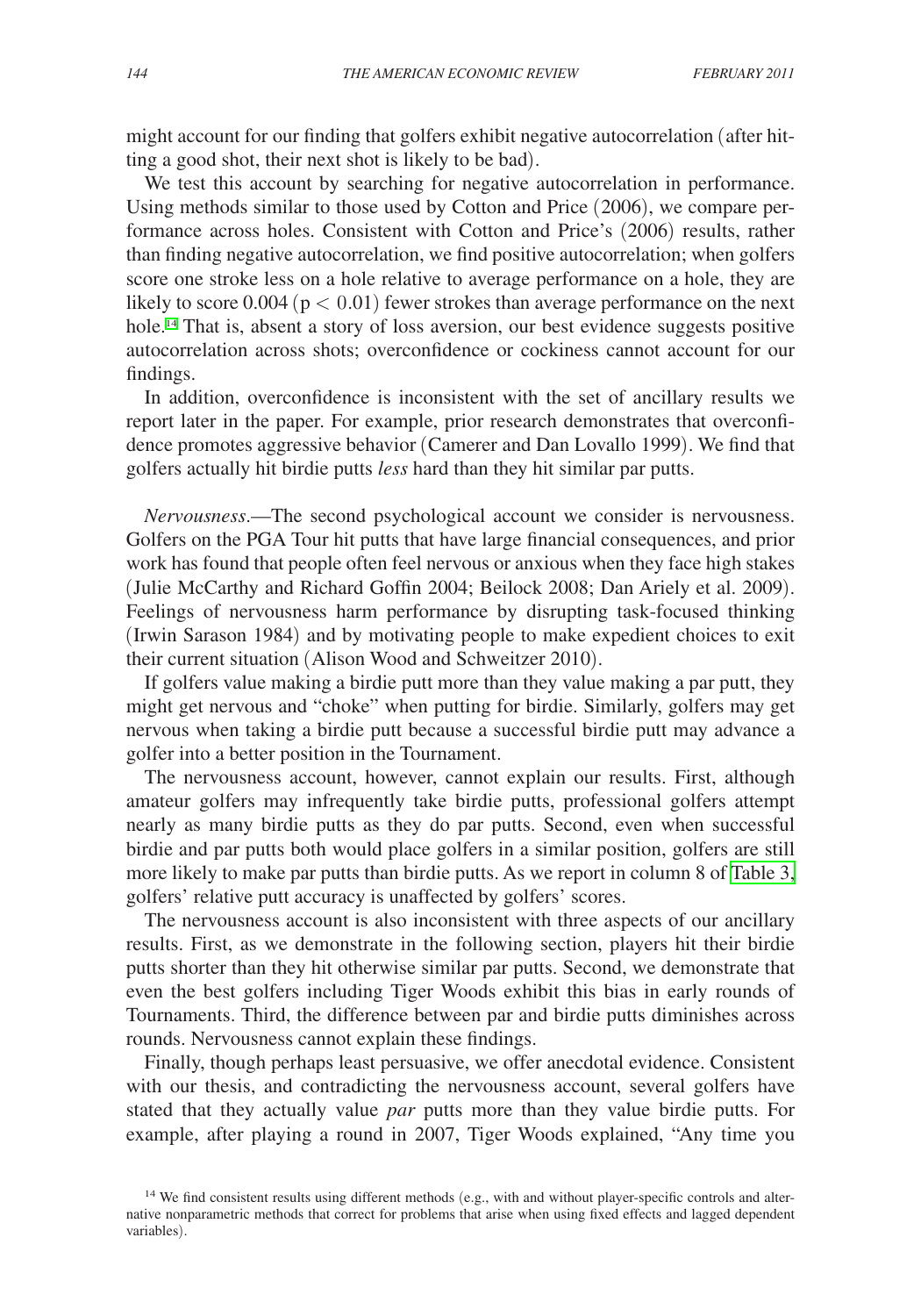|                                            |                        | Dependent variable equals 1 if putt was made<br>(OLS estimation) |                        |                        |                        |                        |                        |                        |  |
|--------------------------------------------|------------------------|------------------------------------------------------------------|------------------------|------------------------|------------------------|------------------------|------------------------|------------------------|--|
|                                            |                        |                                                                  | Full sample            |                        |                        |                        | 4-round players only   |                        |  |
|                                            | Round 1                | Round 2                                                          | Round 3                | Round 4                | Round 1                | Round 2                | Round 3                | Round 4                |  |
| Putt for eagle                             | $-0.053***$<br>(0.004) | $-0.044***$<br>(0.004)                                           | $-0.028***$<br>(0.005) | $-0.031***$<br>(0.004) | $-0.065***$<br>(0.005) | $-0.057***$<br>(0.005) | $-0.028***$<br>(0.005) | $-0.031***$<br>(0.004) |  |
| <b>Putt for birdie</b>                     | $-0.038***$<br>(0.001) | $-0.028***$<br>(0.001)                                           | $-0.024***$<br>(0.002) | $-0.021***$<br>(0.002) | $-0.046***$<br>(0.002) | $-0.035***$<br>(0.002) | $-0.024***$<br>(0.002) | $-0.021***$<br>(0.002) |  |
| Putt for bogey                             | $0.003***$<br>(0.001)  | $0.003***$<br>(0.001)                                            | $0.004***$<br>(0.002)  | $0.003**$<br>(0.002)   | $0.003***$<br>(0.001)  | $0.006***$<br>(0.001)  | $0.004***$<br>(0.001)  | $0.003**$<br>(0.001)   |  |
| Putt for double bogey                      | $-0.003$<br>(0.003)    | $-0.004$<br>(0.003)                                              | 0.001<br>(0.004)       | $-0.001$<br>(0.004)    | $-0.003$<br>(0.003)    | 0.002<br>(0.003)       | $-0.004$<br>(0.003)    | $-0.001$<br>(0.003)    |  |
| Putt distance: seventh-order<br>polynomial | X                      | X                                                                | X                      | X                      | X                      | X                      | X                      | X                      |  |
| Player fixed effects                       | X                      | X                                                                | X                      | X                      | X                      | X                      | X                      | X                      |  |
| Previous-putts-on-green<br>effects         | X                      | X                                                                | X                      | X                      | X                      | X                      | X                      | X                      |  |
| Tournament-round-hole effects              | X                      | X                                                                | X                      | X                      | X                      | X                      | X                      | X                      |  |
| $R^2$                                      | 0.599                  | 0.598                                                            | 0.610                  | 0.611                  | 0.592                  | 0.599                  | 0.610                  | 0.611                  |  |
| <b>Observations</b>                        | 791,112                | 773,476                                                          | 477,732                | 469,140                | 440,824                | 440,171                | 477,732                | 469,140                |  |

| TABLE 5—THE EFFECT OF DIFFERENT SHOT VALUES ON PUTT SUCCESS–BY ROUND |  |  |
|----------------------------------------------------------------------|--|--|
|----------------------------------------------------------------------|--|--|

*Notes:* This table reports estimates and robust standard errors for the differential success rate of putts of different shot values (par, birdie, etc.) using OLS while controlling for several baseline covariates. The coefficients are reported when cutting the data by round. Columns 1–4 indicate coefficients for rounds 1–4, respectively, when using all putts attempted in all rounds. Columns 5–8 indicate coefficients for rounds 1–4, respectively, when restricting the sample to putts taken by players that played all four rounds of the tournament. This data restriction adjusts for the sample attrition that takes place in golf tournaments after the second round.

*\*\*\**Significant at the 1 percent level.

*\*\**Significant at the 5 percent level.

make big par putts, I think it's more important to make those than birdie putts. You don't ever want to drop a shot. The psychological difference between dropping a shot and making a birdie, I just think it's bigger to make a par putt."

#### D. *Differences across Rounds*

The difference in accuracy between par and birdie putts is remarkably robust across a range of parameters including players, position on the green, and players' scores. However, we find that the difference in accuracy between par and birdie putts diminishes considerably, but does not disappear, across rounds.

As we report in Table 5 in columns 1–4, the difference in accuracy between par and birdie putts diminishes monotonically from 3.8 percent in Round 1 to 2.1 percent in Round 4 ( $p < 0.001$ ). We find a similar pattern for the discrepancy between the accuracy of par and eagle putts.

Of course, a selection effect could contribute to the round effect that we observe. A third of players do not advance to rounds 3 and 4, and if these players exhibit bias in rounds 1 and 2, the differences we observe in early and later rounds could reflect differences in the population rather than an effect of round.

To address this concern, we conduct the same analyses but include only participants who completed all four rounds of the Tournament. The round effect remains. As before, the par-birdie discrepancy in accuracy diminishes by half between the first and the fourth round.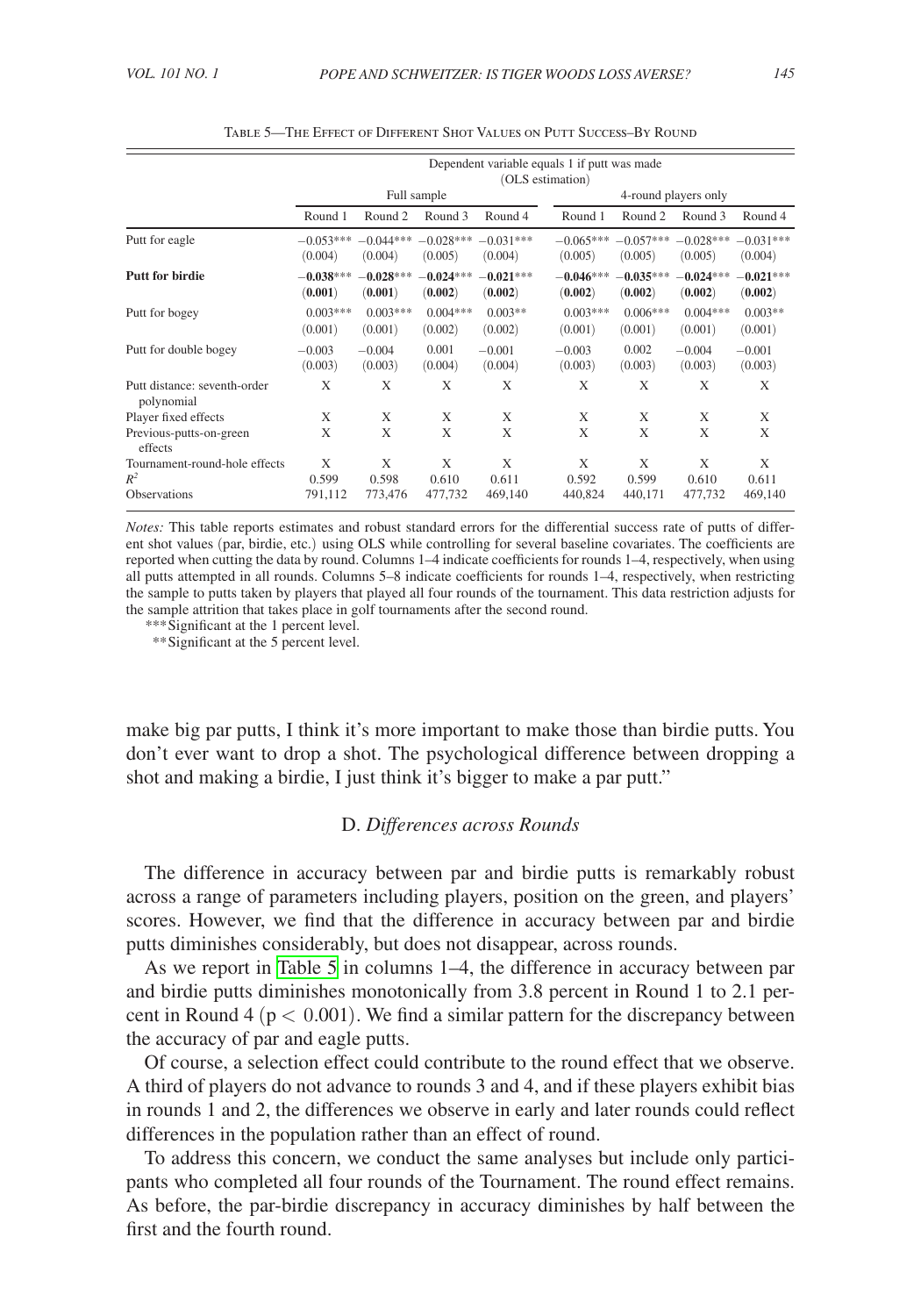The finding that the round of play moderates our effect is interesting for two reasons. First, this finding demonstrates that the discrepancy in accuracy between birdie and par putts is not automatic and argues against alternative accounts. For example, none of the following alternative explanations can account for why the discrepancy would diminish across rounds: birdie putts are more difficult than par putts because they start from a more precarious position on the green, birdie putts are more difficult than par putts because they follow a longer approach shot, or birdie putts are more difficult than par putts because players learn more information prior to taking a par shot.

Second, the finding that the round of play moderates our effect is interesting because it is consistent with our reference point story. In the first round, the reference point of par is likely to be very salient for golfers. By the fourth round, however, other reference points such as the scores of other golfers are likely to be more salient. These competing reference points are likely to diminish the influence of par on performance. In fact, some golfers colloquially refer to Round 3 of PGA Tournaments (typically Saturday) as "moving day." After a third of the players have been cut, golfers may shift their focus to their peer's performance as they try to change their rank or "move."

#### E. *Differences in Risk Aversion*

According to Prospect Theory, economic agents are risk averse in the domain of gains and risk seeking in the domain of losses. If golfers narrowly bracket on individual holes and adopt par as their reference point, we would expect golfers to be more risk averse when hitting birdie and eagle putts than they are when they hit par, bogey, and double bogey putts.

When putting, golfers balance two objectives. One objective is to hit the ball into the hole. The second objective is to limit the difficulty of a follow-on shot should they miss their putt. On average, conditional on missing the putt, golfers hit the ball 15–25 inches past the hole. Risk averse putts are putts that are hit short. Risk averse putts sacrifice the likelihood of hitting the ball into the hole to limit the difficulty of a follow-on shot. Within our framework, we expect birdie and eagle putts to be hit less hard than par, bogey, and double bogey putts.

Consistent with our thesis, conditional on missing the putt, golfers hit birdie and eagle putts significantly less hard than they hit par, bogey, and double bogey putts. We report results from OLS regressions in [Table 6](#page-20-0) in columns 1 and 2. These regressions include missed putts and predict the probability of leaving a putt short of the hole as a function of the type of putt attempted. Eagle putts, on average, are hit 0.80 inches less hard than equally distanced par putts, and birdie putts are hit 0.19 inches less hard than par putts. Surprisingly, bogey and double bogey putts are also hit softer than par putts, although there are very few missed bogey and double bogey putts. In this analysis, the standard errors of these estimates are very large.

In [Table 6](#page-20-0) in column 2, we also report the probability that the ball will be hit short of the hole. Consistent with our thesis, eagle and birdie putts are both significantly more likely to be hit short of the hole than par putts. In [Table 6](#page-20-0) in columns 3 and 4, we provide similar results to those we report in columns 1 and 2, but we restrict the sample to putts longer than 270 inches (the average putt distance for missed putts).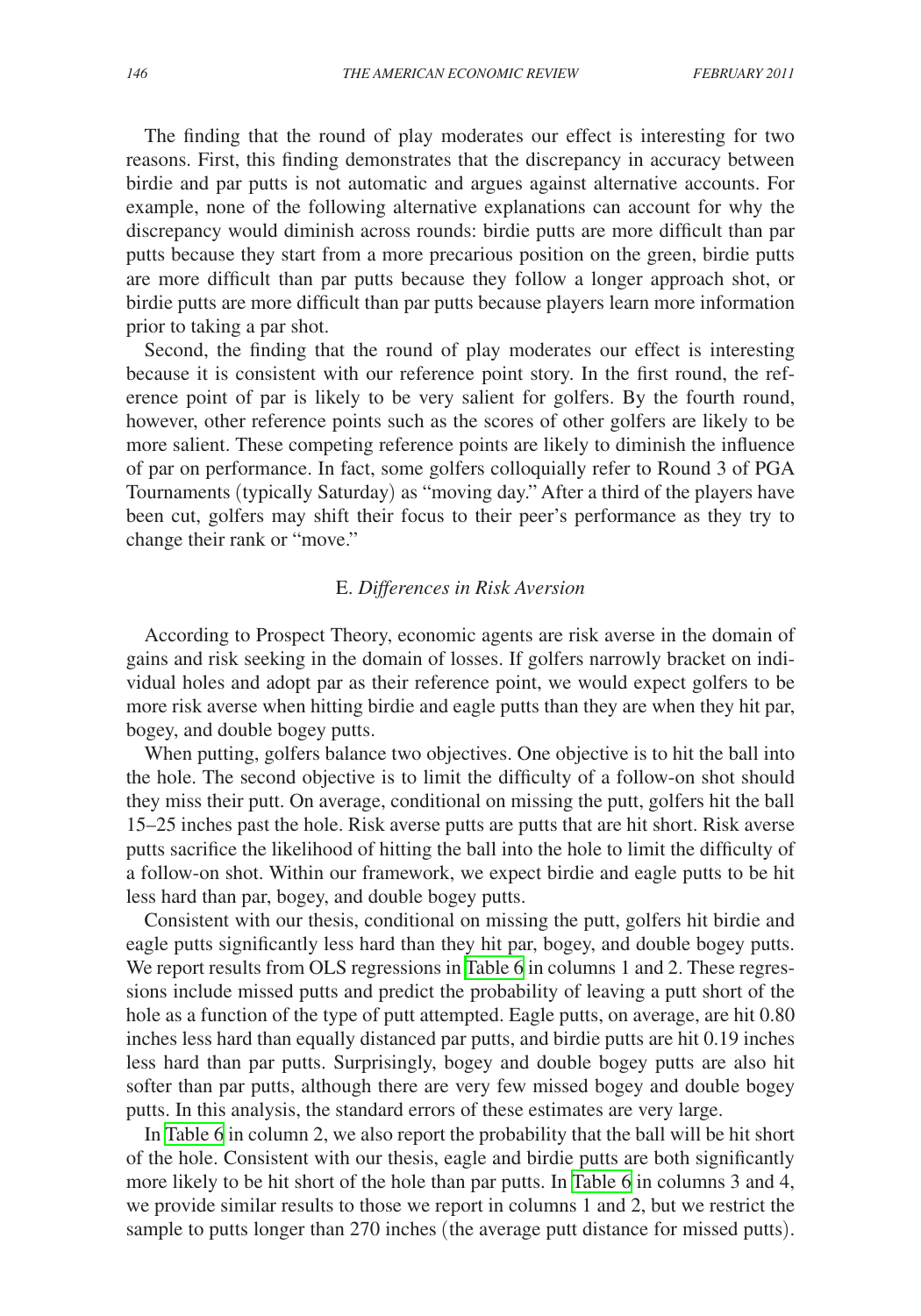<span id="page-20-0"></span>

|                                            |                     |                       | Ordinary least squares |                                        |                       |  |
|--------------------------------------------|---------------------|-----------------------|------------------------|----------------------------------------|-----------------------|--|
|                                            | All missed<br>putts |                       |                        | Missed putts longer<br>than 270 inches |                       |  |
|                                            | Putt length<br>(1)  | Left short<br>(2)     | Putt length<br>(3)     | Left short<br>(4)                      | Make next putt<br>(5) |  |
| Putt for eagle                             | $-0.80**$<br>(0.32) | $0.013***$<br>(0.003) | $-2.44***$<br>(0.56)   | $0.032***$<br>(0.006)                  | $-0.003$<br>(0.002)   |  |
| <b>Putt for birdie</b>                     | $-0.19**$<br>(0.08) | $0.003***$<br>(0.001) | $-1.59***$<br>(0.27)   | $0.019***$<br>(0.003)                  | $0.001**$<br>(0.001)  |  |
| Putt for bogey                             | $-0.365$<br>(0.19)  | $0.007***$<br>(0.003) | 0.65<br>(0.72)         | 0.000<br>(0.008)                       | $-0.003$<br>(0.001)   |  |
| Putt for double bogey                      | $-0.053$<br>(0.29)  | 0.008<br>(0.004)      | 0.41<br>(0.95)         | $-0.001$<br>(0.011)                    |                       |  |
| Putt distance: seventh-order<br>polynomial | X                   | X                     | X                      | X                                      | X                     |  |
| Player fixed effects                       | X                   | X                     | X                      | X                                      | X                     |  |
| Previous-putts-on-green effects            | X                   | X                     | X                      | X                                      | X                     |  |
| Tournament-round-hole effects              | X                   | X                     | X                      | X                                      | X                     |  |
| $R^2$                                      | 0.968               | 0.169                 | 0.918                  | 0.127                                  | 0.095                 |  |
| <b>Observations</b>                        | 986,963             | 986,963               | 406,942                | 406,942                                | 977,500               |  |

Table 6—The Effect of Different Shot Values on Risk Aversion

*Notes:* This table reports estimates and robust standard errors for the differential success rate of putts of different shot values (par, birdie, etc.) using OLS. Columns 1 and 2 report the estimates of shot value on putt length and laying up short of the hole using all missed putts in the data. Columns 3 and 4 provide similar estimates but for putts attempted at a distance of more than 270 inches (the average distance of a missed putt). Column 5 reports the impact of shot value on the probability of making the next putt (conditional on missing the current putt).

*\*\*\**Significant at the 1 percent level.

*\*\**Significant at the 5 percent level.

These estimates, which are larger than those found in columns 1 and 2, suggest that the effects are strongest for long putts.15

In [Figure 3,](#page-21-0) we depict where missed par and birdie putts stop on the green with respect to the hole. We normalize each putt as if it were lined up with the hole from the left side of the x-axis. We divide the green around the hole into a series of 12 inch  $\times$  12 inch boxes. We then run separate OLS regressions for each box. The dependent variable is a binary outcome equal to one if the missed putt stopped in the box. The numbers represented in each box are the coefficient of birdie putts from these regressions. Positive numbers indicate that birdie putts are more likely to stop in the box than par putts. Negative numbers indicate that par putts are more likely to stop in the box than birdie putts.

In [Figure 3,](#page-21-0) the positive numbers in front of the hole illustrate that birdie putts are more likely to stop in front of the hole, and that par putts are more likely to stop behind the hole. We report similar analyses in [Figure 3, panel B.](#page-21-0) In this figure, we restrict the sample to missed putts attempted from more than 270 inches (the average distance of a missed putt). As before, this figure demonstrates that birdie putts are hit less hard than par putts.

Is risk aversion helpful? Birdie putts are hit less hard than par putts. Though birdie putts are less likely than par putts to land in the hole, softer hits make the follow-on shots after missed birdie putts easier than follow-on shots after missed par putts.

<sup>&</sup>lt;sup>15</sup> For very short putts, putts less than 200 inches, we find no differences. Notably, the risk aversion account cannot explain the entire par-birdie accuracy gap.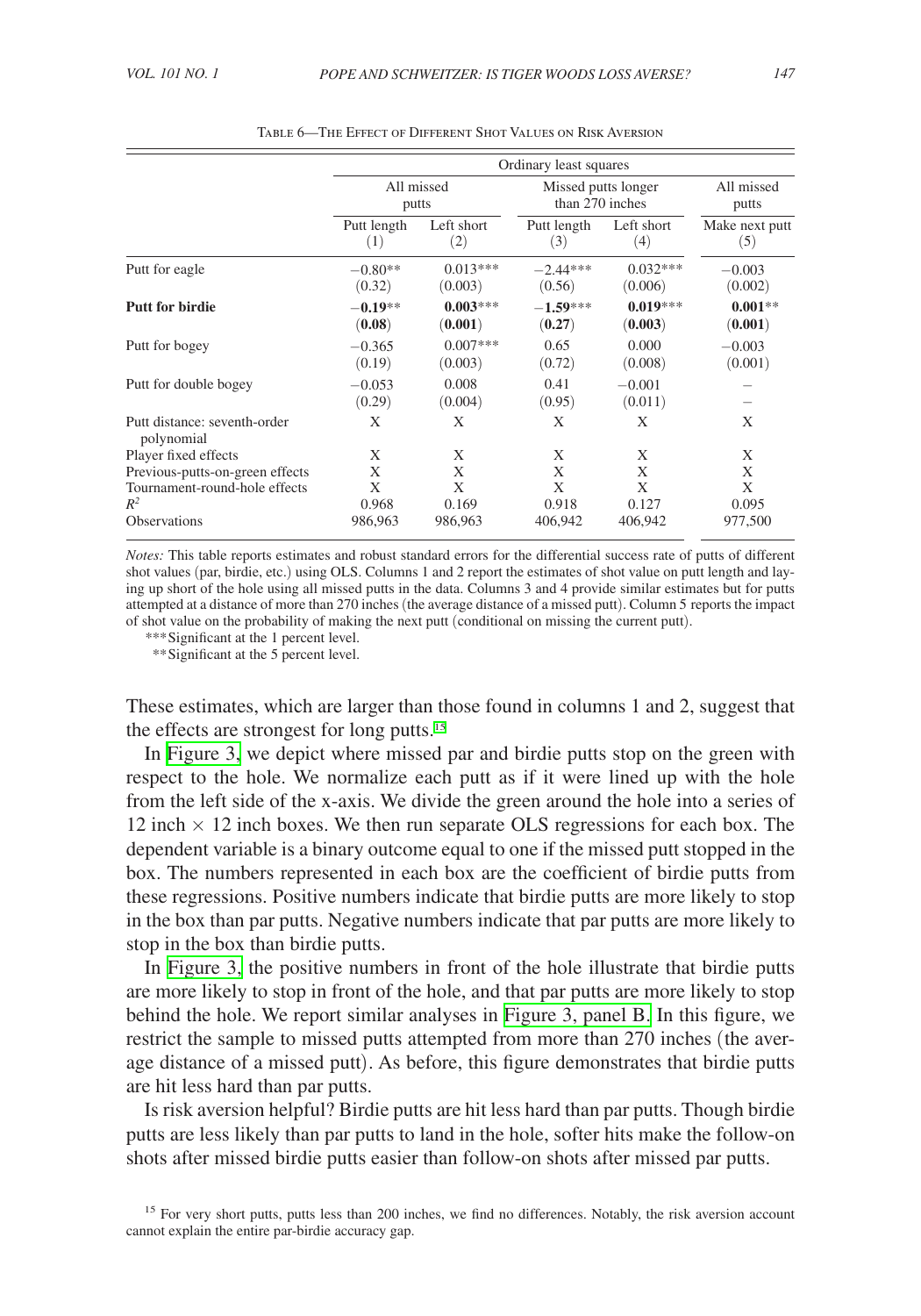Feet from hole

| $-4$ | $-3$  | $-2$  | $-1$  | 0     |          | 2        | 3        | 4     |                  |
|------|-------|-------|-------|-------|----------|----------|----------|-------|------------------|
|      | 0.000 | 0.000 | 0.000 | 0.000 | 0.000    | 0.000    | 0.000    | 0.000 | $\overline{4}$   |
|      | 0.000 | 0.000 | 0.000 | 0.000 | 0.000    | 0.000    | 0.000    | 0.000 | 3                |
|      | 0.000 | 0.001 | 0.001 | 0.002 | 0.002    | 0.000    | 0.000    | 0.000 | $\overline{2}$   |
|      | 0.000 | 0.002 | 0.005 | 0.007 | $-0.004$ | $-0.005$ | $-0.001$ | 0.001 | Feet from<br>1   |
|      | 0.001 | 0.002 | 0.005 | 0.007 | $-0.004$ | $-0.006$ | $-0.003$ | 0.001 | $\Omega$<br>hole |
|      | 0.000 | 0.001 | 0.001 | 0.002 | 0.002    | 0.001    | 0.000    | 0.000 | 1                |
|      | 0.000 | 0.000 | 0.000 | 0.000 | 0.000    | 0.000    | 0.000    | 0.000 | 2                |
|      | 0.000 | 0.000 | 0.000 | 0.000 | 0.000    | 0.000    | 0.000    | 0.000 | 3                |
|      |       |       |       |       |          |          |          |       | 4                |

#### <span id="page-21-0"></span>Panel A. All missed putts

Panel B. Missed putts taken from more than 270 inches

|                                                      | 0.000 | 0.002    | 0.005 | 0.007          | $-0.004$ | $-0.005$       | $-0.001$ | 0.001    | $\mathbf{1}$   |                |
|------------------------------------------------------|-------|----------|-------|----------------|----------|----------------|----------|----------|----------------|----------------|
|                                                      | 0.001 | 0.002    | 0.005 | 0.007          | $-0.004$ | $-0.006$       | $-0.003$ | 0.001    | $\mathbf 0$    | Feet from hole |
|                                                      | 0.000 | 0.001    | 0.001 | 0.002          | 0.002    | 0.001          | 0.000    | 0.000    | 1              |                |
|                                                      | 0.000 | 0.000    | 0.000 | 0.000          | 0.000    | 0.000          | 0.000    | 0.000    | $\overline{c}$ |                |
|                                                      | 0.000 | 0.000    | 0.000 | 0.000          | 0.000    | 0.000          | 0.000    | 0.000    | 3              |                |
|                                                      |       |          |       |                |          |                |          |          | 4              |                |
| anel B. Missed putts taken from more than 270 inches |       |          |       |                |          |                |          |          |                |                |
|                                                      |       |          |       | Feet from hole |          |                |          |          |                |                |
| $-4$                                                 | $-3$  | $-2$     | $-1$  | 0              | 1        | $\overline{c}$ | 3        | 4        | 4              |                |
|                                                      | 0.000 | 0.000    | 0.000 | 0.000          | 0.000    | $-0.001$       | 0.000    | 0.000    |                |                |
|                                                      | 0.001 | 0.001    | 0.000 | 0.000          | 0.000    | 0.000          | 0.000    | 0.000    | 3              |                |
|                                                      | 0.000 | 0.001    | 0.001 | 0.002          | 0.001    | 0.000          | 0.001    | 0.000    | $\overline{c}$ |                |
|                                                      | 0.000 | 0.002    | 0.002 | 0.002          | $-0.001$ | $-0.002$       | $-0.001$ | $-0.002$ | 1              | Feet from hole |
|                                                      | 0.001 | 0.001    | 0.002 | $-0.001$       | $-0.001$ | $-0.002$       | $-0.002$ | $-0.003$ | 0              |                |
|                                                      | 0.001 | 0.001    | 0.000 | 0.001          | 0.000    | 0.001          | 0.000    | 0.000    | 1              |                |
|                                                      | 0.000 | $-0.001$ | 0.001 | 0.001          | $-0.001$ | 0.000          | 0.000    | $-0.001$ | $\overline{c}$ |                |
|                                                      | 0.000 | 0.000    | 0.000 | 0.000          | 0.000    | $-0.001$       | 0.000    | 0.000    | 3              |                |

#### Figure 3

*Notes:* This figure provides a graphical illustration of where each missed putt (Figure 3a) and each missed putt taken from more than 220 inches away, a distance greater than the average missed putt length (Figure 3b) came to a rest. Each putt is oriented so as to be taken from the left side of the x axis and the hole at the origin. We conducted a separate regression (with controls) for each 12 inch  $\times$  12 inch box with a dummy dependent variable indicating whether the missed putt came to rest in the box. The number in each box is the coefficient on a birdie putt indicator. Positive (negative) coefficients indicate that birdie putts are more (less) likely to come to rest in the box than par putts.

In [Table 4](#page-16-0) in column 5, we report results predicting whether or not the follow-on shot landed in the hole conditional on missing the current putt. Results from this analysis indicate that the softer birdie putts do indeed improve the probability of making a follow-up shot. However, the size of this effect (0.1 percent) is only marginally significant and is overwhelmed by the decreased probability of making the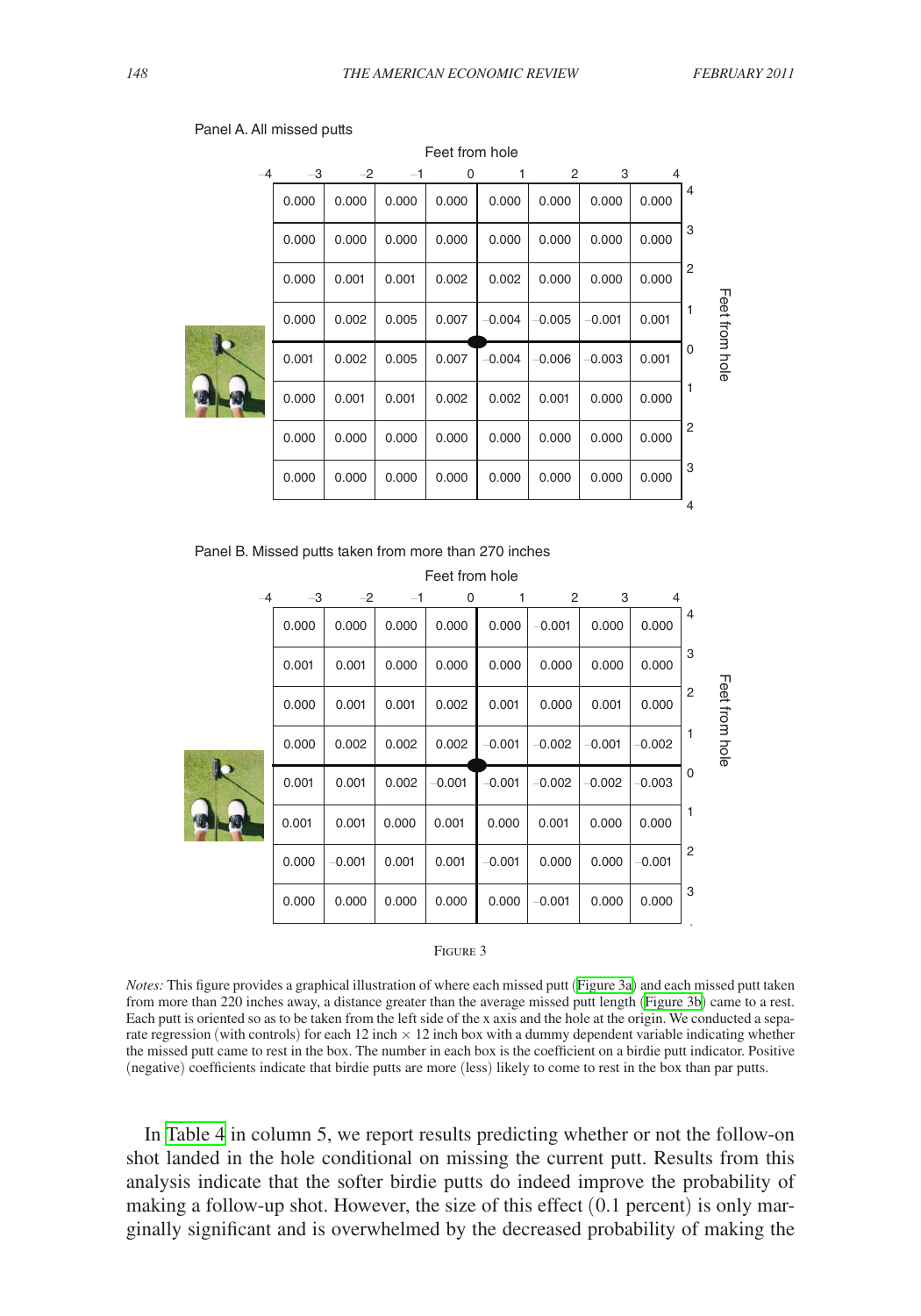initial putt. That is, the increased probability of making a follow-up shot by hitting a birdie putt softly does not come close to compensating for the loss of accuracy in hitting birdie putts.<sup>16</sup>

This finding is consistent with other analyses not reported, such as analyses estimating the total number of strokes required to finish the hole following a par or birdie putt. The results are nearly identical when looking at total future strokes, because the advantage to laying it up short is overwhelmed by the decrease in accuracy of the original putt.

While golfers are more risk averse when putting for birdie, this aversion cannot explain the entire difference in putt success between birdie and par putts that we find. Birdie putts are more likely to be laid up short of the hole, but they also are significantly more likely to miss the hole to the left or right.<sup>17</sup> Because of these leftright mistakes, the distance of follow-up shots from missed birdie putts is similar to the distance from missed par putts. Thus, birdie putts are missed more often due to both risk aversion as well as left-right mistakes.

#### F. *Ko˝szegi-Rabin Reference Points*

In our conceptual framework and in our analyses, we have assumed that golfers making reference dependent choices adopt par as their point of reference. In recent theoretical work, Kőszegi and Rabin (2006) suggest that rational expectations might serve as the point of reference for reference-dependent choices. A recent empirical study supports this idea. Crawford and Meng (2008) found that by allowing rational expectations to inform reference points for hours worked and income earned, they were able to fit a model of cabdrivers' labor supply decisions with greater accuracy (Camerer et al. 1997; Henry S. Farber 2005). Farber (2008) and Doran (2008) also study cabdriver labor supply and also make significant contributions to understanding reference point adaptation. Farber (2008) allows reference points to be different across people but treats the income reference points as latent variables (as opposed to assigning reference points based on rational expectations). Doran (2008) finds that cabdrivers who display reference-dependent preferences did not change their hours worked following an exogenous permanent wage increase. This finding is consistent with Kőszegi-Rabin's (2006) model of reference point adaptation.

Although par is likely to be a salient reference point, professional golfers may develop expectations for their performance that are different from par. For example, on an easy par-five hole an expert golfer may expect to complete the hole with four shots. In this case, four (rather than five) shots may serve as the reference point.

We consider a rational expectations approach for reference point adoption. In our next set of analyses, we use the average score on each hole by the entire field of golfers, rather than par, as the reference point. In [Figure 4,](#page-23-0) we depict how this rational expectations approach changes our predictions. In [Figure 4a,](#page-23-0) we illustrate

<sup>&</sup>lt;sup>16</sup> Although players hit birdie putts less hard, these shots also have greater left-right variance. As a result, follow-up putts after a birdie putt are from a similar distance as follow-up putts after a par putt.

<sup>&</sup>lt;sup>17</sup> This can be shown by calculating the angle (using the law of cosines) between the starting and ending position of the ball relative to the hole—where an angle of zero indicates that the ball ended along the straight line between the starting position and the hole. Analyses indicate that this angle (left/right mistake) is significantly larger for birdie putts than for par putts.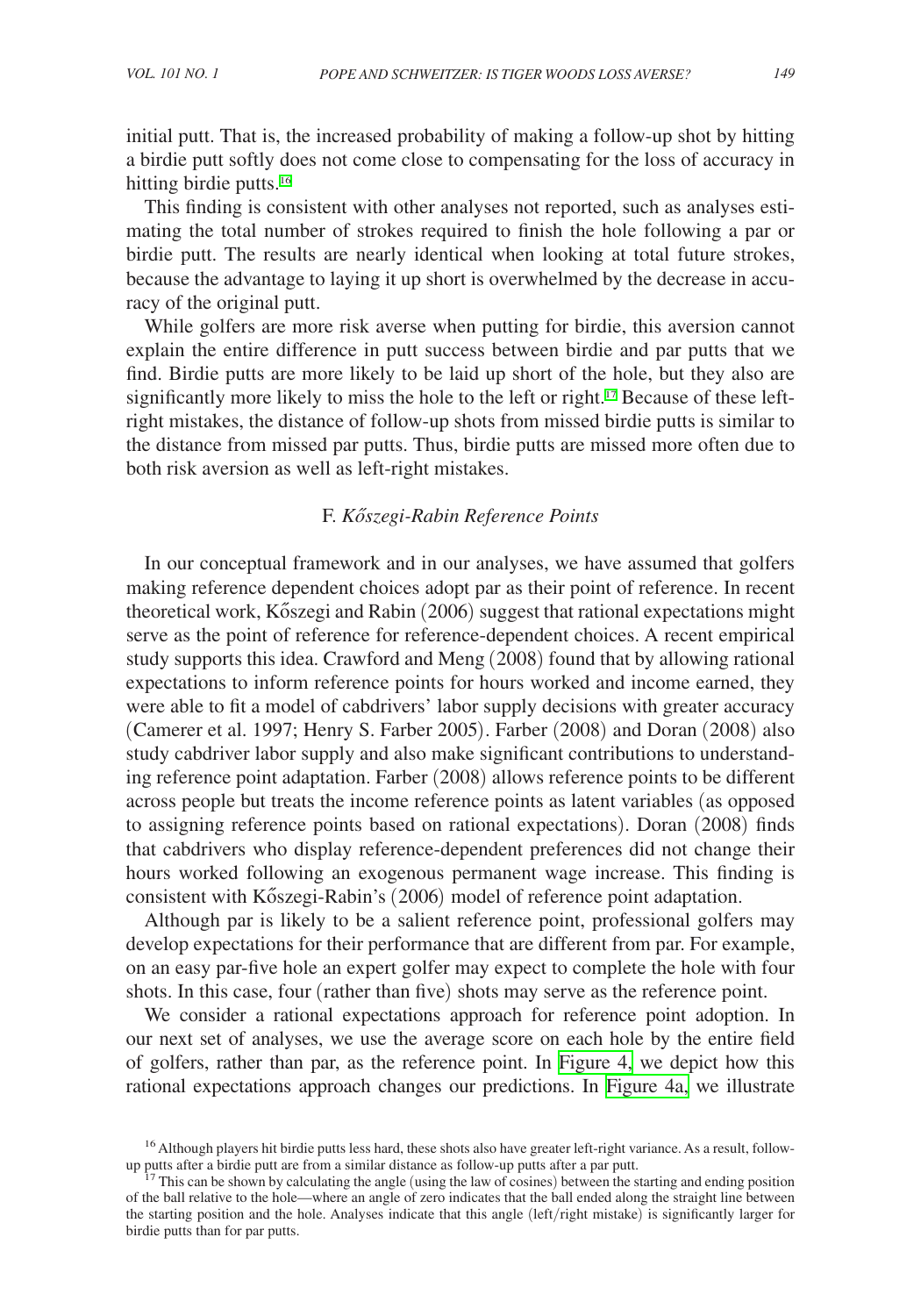<span id="page-23-0"></span>

Panel A. Constant reference points

Panel B. Reference points based on rational expectations



*Notes:* This figure illustrates the theoretical predictions for putt success for different shot values relative to par, assuming par as the reference point (panel A) and assuming rational expectations equal to the empirical score on each hole as the reference point (panel B).

how loss aversion influences putt accuracy if golfers adopt par as the reference point. In Figure 4b, we illustrate how loss aversion influences putt accuracy if golfers adopt the average score on each hole (our proxy for rational expectations) as the reference point.18 We develop predictions for eagle, birdie, par, bogey, and double bogey putts, but we focus particular attention on the contrast between birdie and par putts.

<sup>18</sup> Figure 4 derives from Prospect Theory with no diminishing sensitivity. Depending on the degree of diminishing sensitivity, Figures 4A and 4B would both change in predictable ways. For example, diminishing sensitivity in the gain domain only (similar to what we find in our results) would cause the following changes to Figure 4B: the eagle line would shift downward and become concave to the origin to the left of 0 and convex to the origin to the right of 0, the birdie line would become convex to the origin to the left of zero and would remain under the x-axis (even at 1) to the right of zero, and the bogey line would grow more steeply as it approached 1.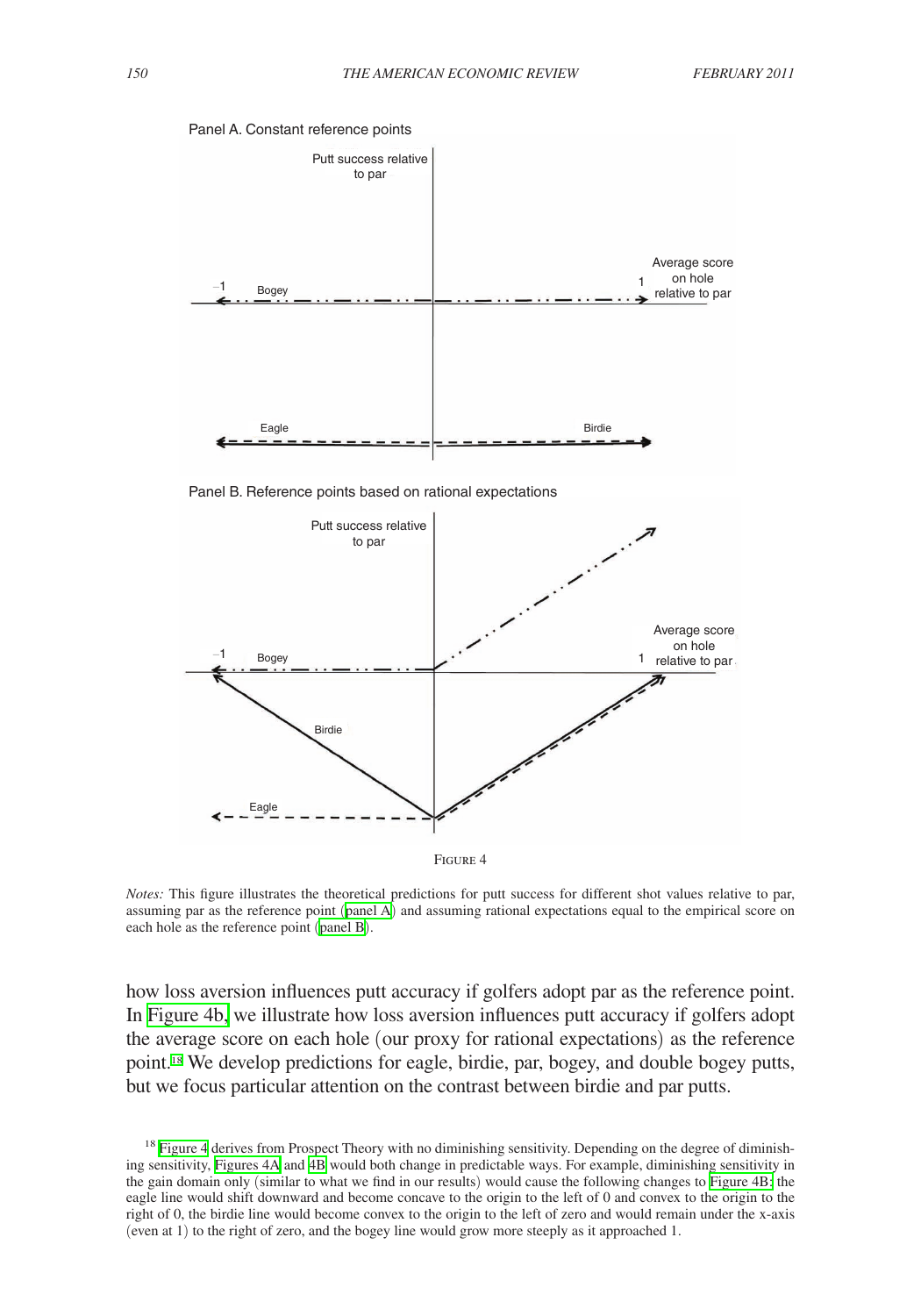If the average score on a hole is the same as par, our predictions in [Figure 4 panel](#page-23-0)  [A](#page-23-0) and [panel B](#page-23-0) are the same. We expect golfers to be less likely to make birdie and eagle putts than par, bogey, and double bogey putts. In this case, we expect golfers to be more accurate hitting their par putts than their birdie putts.

If the average score on a hole is one over par (a difficult hole), then golfers who adopt rational expectations will expect their bogey putt to be the putt that finishes the hole. In this case, golfers will perceive par, birdie, and eagle putts to be in the "gain domain," and we expect golfers to be less accurate hitting these putts than otherwise similar bogey and double bogey putts. In this case, we expect par and birdie putts to be hit similarly.

Analogously, if the average score on a hole is one under par (an easy hole), then golfers who adopt rational expectations will expect their birdie putt to be the putt that finishes the hole. In this case, golfers will perceive only eagle putts to be in the gain domain, and we expect golfers to hit their eagle putts less accurately than otherwise similar birdie, par, bogey, and double bogey putts. In this case, we expect par and birdie putts to be hit similarly.

Our key prediction in testing the Kőszegi and Rabin (2006) framework is the "V shape" pattern depicted in [Figure 4 panel B](#page-23-0) representing the relationship between the relative accuracy of par and birdie putts. When average scores on a hole are either one above or one below par, the expectations-as-reference-points model predicts that golfers will hit their par and birdie putts similarly. When average scores on a hole equal par, the expectations-as-reference-points model predicts that golfers will hit their par putts more accurately than they hit their birdie putts.

To test these predictions, we divided the data into quintiles according to the difficulty of the hole relative to par. The first quintile includes holes with average scores much lower than par (very easy holes); the fifth quintile includes holes with average scores much higher than par (very difficult holes). The variation in hole difficulty, however, is limited. Compared to par, the average hole scores for the first and fifth quintiles are  $-0.30$  and 0.33, respectively. The coefficient and standard errors from a logit regression for each quintile are presented in the Web Appendix and the coefficients are presented in [Figure 5.](#page-25-0)19

Consistent with the expectations-as-reference-points predictions, informed by Kőszegi and Rabin (2006), we find that the accuracy difference between par and birdie putts diminishes for difficult holes; the relative accuracy declines from 2.9 percent on moderately difficult holes (holes with average scores equal to par) to 2.3 percent for difficult holes (holes with average scores equal to 0.3 strokes more than par),  $p < 0.001$ . However, the accuracy difference between par and birdie putts does not diminish for easy holes; the accuracy difference does not decline from moderately difficult holes (holes with average scores equal to par) to difficult holes (holes with average scores equal to  $-0.3$  strokes less than par).

The expectations-as-reference-points model predicts that bogey putts will be hit as accurately as par putts on moderate and easy holes (holes with average scores equal to or lower than par), but more accurately than par putts on difficult holes

<sup>&</sup>lt;sup>19</sup> For these regressions, we use logit rather than OLS, because logit regression allows the shot value coefficients to vary with distance. This enables the coefficients to reflect more accurately the changes in distance across quintiles.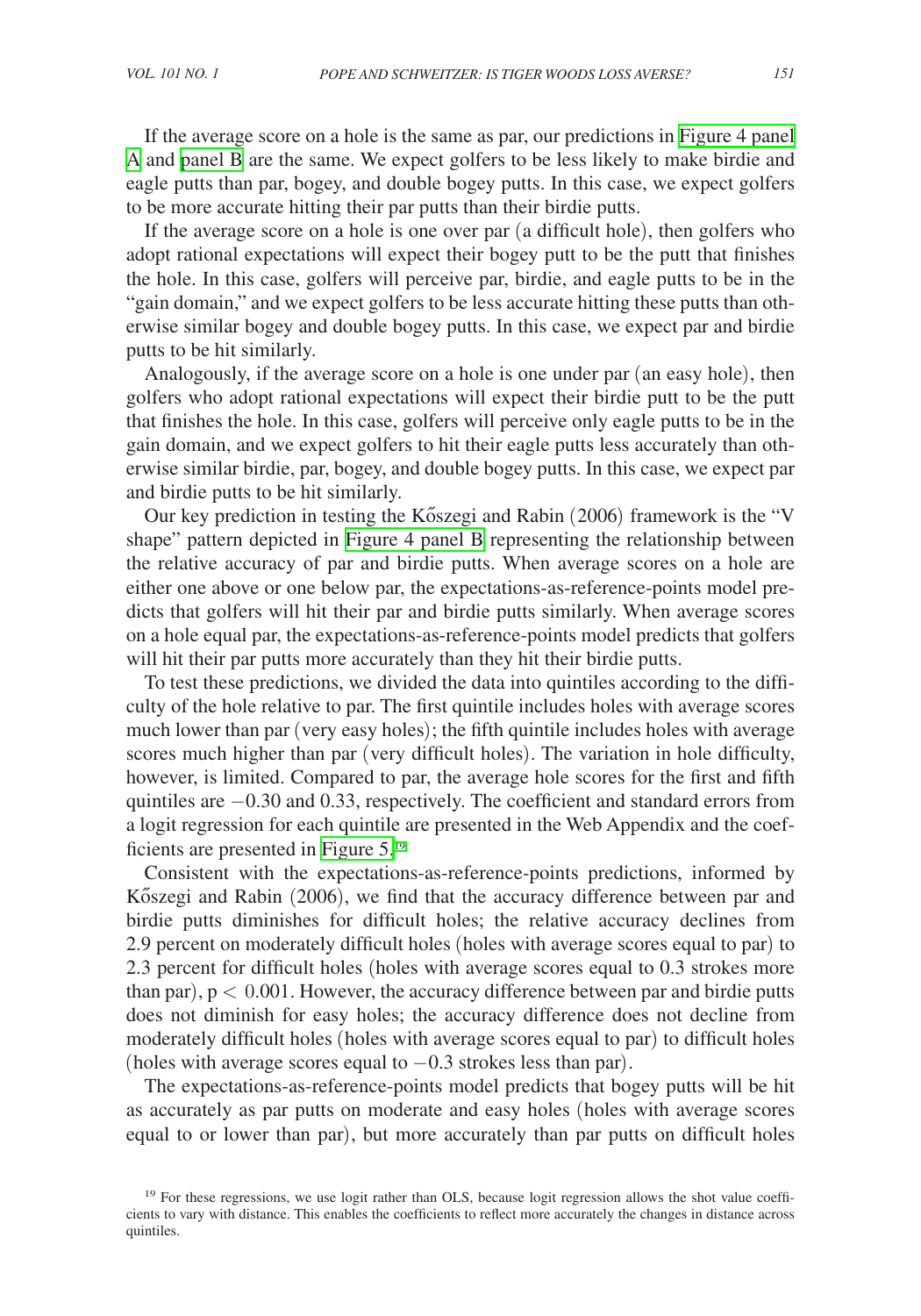<span id="page-25-0"></span>

*Note:* This figure graphs the relative putt accuracy for birdie, eagle, and bogey compared to par for each of five quintiles characterized by the difficulty of the hole relative to par.

(holes with average scores higher than par). Our results do not uniformly support these predictions, but we do find that bogey putts are hit relatively more accurately than par putts as hole difficulty increases.

The pattern of results we observe for eagle putts is not consistent with the expectations-as-reference-points predictions. Eagle putts, however, comprise only 1.3 percent of the putts in our data, and within our quintile analyses, the standard errors of the estimates we plot in [Figure 6](#page-26-0) are very large. For example, the coefficient for eagle putts in the fifth quintile, which is inconsistent with the expectations-asreference-points prediction, is only marginally different from par (the expectationsas-reference-points prediction).

By accounting for endogenized reference points derived from rational expectations, we increase the predictive validity of our models. Taken together, our results offer some support for the expectations-as-reference-points predictions.

#### G. *Heterogeneity in Loss Aversion*

We next consider heterogeneity across players. We consider individual differences, and we explore the possibility that the most experienced golfers exhibit less loss aversion than other players.

For each golfer, we measure the accuracy difference between par and birdie putts. We measure this effect with the birdie coefficient produced by an OLS model that uses par as the baseline (see [Table 3,](#page-12-0) column 1).

On average, golfers make their birdie putts 3.6 percentage points less often than they make otherwise similar par putts. We find, however, substantial variation across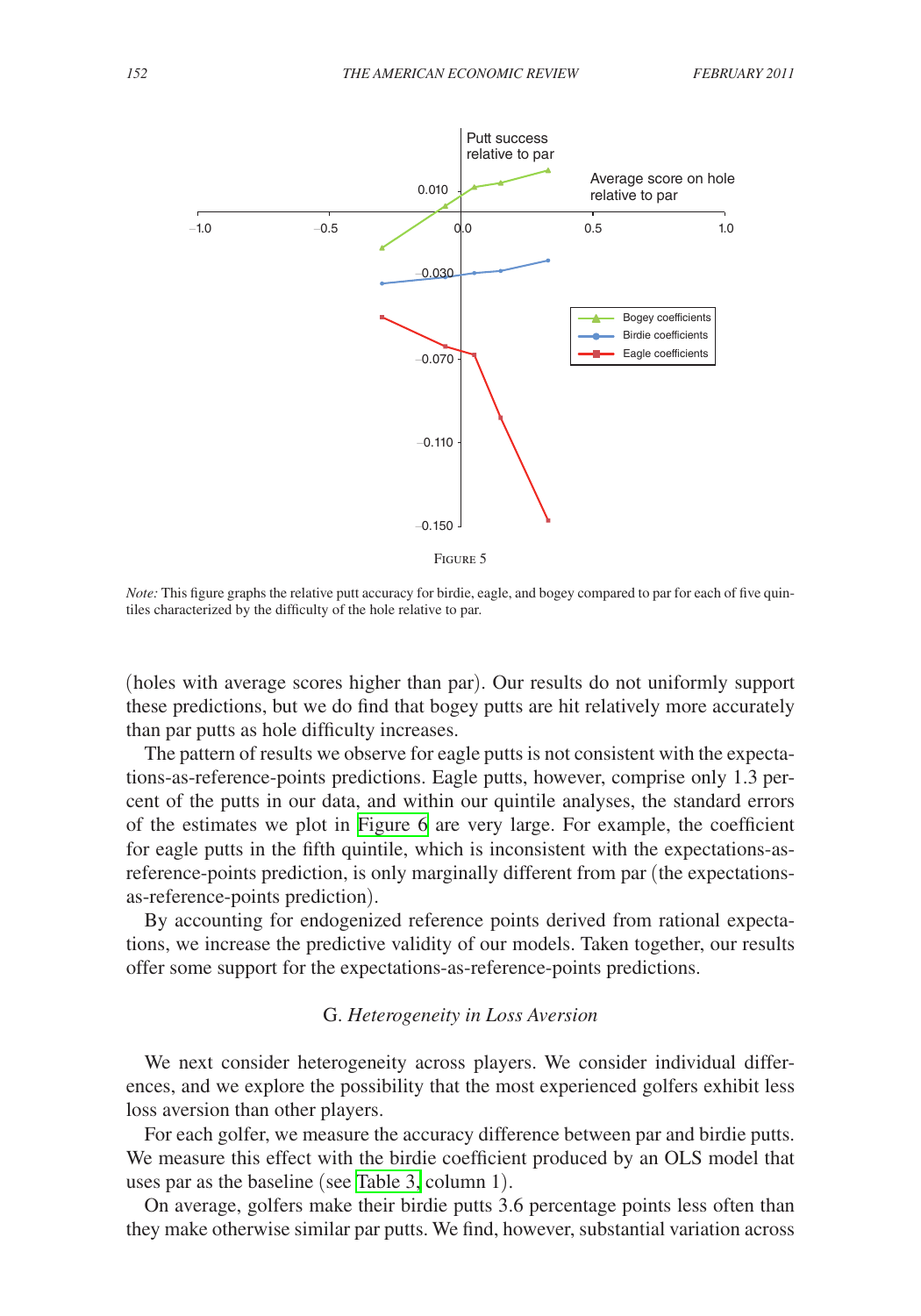

<span id="page-26-0"></span>Panel A. Histogram of birdie coefficients





Figure 6

*Notes:* Figure 6A plots a histogram of the relative accuracy of birdie putts compared to par putts using our baseline specification (column 1 of [Table 3](#page-12-0)) for each of the 421 golfers in our dataset. Figure 6B plots the relative accuracy of birdie compared to par putts for each golfer by each golfer's 2007 World Golf Rank.

players. We depict this variation in a histogram in Figure 6 panel A, and we find that the variation in loss aversion across players is significant (in a chi-squared test,  $p < 0.001$ ). Consistent with loss aversion, the large majority of players (94 percent) have negative point estimates.

Prior work has found that experience can eliminate judgment biases (e.g., List 2003, 2004), and with our data we consider the possibility that expertise mitigates loss aversion. We use each player's 2007 World Golf Rank as a measure of expertise. In Figure 6 panel B, we present a scatter plot of each golfer's 2007 World Golf Rank and his relative accuracy coefficient for birdie. We find no significant relationship between a golfer's overall rank and his tendency to miss birdie relative to par putts ( $p = 0.90$ ).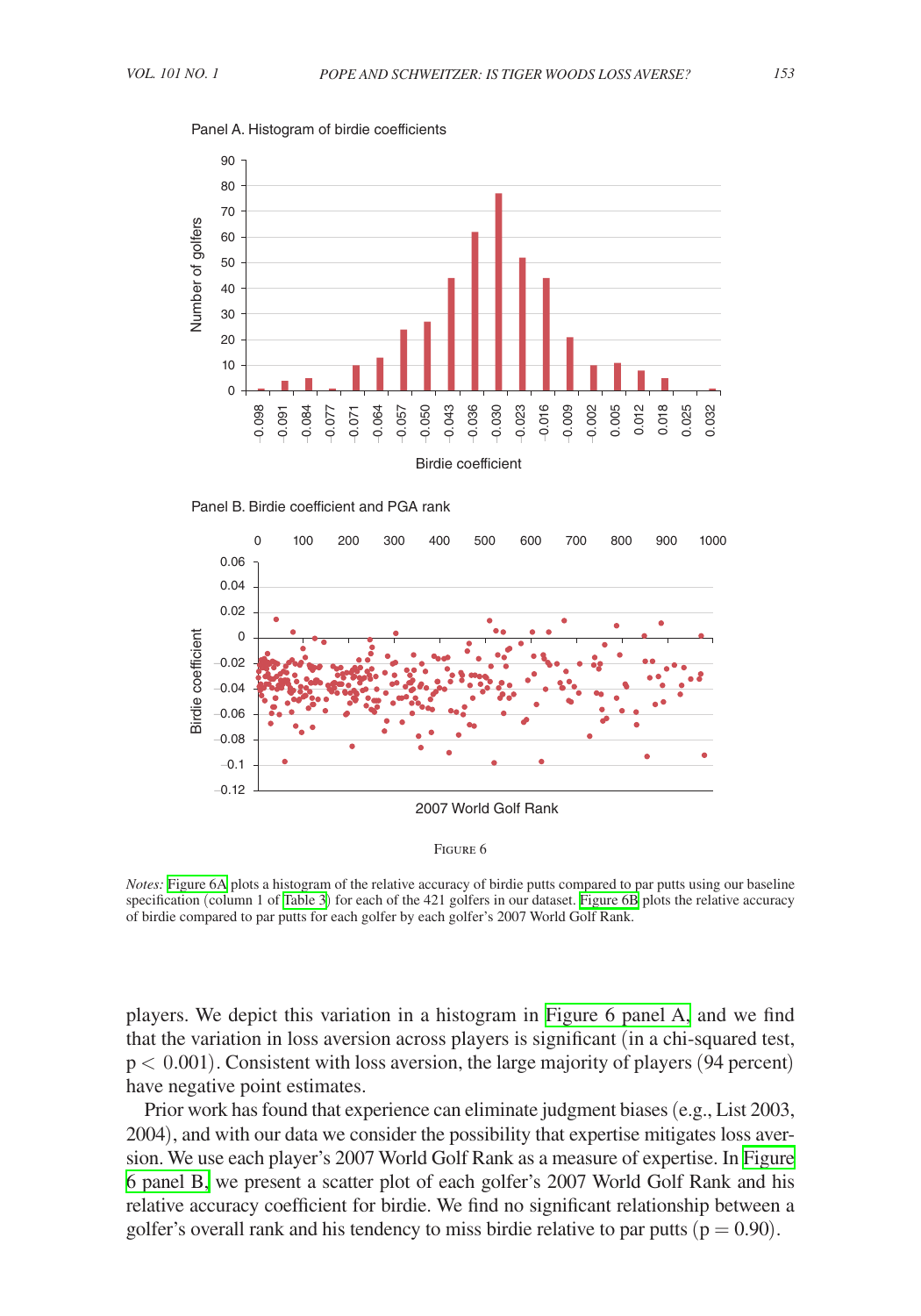| 2007<br>Rank   | Golfer                 | Tournaments<br>played | Scoring<br>average<br>$(72$ holes) | Tournament<br>earnings<br>(2007) | Additional<br>1 stroke better | $%$ earnings<br>earnings if scored increase if scored<br>1 stroke better |
|----------------|------------------------|-----------------------|------------------------------------|----------------------------------|-------------------------------|--------------------------------------------------------------------------|
| 1              | <b>Tiger Woods</b>     | 16                    | 69.1                               | \$10,867,052                     | \$945,532                     | 8.70                                                                     |
| $\overline{2}$ | Vijay Singh            | 27                    | 70.39                              | \$4,728,376                      | \$584,550                     | 12.36                                                                    |
| 3              | Jim Furyk              | 23                    | 70.21                              | \$4,154,046                      | \$1,530,232                   | 36.84                                                                    |
| $\overline{4}$ | Phil Mickelson         | 22                    | 70.39                              | \$5,819,988                      | \$659.750                     | 11.34                                                                    |
| 5              | K. J. Choi             | 25                    | 70.4                               | \$4,587,859                      | \$362,450                     | 7.90                                                                     |
| 6              | Rory Sabbatini         | 23                    | 70.49                              | \$4,550,040                      | \$902,567                     | 19.84                                                                    |
| 7              | Zach Johnson           | 23                    | 70.95                              | \$3,922,338                      | \$347,000                     | 8.85                                                                     |
| 8              | Charles Howell III     | 26                    | 71.47                              | \$2,832,091                      | \$374.500                     | 13.22                                                                    |
| 9              | <b>Brandt Snedeker</b> | 29                    | 70.5                               | \$2,836,643                      | \$393,650                     | 13.88                                                                    |
| 10             | <b>Adam Scott</b>      | 19                    | 70.96                              | \$3,413,185                      | \$221,400                     | 6.49                                                                     |
| 11             | Scott Verplank         | 23                    | 70.56                              | \$3,114,289                      | \$490,750                     | 15.76                                                                    |
| 12             | <b>Steve Stricker</b>  | 23                    | 70.19                              | \$4,663,077                      | \$1,077,000                   | 23.10                                                                    |
| 13             | Sergio Garcia          | 19                    | 70.45                              | \$3,721,185                      | \$784,807                     | 21.09                                                                    |
| 14             | Woody Austin           | 27                    | 70.84                              | \$2,887,596                      | \$399,066                     | 13.82                                                                    |
| 15             | Hunter Mahan           | 27                    | 70.78                              | \$2,858,995                      | \$339,533                     | 11.88                                                                    |
| 16             | John Rollins           | 29                    | 70.97                              | \$2,488,891                      | \$1,005,300                   | 40.39                                                                    |
| 17             | Boo Weekley            | 29                    | 70.95                              | \$2,613,211                      | \$883,633                     | 33.81                                                                    |
| 18             | Aaron Baddeley         | 23                    | 70.96                              | \$3,441,119                      | \$277,040                     | 8.05                                                                     |
| 19             | Ernie Els              | 16                    | 70.5                               | \$2,705,715                      | \$734,633                     | 27.15                                                                    |
| 20             | Mark Calcavecchia      | 28                    | 71.11                              | \$2,993,332                      | \$504,533                     | 16.86                                                                    |
| Average        |                        | 23.85                 | 70.6                               | \$3,959,951                      | \$640,896                     | 17.6                                                                     |

Table 7—Understanding the Costs of Missing Birdie Putts

*Notes:* We obtained these data for the top 20 ranked golfers from golf.com. (*Golf*. 2007. "Back on Track." March 23. http://www.golf.com/golf/tours\_news/article/0,28136,1602656,00.html.) Along with their ranks, names, tournaments played, average score, and annual tournament earnings, the table provides the additional earnings each player would have earned had he increased his score by one stroke per tournament relative to the rest of the golfers.

#### H. *Size of the Effects*

To understand the magnitude of the effects we observe, we consider how hitting birdie putts as accurately as otherwise similar par putts would change expected Tournament winnings. On average, golfers who play all four rounds in our sample attempt 45.1 birdie putts in each Tournament. Using our most conservative estimates, we calculate that if golfers hit each of their birdie putts as accurately as they hit otherwise similar par putts, their Tournament score would improve by more than one stroke per Tournament.

In professional golf, improving a score by one stroke is substantial. In Table 7, for each of the top 20 golfers in 2007, we list the number of 2007 Tournaments in which he participated, his average score across these Tournaments, and his Tournament earnings for 2007. On average, the top 20 golfers earned nearly \$4 million in Tournament earnings alone.<sup>20</sup> For each player, we created a counterfactual and calculated the additional amount he would have earned had he improved his score by one stroke in each of the Tournaments in which he participated (assuming that other players' scores remained unchanged). On average, these golfers would have earned an additional \$640,000 (17.6 percent). These results offer insight into the importance of our effect,

 $20$  For the top golfers, Tournament earnings are likely to underestimate the total value they receive from doing well in golf. For example, due mainly to endorsements, *Forbes* (2006. "Not as Rich as You'd Think." Forbes, September 18. http://www.forbes.com/2006/09/15/cx\_aolarpslide.html) declared Tiger Woods' net worth to be \$500 million—far more than his approximately \$83 million in career Tournament earnings as of the end of 2008.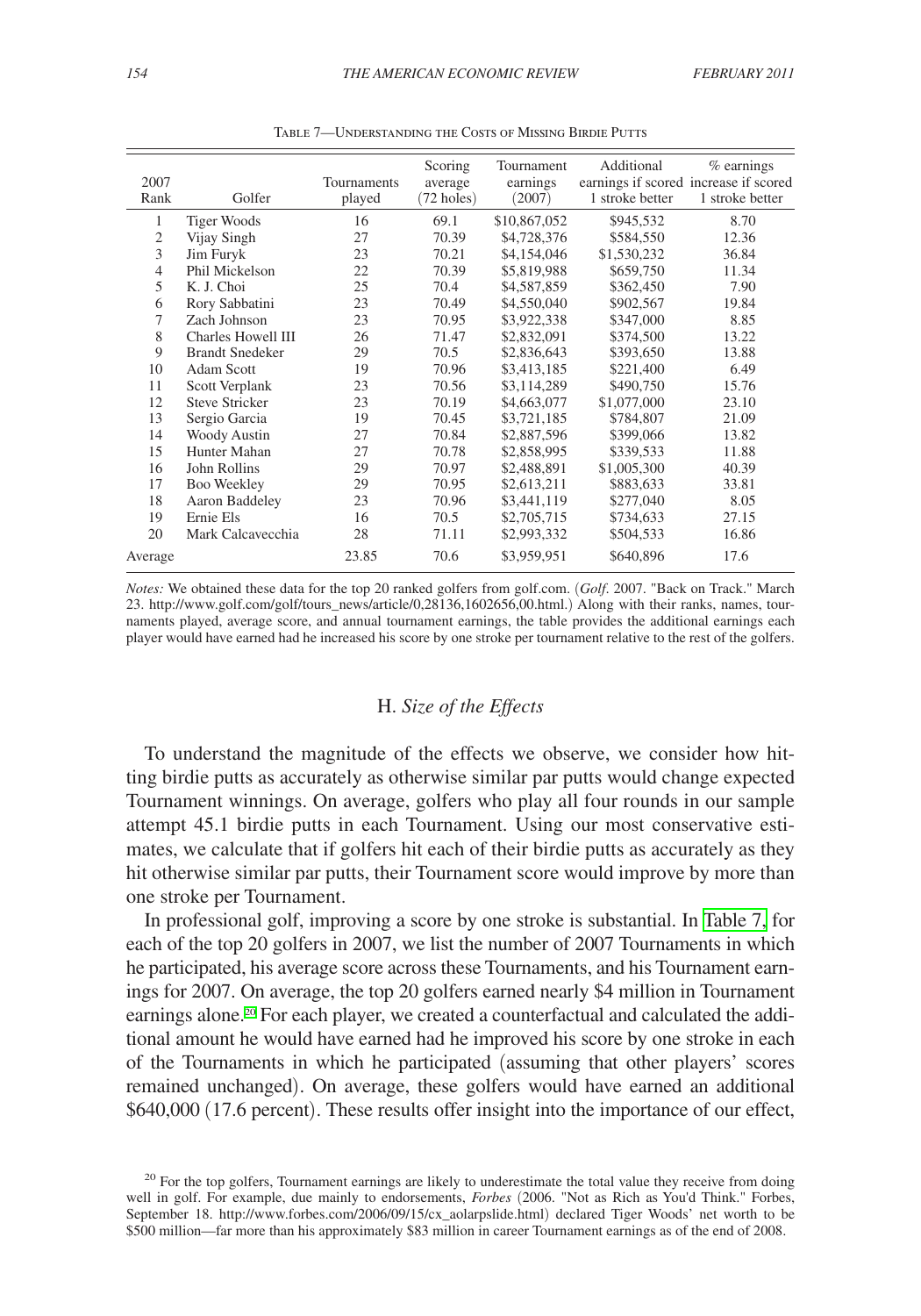but these results should be interpreted with care. Although the top golfers in our dataset would earn substantially more money if they could hit their birdie putts like their par putts, concentration and effort may be limited resources. Quite possibly, golfers may be unable to hit all of their putts with equal accuracy.

#### **V. Discussion and Conclusion**

Our results demonstrate that loss aversion, a fundamental bias, continues to persist in a highly competitive market. We find that experienced agents systematically exhibit this bias and that it is not only pervasive, but costly.

In our study, we document loss aversion in professional golf. We analyze detailed data from the PGA Tour, and we demonstrate that professional golfers hit birdie putts less accurately than they hit otherwise similar par putts. We consider a number of competing explanations including differences in position on the green, individual differences, and learning. We find that none of these explanations can account for the pattern of results we observe, and we demonstrate that even the very best golfers—including Tiger Woods—exhibit this bias.

Interestingly, the bias we observe is moderated by round. As the Tournament progresses, the accuracy gap between par and birdie putts diminishes but is not extinguished. This finding implies that the accuracy gap derives from a psychological rather than a mechanical process.

Our findings are consistent with Prospect Theory (Kahneman and Tversky 1979). Rather than broadly bracketing across the 72 holes in a Tournament, players narrowly bracket and adopt the salient reference point of par within each hole. Although professional golfers should strive to hit each putt as accurately as possible, golfers hit birdie putts (in the domain of "gains") less accurately and less hard than they hit par putts (in the domain of "losses").

We also consider and find evidence to suggest that golfers use rational expectations to set reference points (Kőszegi and Rabin 2006). We use average performance on holes to gauge hole difficulty, and, consistent with Kőszegi and Rabin (2006), we find that the accuracy gap between par and birdie putts diminishes for very difficult holes and that the gap between par and bogey putts widens for very difficult holes.

Although we find persistent bias among experienced professionals in a highstakes setting, we cannot directly generalize our findings in golf to other domains, such as financial advising, real estate, and public policy. Our results, however, are suggestive. If Tiger Woods exhibits loss aversion when he plays golf on the PGA Tour, judgment biases may be more pervasive than prior research suggests.

#### REFERENCES

- **Ariely, Dan, Uri Gneezy, George Loewenstein, and Nina Mazar.** 2009. "Large Stakes and Big Mistakes." *Review of Economic Studies*, 76(2): 451–69.
- **Barber, Brad M., and Terrance Odean.** 2001. "Boys Will Be Boys: Gender, Overconfidence, and Common Stock Investment." *Quarterly Journal of Economics*, 116(1): 261–92.
	- **Beilock, Sian.** 2008. "Math Performance in Stressful Situations." *Current Directions in Psychological Science,* 17(5): 339–43.
	- **Beilock, Sian, James Afremow, Amy Rabe, and Thomas Carr.** 2001. "Don't Miss! The Debilitating Effects of Suppressive Imagery on Golf Putting Performance." *Journal of Sport & Exercise Psychology,* 23(3): 200–21.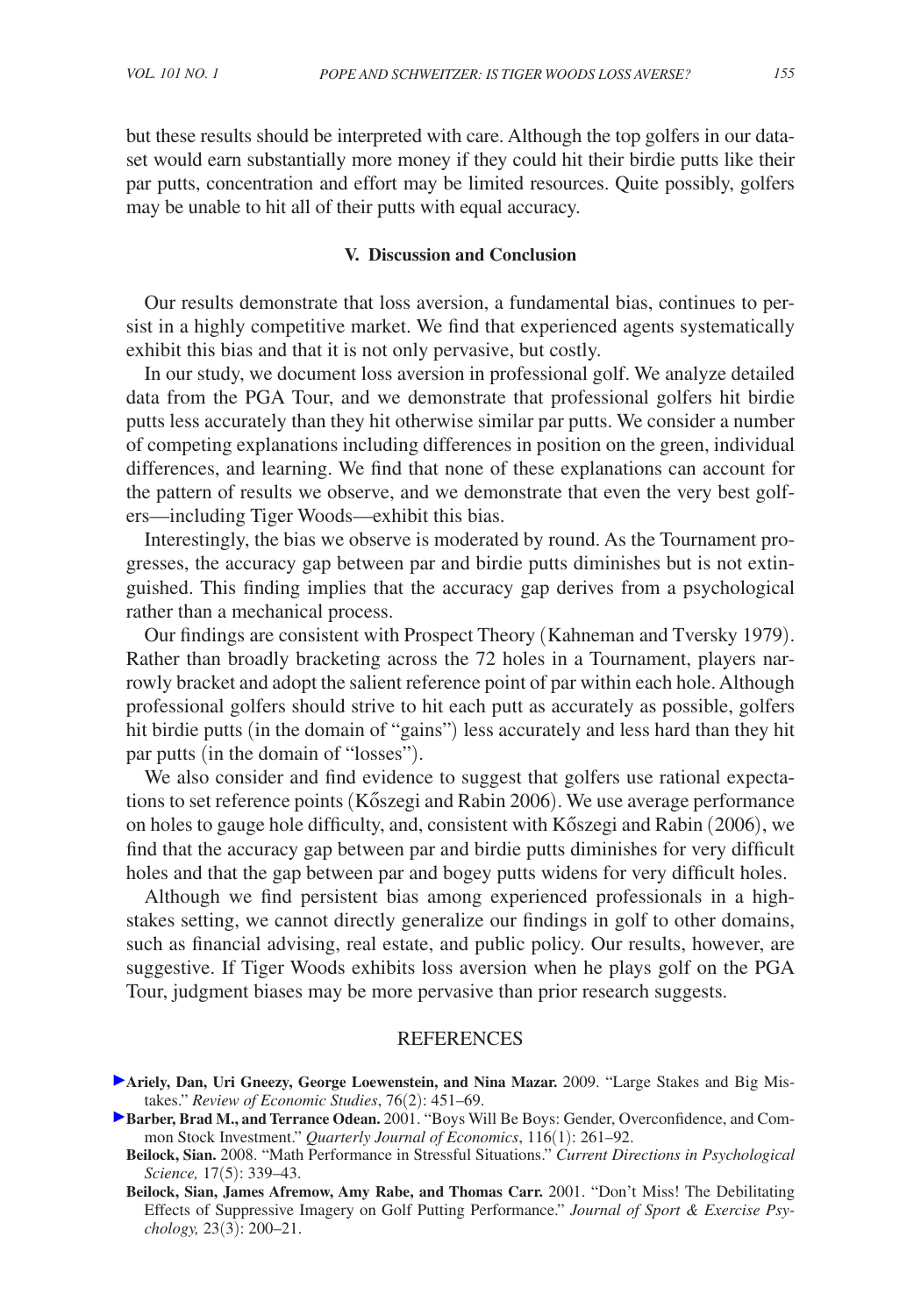- **Beilock, Sian, Bennett Bertenthal, Annette McCoy, and Thomas Carr.** 2004. "Haste Does Not Always Make Waste: Expertise, Direction of Attention, and Speed versus Accuracy in Performing Sensorimotor Skills." *Psychonomic Bulletin & Review,* 11(2): 373–79.
- **Benartzi, Shlomo, and Richard H. Thaler.** 1995. "Myopic Loss Aversion and the Equity Premium Puzzle." *Quarterly Journal of Economics*, 110(1): 73–92.
- **Berger, Jonah, and Devin Pope.** 2009. "Can Losing Lead to Winning? Competition, Motivation and Performance." http://marketing.wharton.upenn.edu/documents/research/Losing\_and\_Winning.pdf.
- **Brown, Jennifer.** 2007. "Quitters Never Win: The (Adverse) Incentive Effects of Competing with Superstars." https://europealumni.kellogg.northwestern.edu/mgmtstrategy/deptinfo/seminars/ https://europealumni.kellogg.northwestern.edu/mgmtstrategy/deptinfo/seminars/ brown011608.pdf.
- **Camerer, Colin F.** 2000. "Prospect Theory in the Wild: Evidence from the Field." In *Choices, Values, and Frames*, ed. Daniel Kahneman, and Amos Tversky, 288–300. New York: Cambridge University Press.
- **Camerer, Colin F., and Dan Lovallo.** 1999. "Overconfidence and Excess Entry: An Experimental Approach." *American Economic Review*, 89(1): 306–18.
- **Camerer, Colin F., George Loewenstein, and Matthew Rabin, ed.** 2004. *Advances in Behavioral Economics*. Princeton, NJ: Princeton University Press.
- **Camerer, Colin F., Linda Babcock, George Loewenstein, and Richard H. Thaler.** 1997. "Labor Supply of New York City Cabdrivers: One Day at a Time." *Quarterly Journal of Economics*, 112(2): 407–41.
	- **Cotton, Christopher, and Joseph Price.** 2006. "The Hot Hand, Competitive Experience, and Performance Differences by Gender." Munich Personal Research Papers in Economics Archive Working Paper 1843.
	- **Crawford, Vincent, and Juanjuan Meng.** 2008. "New York City Cabdrivers' Labor Supply Revisited: Reference-Dependence Preferences with Rational-Expectations Targets for Hours and Income." University of California at San Diego Department of Economics Working Paper 2008–03.
- **DellaVigna, Stefano.** 2009. "Psychology and Economics: Evidence from the Field." *Journal of Economic Literature*, 47(2): 315–72.
	- **Doran, Kirk.** 2008. "References Points, Expectations, and Heterogeneous Daily Labor Supply." Unpublished.
	- **Ehrenberg, Ronald G., and Michael L. Bognanno.** 1990. "Do Tournaments Have Incentive Effects?" *Journal of Political Economy*, 98(6): 1307–24.
- **Farber, Henry S.** 2005. "Is Tomorrow Another Day? The Labor Supply of New York City Cabdrivers." *Journal of Political Economy*, 113(1): 46–82.
- **Farber, Henry S.** 2008. "Reference-Dependent Preferences and Labor Supply: The Case of New York City Taxi Drivers." *American Economic Review*, 98(3): 1069–82.
- **Fehr, Ernst, and Lorenz Goette.** 2007. "Do Workers Work More If Wages Are High? Evidence from a Randomized Field Experiment." *American Economic Review*, 97(1): 298–317.
- **Fershtman, Chaim, and Uri Gneezy.** 2007. "Quitting." Unpublished.
- **Genesove, David, and Christopher Mayer.** 2001. "Loss Aversion and Seller Behavior: Evidence from the Housing Market." *Quarterly Journal of Economics*, 116(4): 1233–60.
- **Gneezy, Uri, and Jan Potters.** 1997. "An Experiment on Risk Taking and Evaluation Periods." *Quarterly Journal of Economics*, 112(2): 631–45.
- **Guryan, Jonathan, Kory Kroft, and Matthew J. Notowidigdo.** 2009. "Peer Effects in the Workplace: Evidence from Random Groupings in Professional Golf Tournaments." *American Economic Journal: Applied Economics*, 1(4): 34–68.
- **Haigh, Michael S., and John A. List.** 2005. "Do Professional Traders Exhibit Myopic Loss Aversion? An Experimental Analysis." *Journal of Finance*, 60(1): 523–34.
- **Hart, Sergiu.** 2005. "An Interview with Robert Aumann." *Macroeconomic Dynamics*, 9(5): 683–740.
- **Kahneman, Daniel, and Amos Tversky.** 1979. "Prospect Theory: An Analysis of Decision under Risk." *Econometrica*, 47(2): 263–91.
- **Koriat, Asher, Sarah Lichtenstein, and Baruch Fischhoff.** 1980. "Reasons for Confidence." *Journal of Experimental Psychology: Human Learning and Memory,* 6(2): 107–18.
- Koszegi, Botond, and Matthew Rabin. 2006. "A Model of Reference-Dependent Preferences." *Quarterly Journal of Economics*, 121(4): 1133–65.
- **Levitt, Steven D., and John A. List.** 2008. "Homo Economicus Evolves." *Science,* 319(5865): 909–10. **Lichtenstein, Sarah, Baruch Fischhoff, and Lawrence Phillips.** 1982. "Callibration of Probabilities: The State of the Art to 1980." In *Judgment under Uncertainty: Heuristics and Biases*, ed. Daniel Kahneman, Paul Slovic, and Amos Tversky. New York: Cambridge University Press.
- **List, John A.** 2002. "Preference Reversals of a Different Kind: The "More Is Less" Phenomenon." *American Economic Review*, 92(5): 1636–43.
- **List, John A.** 2003. "Does Market Experience Eliminate Market Anomalies?" *Quarterly Journal of Economics*, 118(1): 41–71.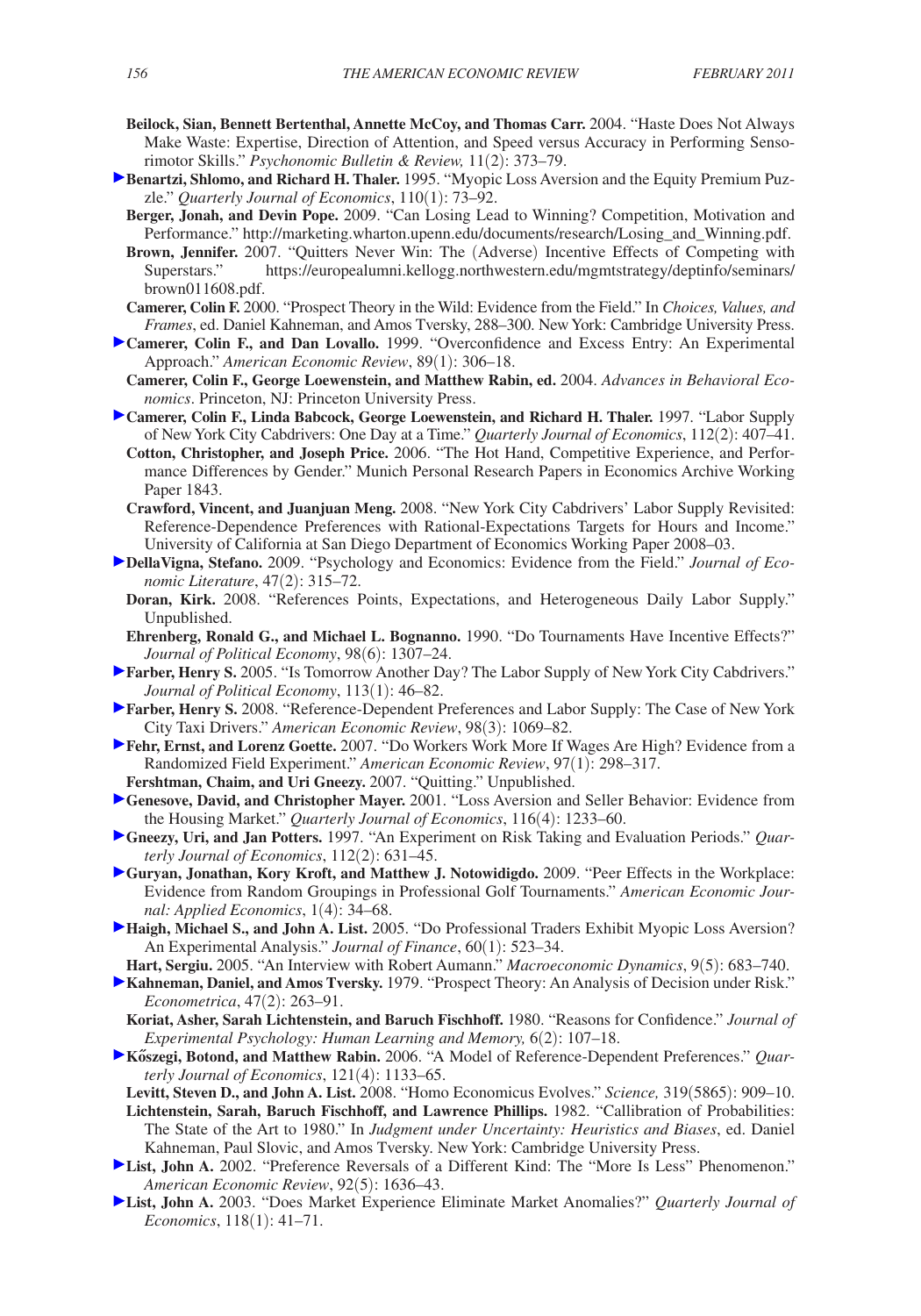- **List, John A.** 2004. "Neoclassical Theory versus Prospect Theory: Evidence from the Marketplace." *Econometrica*, 72(2): 615–25.
- **Mas, Alexandre.** 2006. "Pay, Reference Points, and Police Performance." *Quarterly Journal of Economics*, 121(3): 783–821.
	- **McCarthy, Julie, and Richard Goffin.** 2004. "Measuring Job Interview Anxiety: Beyond Weak Knees and Sweaty Palms." *Personnel Psychology,* 57(3): 607–37.
- **Odean, Terrance.** 1998. "Are Investors Reluctant to Realize Their Losses?" *Journal of Finance*, 53(5): 1775–98.
- **Read, Daniel, George Loewenstein, and Matthew Rabin.** 1999. "Choice Bracketing." *Journal of Risk and Uncertainty*, 19(1–3): 171–97.
- **Sarason, Irwin.** 1984. "Stress, Anxiety, and Cognitive Interference: Reactions to Tests." *Journal of Personality and Social Psychology,* 46(4): 929–38.
- **Thaler, Richard H., Amos Tversky, Daniel Kahneman, and Alan Schwartz.** 1997. "The Effect of Myopia and Loss Aversion on Risk Taking: An Experimental Test." *Quarterly Journal of Economics*, 112(2): 647–61.
	- **Vallone, Robert, Dale Griffin, Sabrina Lin, and Lee Ross.** 1990. "Overconfident Predictions of Future Actions and Outcomes by Self and Others." *Journal of Personality and Social Psychology,* 58(4): 582–92.
	- **Wood, Alison, and Maurice E. Schweitzer.** 2010. "Can Nervous Nelly Negotiate? How Anxiety Causes Negotiators to Exit Early and Make Steep Concessions." Unpublished.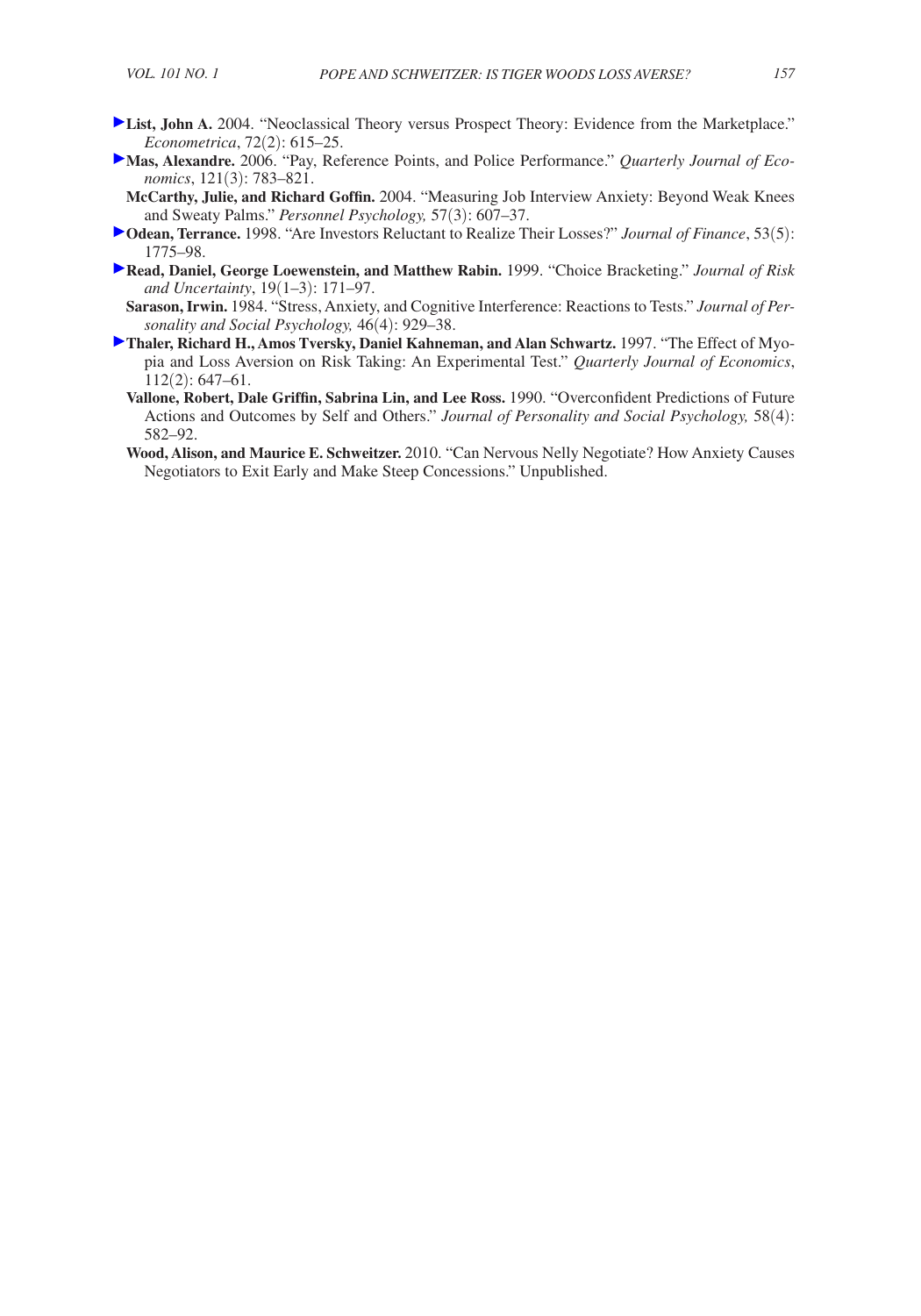#### **This article has been cited by:**

- 1. Julio González-Díaz, Ignacio Palacios-Huerta. 2016. Cognitive performance in competitive environments: Evidence from a natural experiment. *Journal of Public Economics* **139**, 40-52. [[CrossRef\]](http://dx.doi.org/10.1016/j.jpubeco.2016.05.001)
- 2. Juan Carlos Carbajal, Jeffrey C. Ely. 2016. A model of price discrimination under loss aversion and state-contingent reference points. *Theoretical Economics* **11**:2, 455-485. [[CrossRef\]](http://dx.doi.org/10.3982/TE1737)
- 3. Reto Foellmi, Stefan Legge, Lukas Schmid. 2016. Do Professionals Get It Right? Limited Attention and Risk-taking Behaviour. *The Economic Journal* **126**:592, 724-755. [\[CrossRef](http://dx.doi.org/10.1111/ecoj.12375)]
- 4. Marcel Lichters, Claudia Brunnlieb, Gideon Nave, Marko Sarstedt, Bodo Vogt. 2016. The Influence of Serotonin Deficiency on Choice Deferral and the Compromise Effect. *Journal of Marketing Research* **53**, 183-198. [\[CrossRef](http://dx.doi.org/10.1509/jmr.14.0482)]
- 5. Alexander K. Koch, Julia Nafziger. 2016. Goals and bracketing under mental accounting. *Journal of Economic Theory* **162**, 305-351. [[CrossRef\]](http://dx.doi.org/10.1016/j.jet.2016.01.001)
- 6. Stefan Moser, Oliver Mußhoff. 2016. Ex-ante Evaluation of Policy Measures: Effects of Reward and Punishment for Fertiliser Reduction in Palm Oil Production. *Journal of Agricultural Economics* **67**:10.1111/jage.2016.67.issue-1, 84-104. [\[CrossRef](http://dx.doi.org/10.1111/1477-9552.12114)]
- 7. Selcen Ozturkcan, Sercan SengunPleasure in Pain: How Accumulation in Gaming Systems Can Lead to Grief 41-55. [[CrossRef\]](http://dx.doi.org/10.1007/978-3-319-29904-4_3)
- 8.Devin G. Pope, Justin R. SydnorBehavioral Economics 800-827. [\[CrossRef](http://dx.doi.org/10.1002/9781118468333.ch28)]
- 9. Per Engström, Katarina Nordblom, Henry Ohlsson, Annika Persson. 2015. Tax Compliance and Loss Aversion. *American Economic Journal: Economic Policy* **7**:4, 132-164. [\[Abstract](http://dx.doi.org/10.1257/pol.20130134)] [[View PDF article\]](http://pubs.aeaweb.org/doi/pdf/10.1257/pol.20130134) [\[PDF with links\]](http://pubs.aeaweb.org/doi/pdfplus/10.1257/pol.20130134)
- 10. Björn Bartling, Leif Brandes, Daniel Schunk. 2015. Expectations as Reference Points: Field Evidence from Professional Soccer. *Management Science* **61**, 2646-2661. [[CrossRef\]](http://dx.doi.org/10.1287/mnsc.2014.2048)
- 11.Daniel Treisman. 2015. Income, Democracy, and Leader Turnover. *American Journal of Political Science* **59**:10.1111/ajps.2015.59.issue-4, 927-942. [\[CrossRef](http://dx.doi.org/10.1111/ajps.12135)]
- 12. Olof Rosenqvist, Oskar Nordström Skans. 2015. Confidence enhanced performance? The causal effects of success on future performance in professional golf tournaments. *Journal of Economic Behavior & Organization* **117**, 281-295. [[CrossRef\]](http://dx.doi.org/10.1016/j.jebo.2015.06.020)
- 13.Daniel C. Hickman, Neil E. Metz. 2015. The impact of pressure on performance: Evidence from the PGA TOUR. *Journal of Economic Behavior & Organization* **116**, 319-330. [\[CrossRef](http://dx.doi.org/10.1016/j.jebo.2015.04.007)]
- 14. Heiko Karle, Georg Kirchsteiger, Martin Peitz. 2015. Loss Aversion and Consumption Choice: Theory and Experimental Evidence. *American Economic Journal: Microeconomics* **7**:2, 101-120. [\[Abstract](http://dx.doi.org/10.1257/mic.20130104)] [\[View PDF article](http://pubs.aeaweb.org/doi/pdf/10.1257/mic.20130104)] [[PDF with links](http://pubs.aeaweb.org/doi/pdfplus/10.1257/mic.20130104)]
- 15. Lars Lefgren, Brennan Platt, Joseph Price. 2015. Sticking with What (Barely) Worked: A Test of Outcome Bias. *Management Science* **61**, 1121-1136. [\[CrossRef](http://dx.doi.org/10.1287/mnsc.2014.1966)]
- 16.Deniz Igan, Marcelo Pinheiro, John Smith. 2015. A study of a market anomaly: "White Men Can't Jump", but would you bet on it?. *Journal of Economic Behavior & Organization* **113**, 13-25. [[CrossRef\]](http://dx.doi.org/10.1016/j.jebo.2015.02.005)
- 17. Andrej Stancak, Yuxin Xie, Nicholas Fallon, Patricia Bulsing, Timo Giesbrecht, Anna Thomas, Athanasios A. Pantelous. 2015. Unpleasant odors increase aversion to monetary losses. *Biological Psychology* **107**, 1-9. [[CrossRef\]](http://dx.doi.org/10.1016/j.biopsycho.2015.02.006)
- 18. Leif Brandes, Marc Brechot, Egon Franck. 2015. Managers' external social ties at work: Blessing or curse for the firm?. *Journal of Economic Behavior & Organization* **109**, 203-216. [\[CrossRef](http://dx.doi.org/10.1016/j.jebo.2014.11.013)]
- 19. Brad R. Humphreys, Li Zhou. 2015. Reference-dependent preferences, team relocations, and major league expansion. *Journal of Economic Behavior & Organization* **109**, 10-25. [[CrossRef\]](http://dx.doi.org/10.1016/j.jebo.2014.11.007)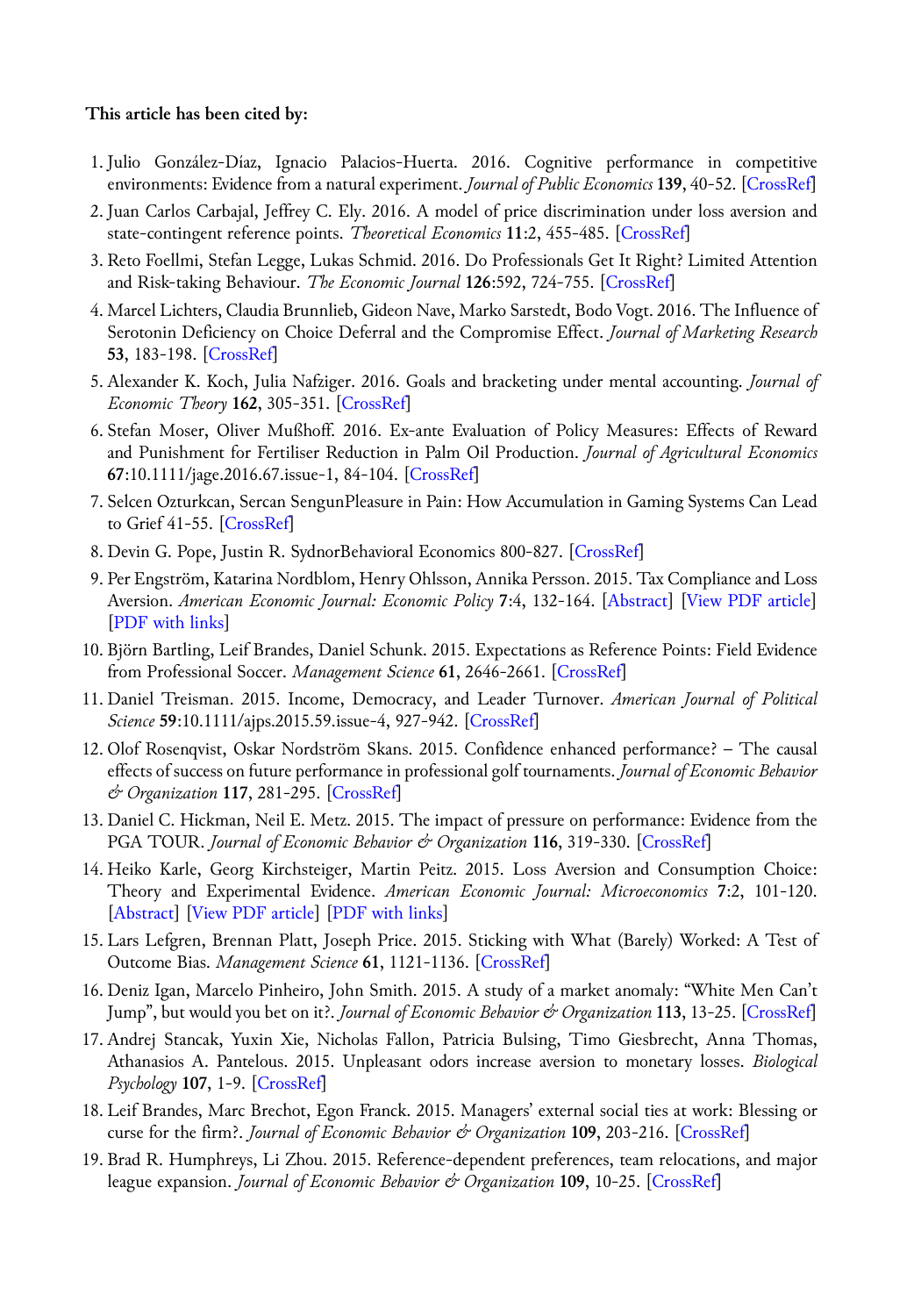- 20. Aleksey Martynov, Donald J. Schepker. 2015. Risk Preferences and Asset Ownership: Integrating Prospect Theory and Transaction Cost Economics. *Managerial and Decision Economics* n/a-n/a.  $|CrossRef|$
- 21. Philipp N. Herrmann, Dennis O. Kundisch, Mohammad S. Rahman. 2015. Beating Irrationality: Does Delegating to IT Alleviate the Sunk Cost Effect?. *Management Science* **61**:4, 831. [\[CrossRef](http://dx.doi.org/10.1287/mnsc.2014.1955)]
- 22. Jack L. Knetsch. 2015. The Curiously Continuing Saga of Choosing the Measure of Welfare Changes. *Journal of Benefit-Cost Analysis* **6**, 217-225. [[CrossRef\]](http://dx.doi.org/10.1017/bca.2015.4)
- 23. Matthew Harding, Alice Hsiaw. 2014. Goal setting and energy conservation. *Journal of Economic Behavior & Organization* **107**, 209-227. [[CrossRef\]](http://dx.doi.org/10.1016/j.jebo.2014.04.012)
- 24.David Eil, Jaimie W. Lien. 2014. Staying ahead and getting even: Risk attitudes of experienced poker players. *Games and Economic Behavior* **87**, 50-69. [\[CrossRef](http://dx.doi.org/10.1016/j.geb.2014.04.008)]
- 25. Keith M Marzilli Ericson, Andreas Fuster. 2014. The Endowment Effect. *Annual Review of Economics* **6**, 555-579. [\[CrossRef](http://dx.doi.org/10.1146/annurev-economics-080213-041320)]
- 26. Saurabh Bhargava, Ray Fisman. 2014. Contrast Effects in Sequential Decisions: Evidence from Speed Dating. *Review of Economics and Statistics* **96**, 444-457. [[CrossRef\]](http://dx.doi.org/10.1162/REST_a_00416)
- 27.DENNIS COATES, BRAD R. HUMPHREYS, LI ZHOU. 2014. REFERENCE-DEPENDENT PREFERENCES, LOSS AVERSION, AND LIVE GAME ATTENDANCE. *Economic Inquiry* **52**:10.1111/ecin.2014.52.issue-3, 959-973. [[CrossRef\]](http://dx.doi.org/10.1111/ecin.12061)
- 28. Serkan Ozbeklik, Janet Kiholm Smith. 2014. Risk taking in competition: Evidence from match play golf tournaments. *Journal of Corporate Finance* . [\[CrossRef](http://dx.doi.org/10.1016/j.jcorpfin.2014.05.003)]
- 29. Heiko Karle, Martin Peitz. 2014. Competition under consumer loss aversion. *The RAND Journal of Economics* **45**:10.1111/rand.2014.45.issue-1, 1-31. [[CrossRef\]](http://dx.doi.org/10.1111/1756-2171.12040)
- 30. Ola Andersson, Håkan J. Holm, Jean-Robert Tyran, Erik Wengström. 2014. Deciding for Others Reduces Loss Aversion. *Management Science* 141223041315002. [[CrossRef\]](http://dx.doi.org/10.1287/mnsc.2014.2085)
- 31. Kirk Doran. 2014. Are long-term wage elasticities of labor supply more negative than short-term ones?. *Economics Letters* **122**, 208-210. [[CrossRef\]](http://dx.doi.org/10.1016/j.econlet.2013.11.023)
- 32. J. Michael Collins, Carly Urban. 2014. The dark side of sunshine: Regulatory oversight and status quo bias. *Journal of Economic Behavior & Organization* **107**, 470. [[CrossRef\]](http://dx.doi.org/10.1016/j.jebo.2014.04.003)
- 33. Craig R. Fox, Russell A. PoldrackProspect Theory and the Brain 533-567. [\[CrossRef](http://dx.doi.org/10.1016/B978-0-12-416008-8.00042-5)]
- 34. Kevin M. Kniffin, Vince Mihalek. 2013. Within-series momentum in hockey: No returns for running up the score. *Economics Letters* . [\[CrossRef](http://dx.doi.org/10.1016/j.econlet.2013.12.033)]
- 35. Tom Chang, Tal Gross. 2013. How Many Pears Would a Pear Packer Pack if a Pear Packer CouldPack Pears at Quasi-Exogenously Varying Piece Rates?. *Journal of Economic Behavior & Organization* . [\[CrossRef](http://dx.doi.org/10.1016/j.jebo.2013.11.001)]
- 36. References 261-272. [\[CrossRef](http://dx.doi.org/10.1002/9781118662724.refs)]
- 37. Alice Hsiaw. 2013. Goal-setting and self-control. *Journal of Economic Theory* **148**, 601-626. [[CrossRef\]](http://dx.doi.org/10.1016/j.jet.2012.08.001)
- 38. Eldad Yechiam, Guy Hochman. 2013. Loss-aversion or loss-attention: The impact of losses on cognitive performance. *Cognitive Psychology* **66**, 212-231. [\[CrossRef](http://dx.doi.org/10.1016/j.cogpsych.2012.12.001)]
- 39. JICHUAN ZONG, JACK L. KNETSCH. 2013. VALUATIONS OF CHANGES IN RISKS: THE REFERENCE STATE AND EVIDENCE OF DIFFERENCES BETWEEN THE MEASURES. *The Singapore Economic Review* **58**, 1350001. [[CrossRef\]](http://dx.doi.org/10.1142/S021759081350001X)
- 40. Nicholas C. Barberis. 2013. Thirty Years of Prospect Theory in Economics: A Review and Assessment. *Journal of Economic Perspectives* **27**:1, 173-196. [\[Abstract](http://dx.doi.org/10.1257/jep.27.1.173)] [\[View PDF article](http://pubs.aeaweb.org/doi/pdf/10.1257/jep.27.1.173)] [\[PDF with links](http://pubs.aeaweb.org/doi/pdfplus/10.1257/jep.27.1.173)]
- 41. Andrei Shleifer. 2012. Psychologists at the Gate: A Review of Daniel Kahneman's Thinking, Fast and Slow. *Journal of Economic Literature* **50**:4, 1080-1091. [[Abstract\]](http://dx.doi.org/10.1257/jel.50.4.1080) [[View PDF article\]](http://pubs.aeaweb.org/doi/pdf/10.1257/jel.50.4.1080) [[PDF with links\]](http://pubs.aeaweb.org/doi/pdfplus/10.1257/jel.50.4.1080)